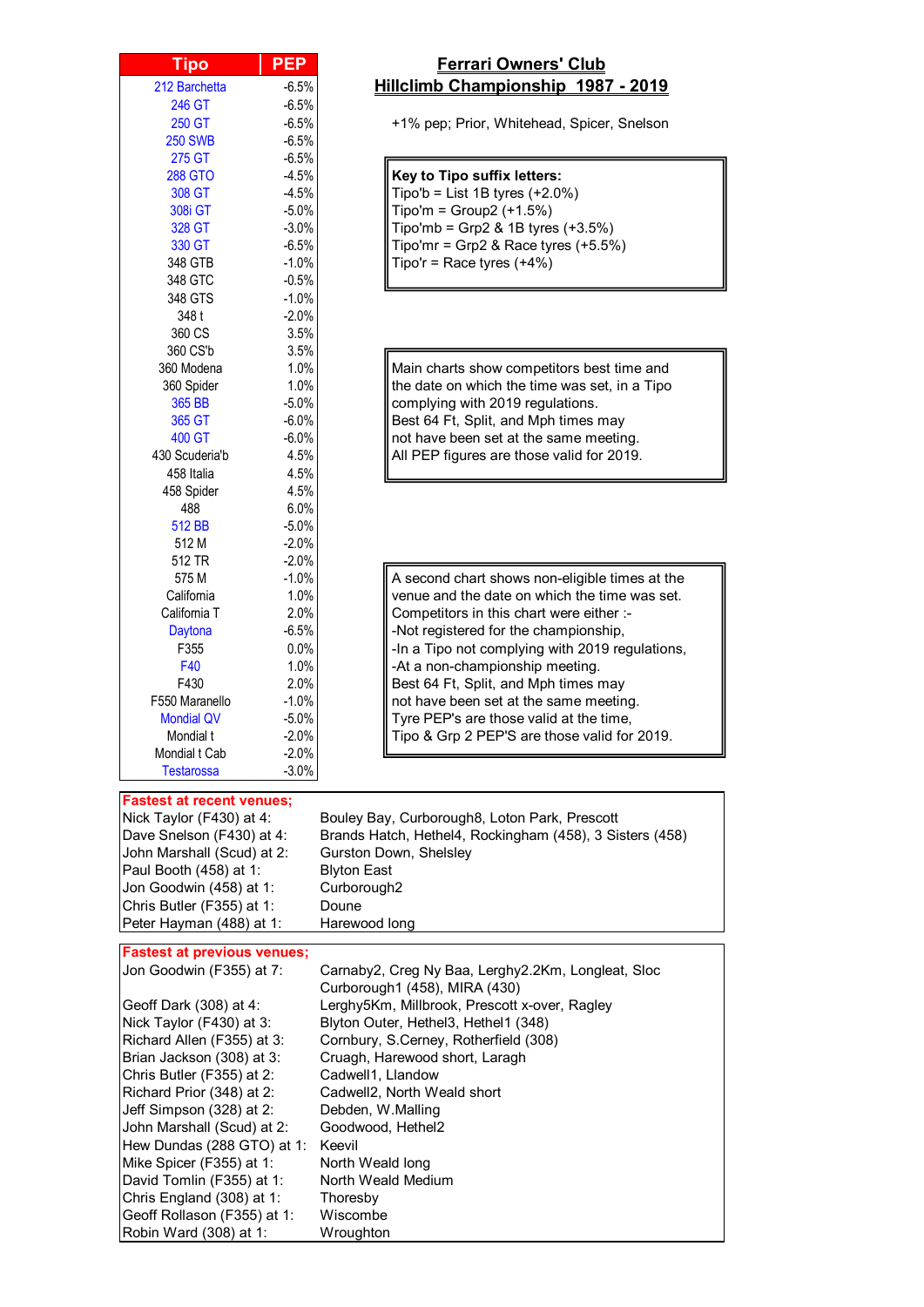| <b>Bouley Bay</b>    |                                             | <b>Best</b>               |                | <b>PEP</b>         | 64 Ft          | LP           | Radio          | TB             | Fin          | <b>Theor</b> |                |
|----------------------|---------------------------------------------|---------------------------|----------------|--------------------|----------------|--------------|----------------|----------------|--------------|--------------|----------------|
| Date                 | <b>Name</b>                                 | <b>Tipo</b>               | <b>Time</b>    | <b>PEP</b>         | <b>Time</b>    | Sec 1        | Sec 2          | Sec 3          | Sec 4        | Sec 5        | <b>Best</b>    |
| $06 - 04 - 15$       | <b>Nick Taylor</b>                          | F430                      | 49.82          | 2.0%               | 50.82          | 2.64         | 19.97          | 12.92          | 7.62         | 6.22         | 49.37          |
| 13-04-09             | Richard Prior +1%                           | 348 ts                    | 49.84          | $-1.0%$            | 49.34          | 2.51         | 19.75          | 13.17          | 7.85         | 6.49         | 49.77          |
| 13-04-09             | John Marshall                               | 430 Scuderia'b            | 49.84          | 4.5%               | 52.08          | 2.62         | 19.86          | 12.61          | 7.58         | 6.27         | 48.94          |
| 25-04-11             | Nick Taylor                                 | 348 GTC                   | 50.04          | $-0.5%$            | 49.79          | 2.64         | 19.94          | 12.83          | 7.72         | 6.45         | 49.58          |
| 22-04-19<br>12-04-04 | Dave Snelson +1%<br>Jon Goodwin             | F430<br>F355              | 50.14<br>50.31 | 3.0%<br>0.0%       | 51.64<br>50.31 | 2.79         | 20.37          | 12.47          | 8.00         | 6.42         | 50.05          |
| 21-04-14             | Richard Prior +1%                           | F355                      | 50.51          | 1.0%               | 51.02          | 2.62         | 19.97          | 12.94          | 7.71         | 6.38         | 49.62          |
| 09-04-07             | <b>Chris Butler</b>                         | F355                      | 50.86          | 0.0%               | 50.86          |              |                |                |              |              |                |
| 09-04-07             | Nick Taylor                                 | Mondial t                 | 50.90          | $-2.0%$            | 49.88          |              |                |                |              |              |                |
| 13-04-09             | <b>Richard Allen</b>                        | F355                      | 50.93          | 0.0%               | 50.93          | 2.50         | 20.37          | 13.17          | 7.90         | 6.53         | 50.47          |
| 13-04-09             | Andrew Holman                               | 348 ts                    | 51.02          | $-2.0%$            | 50.00          | 2.59         | 20.38          | 13.29          | 8.07         | 6.54         | 50.87          |
| 13-04-09             | Mike Spicer +1%                             | F355                      | 51.06          | 1.0%               | 51.57          | 2.55         | 20.28          | 13.33          | 7.65         | 6.46         | 50.27          |
| 21-04-03             | Jon Goodwin                                 | 360 Spider                | 51.29          | 1.0%               | 51.80          |              |                |                |              |              |                |
| 09-04-07             | <b>Nick Frost</b>                           | 348 GTC                   | 51.36          | $-0.5%$            | 51.10          |              |                |                |              |              |                |
| 22-04-19             | Mike Spicer +1%                             | <b>328 GTB</b>            | 51.58          | $-2.0%$            | 50.55          | 2.39         | 20.87          |                |              | 8.79         |                |
| 25-04-11             | Andrew Holman                               | F355                      | 51.69          | 0.0%               | 51.69          | 2.48         | 21.24          | 13.70          | 7.42         | 6.79         | 51.63          |
| 21-04-14             | Jon Goodwin                                 | F550 Maranello            | 51.77          | $-1.0%$            | 51.25          | 2.81         | 20.80          | 12.84          | 7.96         | 6.44         | 50.85          |
| 17-04-06             | <b>Geoff Dark</b>                           | 308 GTB'm                 | 52.16          | $-3.0%$            | 50.60          |              |                |                |              |              |                |
| 12-04-04             | <b>Chris England</b>                        | <b>308 GTS</b>            | 52.53          | $-4.5%$            | 50.17          |              |                |                |              |              |                |
| 17-04-17<br>13-04-09 | Juan Moreno                                 | 360 Modena<br>F355        | 52.59<br>52.61 | 1.0%<br>0.0%       | 53.12<br>52.61 | 2.66<br>2.60 | 21.06<br>21.73 | 12.77<br>13.78 | 8.50<br>8.09 | 6.90<br>6.38 | 51.89<br>52.58 |
| 21-04-03             | <b>Geoff Dark</b><br><b>Terry Esom</b>      | F355                      | 52.61          | 0.0%               | 52.61          |              |                |                |              |              |                |
| 09-04-07             | <b>John Marshall</b>                        | 328 GTB'm                 | 52.66          | $-1.5%$            | 51.87          |              |                |                |              |              |                |
| 22-04-19             | Mark Wyman                                  | 458 Italia                | 52.90          | 4.5%               | 55.28          | 2.76         |                |                |              |              |                |
| 13-04-09             | John Swift                                  | F355                      | 52.98          | 0.0%               | 52.98          | 2.52         | 21.45          | 13.58          | 8.08         | 6.40         | 52.03          |
| 13-04-09             | <b>Richard Preece</b>                       | 348 GTC                   | 53.03          | $-0.5%$            | 52.76          | 2.89         | 21.29          | 13.68          | 8.26         | 6.65         | 52.77          |
| 22-04-19             | Chris Hitchman                              | F355 GTS                  | 53.07          | 0.0%               | 53.07          | 2.89         | 22.40          | 14.52          | 7.72         | 6.76         | 54.29          |
| 17-04-06             | <b>Charlie White</b>                        | F355 spider               | 53.15          | 0.0%               | 53.15          |              |                |                |              |              |                |
| 12-04-04             | Philip Whitehead +1%                        | F355                      | 53.30          | 1.0%               | 53.83          |              |                |                |              |              |                |
| 13-04-09             | <b>Pauline Goodwin</b>                      | <b>328 GTB</b>            | 53.73          | $-3.0%$            | 52.12          | 2.51         | 21.59          | 13.75          | 8.32         | 6.96         | 53.13          |
| 17-04-06             | Mike Spicer +1%                             | 328 GTB'm                 | 53.76          | $-0.5%$            | 53.49          |              |                |                |              |              |                |
| 25-04-11             | <b>Sean Doyle</b>                           | 308 GT4                   | 53.87          | $-4.5%$            | 51.45          | 2.61         | 22.13          | 13.32          | 8.57         | 6.92         | 53.55          |
| 21-04-03             | Len Watson                                  | <b>328 GTS</b>            | 53.91          | $-3.0%$            | 52.29          |              |                |                |              |              |                |
| 30-05-88             | <b>Geoff Dark</b>                           | 308 GT4                   | 54.21          | $-4.5%$            | 51.77          |              |                |                |              |              |                |
| 30-05-88             | <b>Keith Maddox</b>                         | 246 GT                    | 54.66          | $-6.5%$            | 51.11          |              |                |                |              |              |                |
| 25-04-11             | <b>John Marshall</b>                        | <b>328 GTB</b>            | 54.70          | $-3.0%$            | 53.06          | 2.58         | 22.05          | 14.08          | 8.46         | 7.01         | 54.18          |
| 30-05-88<br>09-04-07 | <b>Martin McGlone</b><br>David Hathaway     | 246 GT<br>348 ts          | 54.82<br>54.82 | $-6.5%$<br>$-2.0%$ | 51.26<br>53.72 |              |                |                |              |              |                |
| 12-04-04             | <b>Simon Burn</b>                           | 308i GTB                  | 54.96          | $-5.0%$            | 52.21          |              |                |                |              |              |                |
| 22-04-19             | Lorraine Hitchman                           | 360 Modena                | 55.30          | 1.0%               | 55.85          | 2.85         | 23.67          |                |              |              |                |
| 09-04-07             | Peter Hitchman                              | Mondial t                 | 55.94          | $-2.0%$            | 54.82          |              |                |                |              |              |                |
| 17-04-17             | Mark Wibberley                              | 360 Spider F1             | 56.10          | 1.0%               | 56.66          | 2.76         | 22.82          | 13.87          | 8.89         | 7.23         | 55.57          |
| 12-04-04             | <b>Marco Pullen</b>                         | <b>308i GTS</b>           | 56.24          | $-5.0%$            | 53.43          |              |                |                |              |              |                |
| 21-04-03             | Peter Rogerson                              | F355                      | 56.32          | 0.0%               | 56.32          |              |                |                |              |              |                |
| 21-04-03             | Jos Van de Perre                            | <b>308 GTS</b>            | 56.51          | $-4.5%$            | 53.97          |              |                |                |              |              |                |
| 06-04-15             | Pauline Goodwin                             | F550 Maranello            | 56.56          | $-1.0%$            | 55.99          | 3.19         | 23.23          | 14.33          | 8.81         | 6.98         | 56.54          |
| 17-04-06             | <b>Andrew Holman</b>                        | <b>Mondial QV</b>         | 56.79          | $-5.0%$            | 53.95          |              |                |                |              |              |                |
| 09-04-07             | <b>Richard Preece</b>                       | 308 GT4                   | 57.20          | $-4.5%$            | 54.63          |              |                |                |              |              |                |
| 17-04-06             | <b>Jon Goodwin</b>                          | 250 GT                    | 57.37          | $-6.5%$            | 53.64          |              |                |                |              |              |                |
| 06-04-15             | <b>Tony Attwood</b>                         | 308 GT4                   | 57.41          | $-4.5%$            | 54.83          | 3.13         | 23.56          | 14.12          | 8.54         | 6.97         | 56.32          |
| 21-04-03             | Gregor Steel                                | 348 tb                    | 57.78          | $-2.0%$            | 56.62          |              |                |                |              |              |                |
| 17-04-06             | Leon Bachelier                              | 512 M                     | 58.08          | $-2.0%$            | 56.92          |              |                |                |              |              |                |
| 25-04-11             | Lorraine Hitchman                           | <b>328 GTB</b>            | 59.93          | $-3.0%$            | 58.13          | 2.87         | 24.63          | 14.99          | 9.16         | 7.00         | 58.65          |
| 06-04-15             | Peter Rogerson                              | 360 Modena                | 59.99          | 1.0%               | 60.59          | 3.41         | 25.43          | 15.11          | 8.80         | 7.03         | 59.78          |
| 06-04-15<br>13-04-09 | <b>Iwan Attwood</b>                         | 308 GT4<br><b>328 GTB</b> | 60.12<br>60.76 | $-4.5%$            | 57.41          | 3.62<br>2.82 | 24.03          | 15.94          | 9.01         | 7.35<br>7.20 | 59.95          |
| 25-04-11             | <b>Wendy Ann Marshall</b><br>Peter Hitchman | F550 Maranello            | 61.89          | $-3.0%$<br>$-1.0%$ | 58.94<br>61.27 | 3.39         | 25.10<br>25.62 | 15.84<br>15.76 | 8.94<br>9.64 | 7.41         | 59.90<br>61.82 |
| 22-04-19             | Jon Goodwin                                 | <b>275 GTS</b>            | 62.66          | $-6.5%$            | 58.59          | 3.33         | 27.12          |                |              |              |                |
| 09-04-12             | <b>Shaun Smith</b>                          | <b>328 GTB</b>            | 66.78          | $-3.0%$            | 64.78          | 3.86         | 30.20          |                |              | 8.51         |                |
| 09-04-12             | <b>John Marshall</b>                        | 308 GT4                   | 67.94          | $-4.5%$            | 64.88          | 3.71         | 27.58          |                |              | 8.98         |                |
| <b>Bouley Bay</b>    |                                             |                           |                |                    |                |              |                |                |              |              |                |
|                      | <b>Non-eligible results</b>                 |                           | <b>Best</b>    |                    | <b>PEP</b>     |              |                |                |              |              | <b>Theor</b>   |
| Date                 | <b>Name</b>                                 | Tipo                      | Time           | <b>PEP</b>         | <b>Time</b>    |              |                |                |              |              | <b>Best</b>    |
| $21 - 04 - 03$       | <b>Tony Willis</b>                          | 330 GTC'm                 | 59.83          | $-5.0%$            | 56.84          |              |                |                |              |              |                |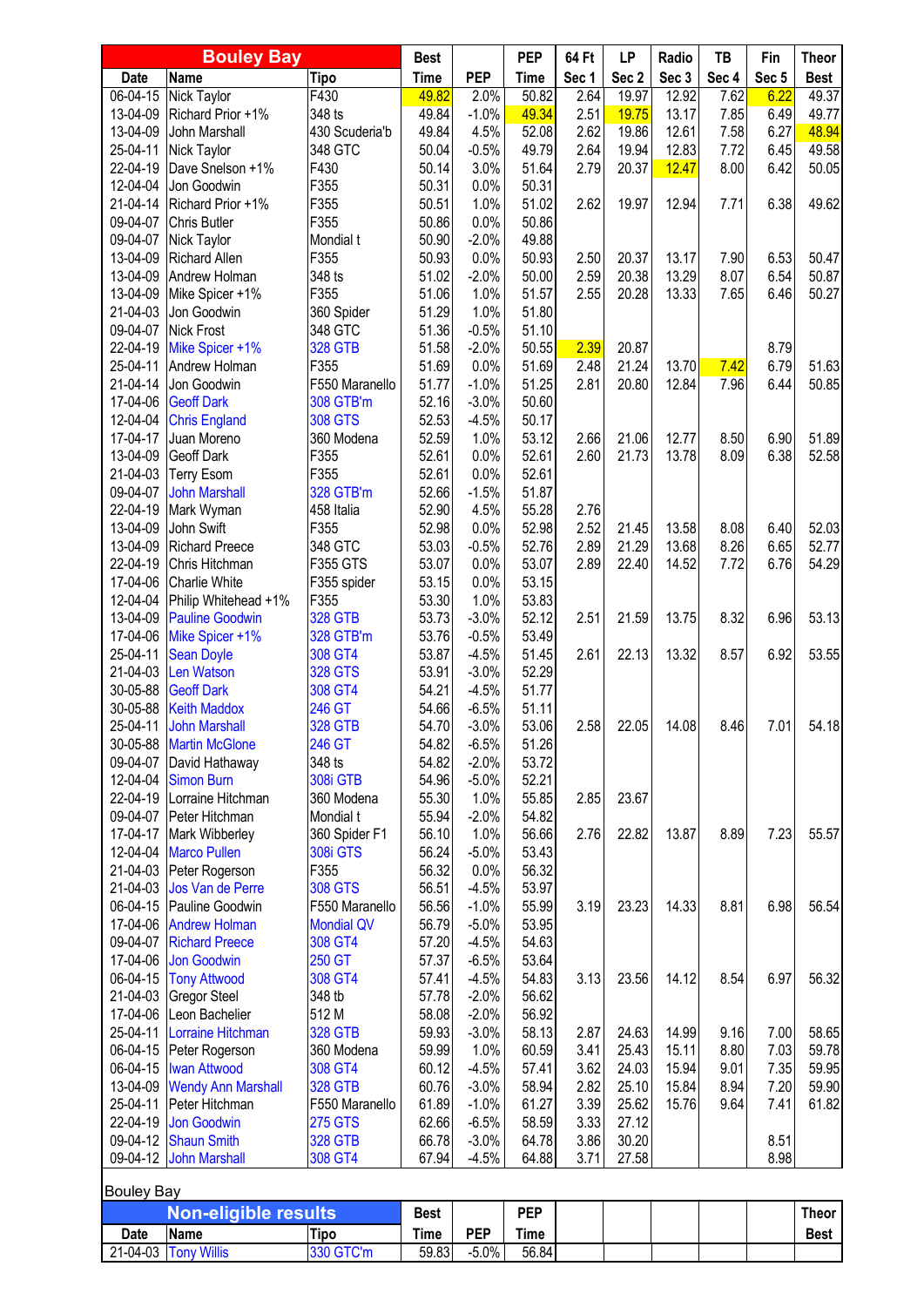| <b>Blyton Park (Eastern circuit)</b> |                          | <b>Best</b>    |       | <b>PEP</b> |       |       |               |        |
|--------------------------------------|--------------------------|----------------|-------|------------|-------|-------|---------------|--------|
| Date                                 | Name                     | Tipo           | Time  | <b>PEP</b> | Time  | 64 Ft | <b>Bishop</b> | Mph    |
|                                      | 11-08-18 Paul Booth      | 458 Spider     | 78.41 | 4.5%       | 81.94 | 2.56  |               |        |
| 30-07-17                             | Dave Snelson +1%         | F430           | 78.50 | 3.0%       | 80.86 | 2.59  | 50.95         | 101.00 |
|                                      | 30-07-17 Brian Jackson   | California T   | 83.06 | 2.0%       | 84.72 | 2.70  | 53.50         | 100.00 |
| 30-07-17                             | <b>Mark Wibberley</b>    | 360 Spider F1  | 86.22 | 1.0%       | 87.08 | 2.78  | 55.33         | 102.00 |
|                                      | 11-08-18 John Swift      | F355           | 88.18 | $0.0\%$    | 88.18 | 2.66  |               |        |
|                                      | 30-07-17 Pauline Goodwin | <b>328 GTB</b> | 90.88 | $-3.0%$    | 88.15 | 2.49  | 58.33         | 83.00  |

| Non-eligible results |                     |            | Best        |            | <b>PEP</b> |      |                       |     |
|----------------------|---------------------|------------|-------------|------------|------------|------|-----------------------|-----|
| Date                 | Name                | Tipo       | <b>Time</b> | <b>PEP</b> |            |      | Time   64 Ft   Bishop | Mph |
|                      | 30-07-17 Len Watson | 308 GTB'mb | 91.15       | $-1.0\%$   | 90.24      | 2.62 | 57.41                 | 80  |

|             | <b>Brands Hatch</b>    |                | <b>Best</b> |            | <b>PEP</b> |
|-------------|------------------------|----------------|-------------|------------|------------|
| <b>Date</b> | <b>Name</b>            | Tipo           | <b>Time</b> | <b>PEP</b> | Time       |
| 13-08-17    | Dave Snelson +1%       | F430           | 95.58       | 3.0%       | 98.45      |
| 14-08-16    | Richard Prior +1%      | F355           | 96.09       | 1.0%       | 97.05      |
| 13-08-17    | Brian Jackson          | California T   | 99.59       | 2.0%       | 101.58     |
| 13-08-17    | Juan Moreno            | 360 Modena     | 99.85       | 1.0%       | 100.85     |
| 13-08-17    | Mike Spicer +1%        | <b>328 GTB</b> | 100.99      | $-2.0%$    | 98.97      |
| 13-08-17    | Jeff Cooper            | 360 Modena     | 102.71      | 1.0%       | 103.74     |
| 14-08-16    | Pauline Goodwin        | California     | 102.95      | 1.0%       | 103.98     |
| 14-08-16    | <b>Jack Hargreaves</b> | <b>308 GTB</b> | 104.19      | $-4.5%$    | 99.50      |
| 13-08-17    | <b>Mark Hargreaves</b> | <b>308 GTB</b> | 109.28      | $-4.5%$    | 104.36     |
| 14-08-16    | <b>Mark Hargreaves</b> | 308 GT4        | 109.88      | $-4.5%$    | 104.94     |
| 14-08-16    | <b>Tony Attwood</b>    | 308 GT4        | 112.51      | $-4.5%$    | 107.45     |
| 14-08-16    | <b>Iwan Attwood</b>    | 308 GT4        | 113.30      | $-4.5%$    | 108.20     |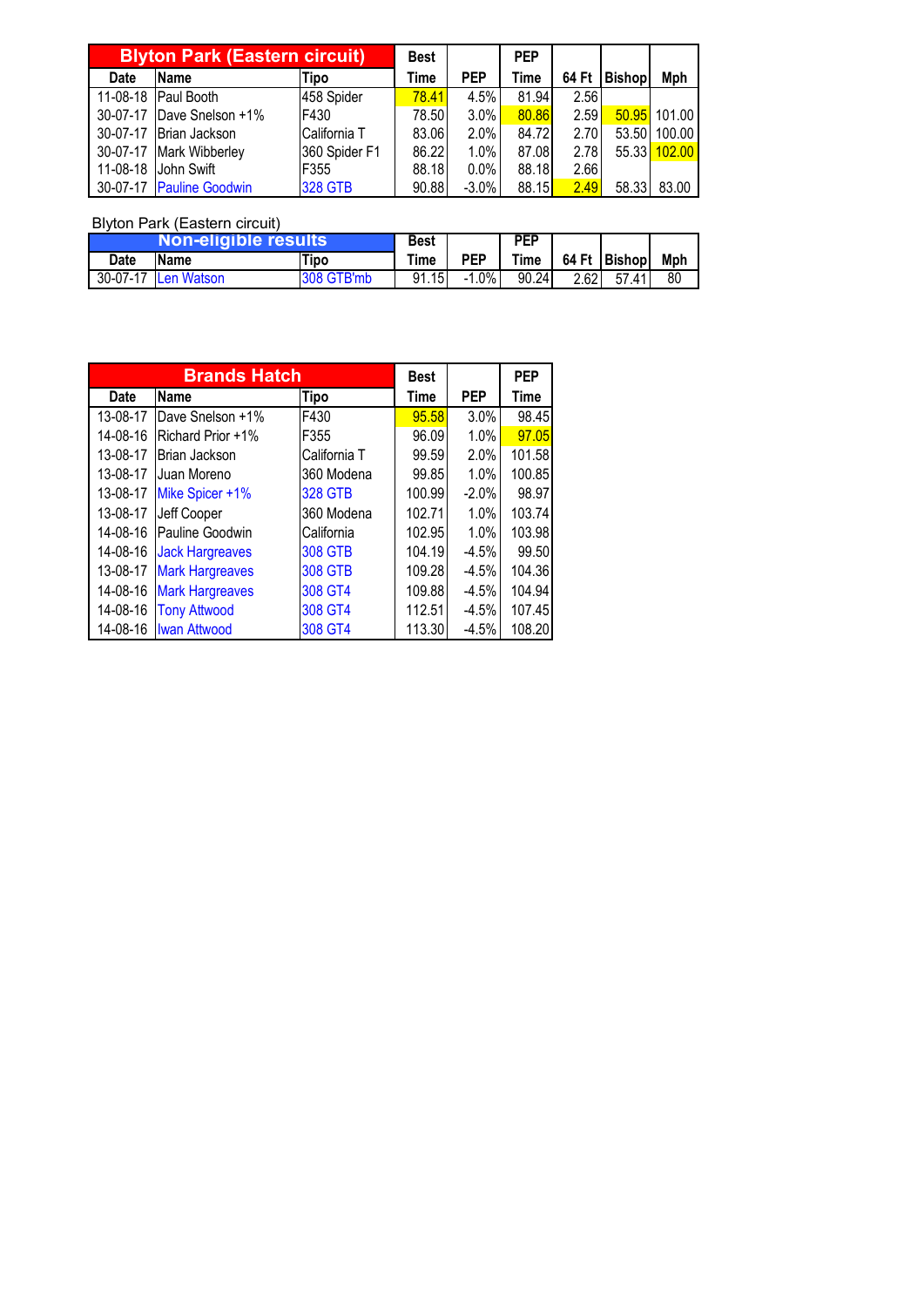| <b>Curborough 2 lap</b> |                                         | <b>Best</b>               |                | <b>PEP</b>         |                |              |                |                    |
|-------------------------|-----------------------------------------|---------------------------|----------------|--------------------|----------------|--------------|----------------|--------------------|
| <b>Date</b>             | <b>Name</b>                             | <b>Tipo</b>               | <b>Time</b>    | <b>PEP</b>         | <b>Time</b>    | 64 Ft        | <b>Split</b>   | <b>Mph</b>         |
| $21 - 08 - 11$          | Jon Goodwin                             | 458 Italia                | 60.50          | 4.5%               | 63.22          | 2.38         | 34.41          |                    |
| 16-08-09                | John Marshall                           | 430 Scuderia'b            | 62.48          | 4.5%               | 65.29          | 2.37         | 35.63          | 50 / 106           |
| 19-08-12<br>17-08-08    | Andrew Holman<br>Jon Goodwin            | F355<br>F430              | 62.60<br>62.68 | 0.0%<br>2.0%       | 62.60<br>63.93 | 2.31<br>2.48 | 35.70<br>35.95 | 48 / 93<br>100     |
| 15-08-10                | Chris Butler                            | F355                      | 63.13          | 0.0%               | 63.13          | 2.31         | 35.31          | 51 / 94            |
| 18-08-13                | Richard Prior +1%                       | F355                      | 63.42          | 1.0%               | 64.05          | 2.35         | 35.83          | 50 / 94            |
| 16-08-09                | <b>Christian Mineeff</b>                | 360 Modena                | 63.50          | 1.0%               | 64.14          | 2.52         | 36.15          | 43 / 92            |
| 16-08-09                | Nick Taylor                             | 348 GTC                   | 63.51          | $-0.5%$            | 63.19          | 2.36         | 35.66          | 52/93              |
| 12-10-19                | Dave Snelson +1%                        | F430                      | 63.66          | 3.0%               | 65.57          | 2.69         | 36.00          | 47 / 101           |
| 16-08-09                | Jon Goodwin                             | F550 Maranello            | 63.99          | $-1.0%$            | 63.35          | 2.48         | 36.44          | 46 / 96            |
| 17-08-08                | John Marshall                           | F430 F1                   | 64.30          | 2.0%               | 65.59          | 2.68         | 36.36          | 99                 |
| 12-10-19                | Chris Hitchman                          | F355 GTS                  | 64.46          | 0.0%               | 64.46          | 2.59         | 36.83          | 49 / 93            |
| 16-08-09                | Philip Whitehead +1%                    | F355                      | 64.59          | 1.0%               | 65.24          | 2.49         | 36.54          | 48 / 93            |
| 16-08-09                | Mike Spicer +1%                         | F355                      | 64.64          | 1.0%               | 65.29          | 2.23         | 36.66          | 44 / 92            |
| 20-08-06                | Jon Goodwin                             | F430 Spider<br>F355       | 64.65          | 2.0%<br>0.0%       | 65.94          | 2.63<br>2.29 | 37.51          | 56 / 98            |
| 18-08-13<br>18-08-13    | <b>Richard Allen</b><br>Pauline Goodwin | California                | 65.03<br>65.21 | 1.0%               | 65.03<br>65.86 | 2.50         | 37.08<br>36.71 | 50 / 97<br>59/96   |
| 17-08-08                | Andrew Holman                           | 348 tb                    | 65.27          | $-2.0%$            | 63.96          | 2.40         | 36.57          | 90                 |
| 16-08-09                | Richard Prior +1%                       | 348 ts                    | 65.37          | $-1.0%$            | 64.72          | 2.36         | 36.88          | 46 / 91            |
| 19-08-12                | Mike Spicer +1%                         | <b>328 GTB</b>            | 65.46          | $-2.0%$            | 64.15          | 2.33         | 38.02          | 39 / 92            |
| 21-08-05                | Jon Goodwin                             | F355                      | 65.48          | 0.0%               | 65.48          |              | 36.75          | 97                 |
| 18-08-13                | <b>Richard Preece</b>                   | F355                      | 65.61          | 0.0%               | 65.61          | 2.39         | 37.14          | 46 / 94            |
| 16-08-09                | <b>Richard Preece</b>                   | 348 GTC                   | 65.66          | $-0.5%$            | 65.33          | 2.45         | 36.88          | 52/90              |
| 17-08-08                | <b>Barrie Wood</b>                      | F355                      | 65.78          | 0.0%               | 65.78          | 2.42         | 37.51          | 42 / 94            |
| 15-08-10                | Douglas Campbell                        | 360 Spider                | 65.96          | 1.0%               | 66.62          | 2.77         | 37.75          | 93                 |
| 21-08-05                | David Tomlin                            | F355                      | 66.03          | 0.0%               | 66.03          | 2.34         | 37.10          | 92                 |
| 19-08-12                | Jeff Cooper                             | 360 Modena                | 66.06          | 1.0%               | 66.72          | 2.55         | 38.57          | 47 / 95            |
| 19-08-12                | James Spicer                            | 348 ts                    | 66.14          | $-2.0%$            | 64.82          |              |                |                    |
| 21-08-05                | <b>Christian Mineeff</b>                | <b>328 GTB</b>            | 66.16          | $-3.0%$            | 64.18          | 2.45         | 37.90          | 47 / 90            |
| 15-08-10<br>12-10-19    | <b>Richard Allen</b>                    | <b>328 GTB</b>            | 66.46          | $-3.0%$            | 64.47          | 2.40<br>2.60 | 37.84<br>38.11 | 88<br>49 / 108     |
| 12-10-19                | Paul Booth<br><b>Richard Preece</b>     | 458 Spider<br>360 Modena  | 66.55<br>66.80 | 4.5%<br>1.0%       | 69.54<br>67.47 | 2.42         | 37.13          | 43 / 95            |
| 21-08-11                | <b>Pauline Goodwin</b>                  | <b>328 GTB</b>            | 66.85          | $-3.0%$            | 64.84          | 2.25         | 37.92          | 44 / 89            |
| 17-08-08                | Adrian Wilson                           | F355                      | 66.97          | 0.0%               | 66.97          | 2.55         | 37.99          | 93                 |
| 20-08-06                | <b>Geoff Dark</b>                       | 308 GTB'm                 | 66.99          | $-3.0%$            | 64.98          | 2.36         | 37.88          | 43 / 88            |
| 12-10-19                | Mark Wibberley                          | 360 Spider F1             | 67.19          | 1.0%               | 67.86          | 2.61         | 38.07          | 56 / 94            |
| 17-08-08                | Geoff Dark                              | F355                      | 67.52          | 0.0%               | 67.52          | 2.52         | 38.19          | 93                 |
| 19-08-12                | <b>John Marshall</b>                    | 308 GT4                   | 67.63          | $-4.5%$            | 64.59          | 2.27         | 38.86          |                    |
| 15-08-10                | <b>Jon Goodwin</b>                      | 250 GT'm                  | 67.82          | $-5.0%$            | 64.43          | 2.65         | 38.38          | 79                 |
| 17-08-08                | <b>Brian Jackson</b>                    | <b>308 GTB</b>            | 67.94          | $-4.5%$            | 64.88          | 2.48         | 38.46          | 45 / 85            |
| 10-08-97                | <b>Richard Baker</b>                    | 308 GT4'm                 | 68.09          | $-3.0%$            | 66.05          |              | 38.46          | 85                 |
| 21-08-05                | <b>Chris Hitchman</b>                   | <b>328 GTB</b>            | 68.54          | $-3.0%$            | 66.48          |              | 39.46          | 89                 |
| 19-08-12                | <b>Barrie Wood</b>                      | <b>308 GTS</b>            | 68.56<br>68.80 | $-4.5%$<br>$-4.5%$ | 65.47<br>65.70 | 2.50<br>2.48 | 39.40<br>38.66 | 45 / 82<br>46 / 80 |
| 15-08-10<br>19-08-12    | <b>Sean Doyle</b><br><b>Shaun Smith</b> | 308 GT4<br><b>328 GTB</b> | 68.81          | $-3.0%$            | 66.75          | 2.55         | 39.35          | 41/86              |
| 21-08-11                | Chris Hitchman                          | F550 Maranello            | 68.81          | $-1.0%$            | 68.12          | 2.82         | 39.40          |                    |
| 17-08-08                | <b>Charles Haynes</b>                   | 348 GTC                   | 68.90          | $-0.5%$            | 68.56          | 2.48         | 39.50          | 87                 |
| 15-08-10                | <b>Tracey Haynes</b>                    | <b>328 GTB</b>            | 69.26          | $-3.0%$            | 67.18          | 2.48         | 39.39          | 39 / 86            |
| 11-08-96                | <b>John Dobson</b>                      | 308 GT4                   | 69.30          | $-4.5%$            | 66.18          |              | 39.95          | 85                 |
| 15-08-10                | Lorraine Hitchman                       | <b>328 GTS</b>            | 69.36          | $-3.0%$            | 67.28          | 2.48         | 39.42          | 42 / 88            |
| 21-08-05                | Peter Hitchman                          | Mondial t                 | 69.42          | $-2.0%$            | 68.03          | 2.87         | 39.34          | 44 / 85            |
| 21-08-05                | <b>Andy Grier</b>                       | <b>328 GTS</b>            | 69.48          | $-3.0%$            | 67.40          |              | 39.00          | 89                 |
| 16-08-09                | <b>Sergio Ransford</b>                  | <b>308 GTB</b>            | 69.57          | $-4.5%$            | 66.44          | 2.52         | 39.91          | 41/82              |
| 19-08-12                | Caroline Cooper                         | 360 Modena                | 69.58          | 1.0%               | 70.28          |              |                |                    |
| 18-08-13                | Julian Playford                         | F355                      | 69.75          | 0.0%               | 69.75          | 2.54         | 39.78          | 47 / 90            |
| 21-08-11                | <b>Jack Hargreaves</b>                  | <b>308 GTB</b>            | 69.92          | $-4.5%$            | 66.77          | 2.40         | 39.23          |                    |
| 16-08-09<br>12-10-19    | Chris Hitchman                          | Mondial t                 | 69.96<br>69.98 | $-2.0%$            | 68.56          | 2.53         | 39.99<br>40.76 | 44 / 87            |
| 19-08-12                | Lorraine Hitchman<br>Peter Rogerson     | 360 Modena<br>360 Modena  | 70.06          | 1.0%<br>1.0%       | 70.68<br>70.76 | 3.22<br>2.47 | 40.05          | 40 / 96<br>50 / 97 |
| 21-08-05                | Peter Rogerson                          | F355                      | 70.19          | 0.0%               | 70.19          | 2.53         | 40.01          | 46 / 91            |
| 10-08-97                | <b>Robin Ashley</b>                     | 246 GTS'm                 | 70.31          | $-5.0%$            | 66.79          |              | 39.95          |                    |
| 18-08-13                | <b>Mark Hargreaves</b>                  | <b>308 GTB</b>            | 70.38          | $-4.5%$            | 67.21          | 2.44         | 40.31          | 44 / 83            |
| 21-08-05                | <b>John Dobson</b>                      | <b>328 GTB</b>            | 70.66          | $-3.0%$            | 68.54          |              | 40.58          | 88                 |
| 15-08-10                | lan Chadwick                            | 348 ts                    | 70.78          | $-2.0%$            | 69.36          | 2.51         | 40.83          | 84                 |
| 20-08-06                | <b>Andrew Holman</b>                    | <b>Mondial QV</b>         | 70.81          | $-5.0%$            | 67.27          |              | 40.21          | 42 / 83            |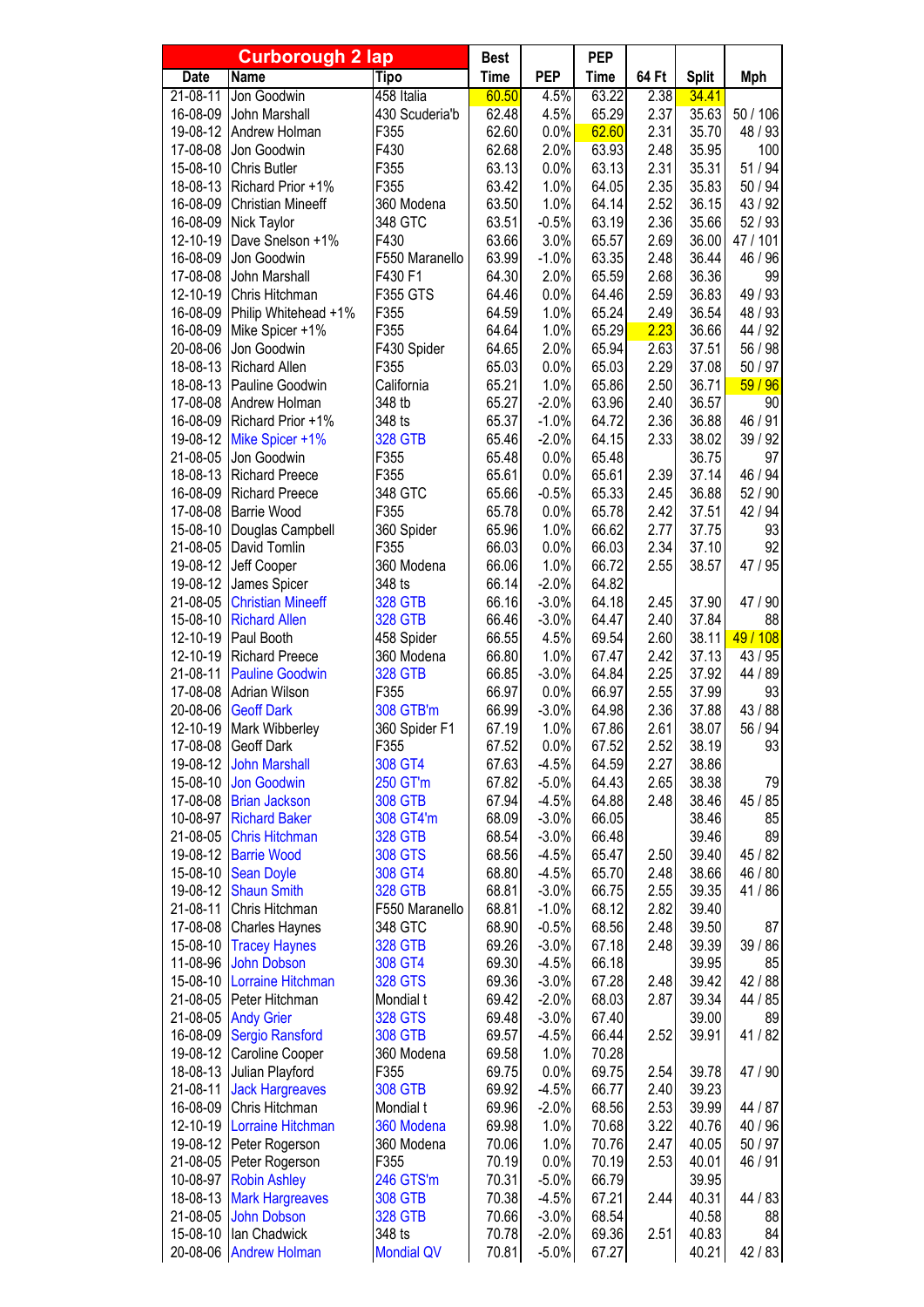|             | <b>Curborough 2 lap</b>     |                | <b>Best</b> |            | <b>PEP</b>  |       |              |                 |
|-------------|-----------------------------|----------------|-------------|------------|-------------|-------|--------------|-----------------|
| <b>Date</b> | <b>Name</b>                 | Tipo           | <b>Time</b> | <b>PEP</b> | <b>Time</b> | 64 Ft | <b>Split</b> | <b>Mph</b>      |
| 11-08-96    | <b>Len Watson</b>           | <b>328 GTS</b> | 70.82       | $-3.0%$    | 68.70       |       | 37.79        | 87              |
| 18-08-13    | <b>Tony Attwood</b>         | 246 GT         | 71.04       | $-6.5%$    | 66.42       | 2.42  | 40.05        | 45 / 81         |
| 10-08-97    | <b>Chris Hitchman</b>       | <b>308 GTB</b> | 71.07       | $-4.5%$    | 67.87       |       | 40.77        |                 |
| 10-08-97    | <b>Peter Hitchman</b>       | <b>308 GTB</b> | 71.21       | $-4.5%$    | 68.01       |       | 40.31        |                 |
| 15-08-10    | <b>Charles Haynes</b>       | <b>328 GTB</b> | 71.22       | $-3.0%$    | 69.08       | 2.51  | 40.92        | 86              |
| 12-10-19    | Peter Hitchman              | F430           | 72.01       | 2.0%       | 73.45       | 3.34  | 42.49        | 51 / 96         |
| 17-08-08    | <b>Wendy Ann Marshall</b>   | 328 GTB'm      | 72.20       | $-1.5%$    | 71.12       | 2.55  | 41.46        | 87              |
| 16-08-09    | <b>Wendy Ann Marshall</b>   | <b>328 GTB</b> | 72.25       | $-3.0%$    | 70.08       | 2.52  | 41.66        | 45 / 83         |
| 18-08-13    | Peter Hitchman              | 360 Modena     | 72.59       | 1.0%       | 73.32       | 2.75  | 42.67        | 41/91           |
| 12-10-19    | <b>Mark Hargreaves</b>      | 308 GT4        | 72.65       | $-4.5%$    | 69.38       | 2.52  | 41.82        | 47 / 80         |
| 10-08-97    | Jos Van de Perre            | <b>308 GTB</b> | 72.65       | $-4.5%$    | 69.38       |       | 41.10        | 84              |
| 15-08-10    | Peter Hitchman              | F550 Maranello | 72.71       | $-1.0%$    | 71.98       | 2.89  | 43.00        | 93              |
| 16-08-09    | Peter Wilson                | 348 tb         | 74.58       | $-2.0%$    | 73.09       | 2.58  | 42.59        | 42/83           |
| 20-08-06    | <b>Richard Preece</b>       | 308 GT4        | 75.04       | $-4.5%$    | 71.66       | 2.55  | 43.47        | 81              |
| 19-08-07    | <b>John Marshall</b>        | 328 GTB'm      | 76.44       | $-1.5%$    | 75.29       | 2.65  | 42.85        | 86              |
| 18-08-13    | <b>Iwan Attwood</b>         | 246 GT         | 77.51       | $-6.5%$    | 72.47       | 2.60  | 45.68        | 37/78           |
|             | Curborough 2 Lap            |                |             |            |             |       |              |                 |
|             | <b>Non-eligible results</b> |                | <b>Best</b> |            | <b>PEP</b>  |       |              |                 |
| Date        | Name                        | Tipo           | Time        | <b>PEP</b> | <b>Time</b> | 64 Ft | <b>Split</b> | <b>Mph</b>      |
| 15-08-10    | Nick Taylor                 | 348 GTC'b      | 62.02       | 1.5%       | 62.95       | 2.38  | 35.06        | $\overline{90}$ |
| 17-07-05    | Brian Jackson               | F355/C'b       | 63.38       | 2.0%       | 64.65       | 2.46  | 37.50        | 94              |
| 20-07-03    | Brian Jackson               | F355/C         | 64.40       | 0.0%       | 64.40       | 2.48  | 36.51        | 94              |
| 10-08-97    | Len Watson                  | 328 GTS'b      | 66.70       | $-1.0%$    | 66.03       |       | 37.79        | 87              |
| 18-08-13    | Mark Hargreaves             | 308 GTB        | 69.14       | $-4.5%$    | 66.03       | 2.54  | 40.00        | 46 / 83         |
| 19-08-12    | <b>Richard Allen</b>        | 308 GTS        | 69.36       | $-4.5%$    | 66.24       |       |              |                 |
| 15-08-10    | Wendy Ann Marshall          | 328 GTB'b      | 74.30       | $-1.0%$    | 73.56       | 2.89  | 43.69        | 84              |
| 18-08-13    | <b>Iwan Attwood</b>         | 246 GT         | 76.45       | $-6.5%$    | 71.48       | 2.60  | 44.46        | 37/78           |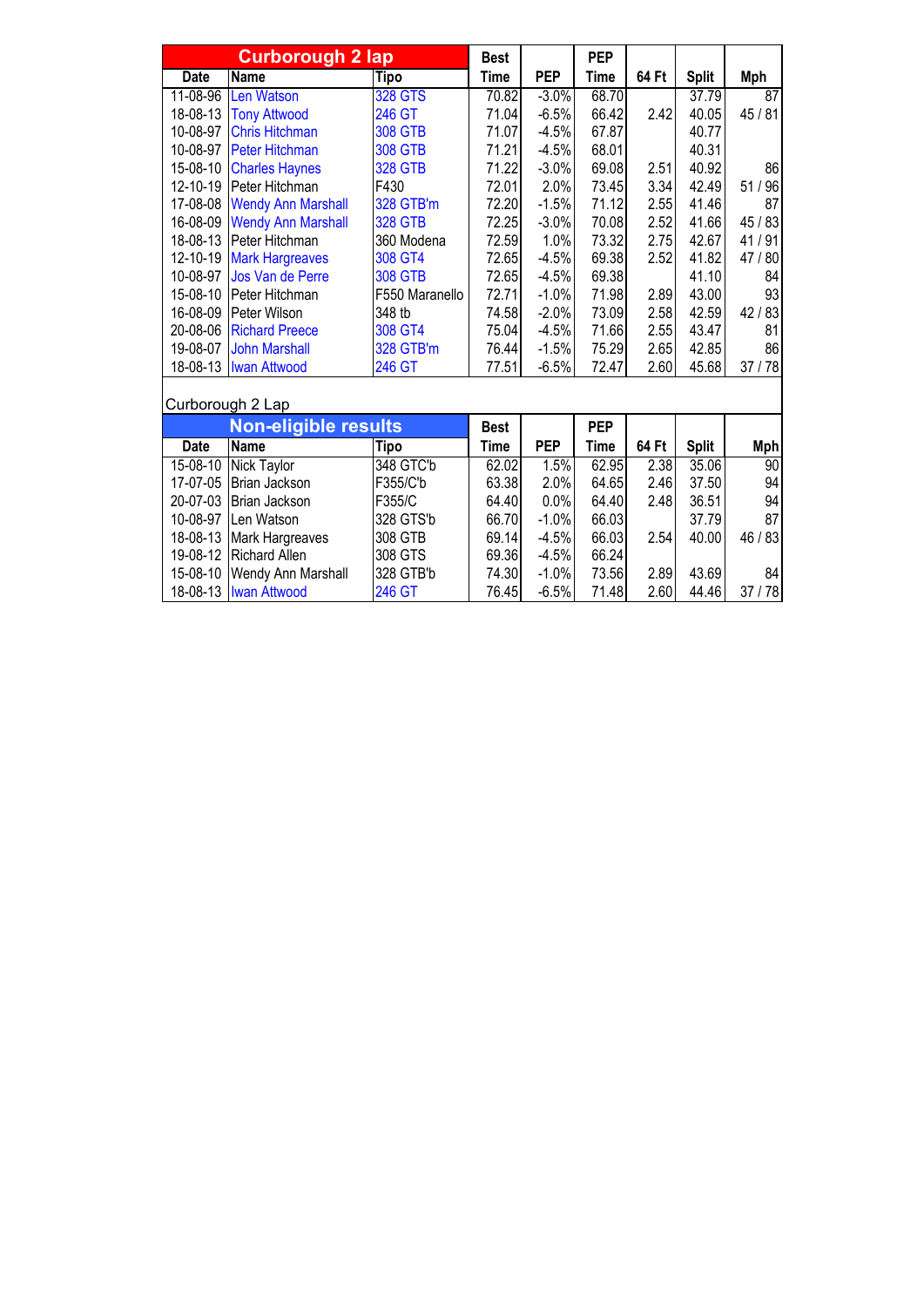|             | <b>Curborough figure of 8</b> |                | <b>Best</b> |            | <b>PEP</b>  |       |              |                 |                  |
|-------------|-------------------------------|----------------|-------------|------------|-------------|-------|--------------|-----------------|------------------|
| <b>Date</b> | <b>Name</b>                   | <b>Tipo</b>    | <b>Time</b> | <b>PEP</b> | Time        | 64 Ft | <b>Split</b> | Mph 1           | Mph <sub>2</sub> |
| 18-08-19    | <b>Nick Taylor</b>            | F430           | 63.47       | 2.0%       | 64.74       | 2.40  | 42.04        | 43              | 105              |
| 09-10-16    | Richard Prior +1%             | F355           | 64.76       | 1.0%       | 65.41       | 2.44  | 43.12        | 42              | 98               |
| 30-09-18    | Dave Snelson +1%              | F430           | 64.80       | 3.0%       | 66.74       | 2.45  | 43.22        | 37              | 101              |
| 18-08-19    | <b>Tim Dickinson</b>          | 458 Spider     | 65.77       | 4.5%       | 68.73       | 2.56  | 44.42        | 37              | 102              |
| 16-08-15    | Philip Whitehead +1%          | F355           | 66.28       | 1.0%       | 66.94       | 2.50  | 44.53        | 39              | 96               |
| 21-08-16    | Mike Spicer +1%               | <b>328 GTB</b> | 67.05       | $-2.0%$    | 65.71       | 2.23  | 44.38        | 41              | 91               |
| 20-08-17    | Brian Jackson                 | California T   | 67.17       | 2.0%       | 68.51       | 2.75  | 45.39        | 40              | 105              |
| 08-10-17    | Chris Hitchman                | F355 GTS       | 67.19       | 0.0%       | 67.19       | 2.63  | 45.06        | 39              | 93               |
| 19-08-18    | Paul Booth                    | 458 Spider     | 67.39       | 4.5%       | 70.42       | 2.37  | 45.84        | 40              | 105              |
| 12-10-14    | <b>Richard Allen</b>          | F355           | 67.68       | 0.0%       | 67.68       | 2.36  | 45.23        |                 | 91               |
| 17-08-14    | <b>Richard Preece</b>         | F355           | 67.85       | 0.0%       | 67.85       | 2.34  | 45.61        | 39              | 96               |
| 21-08-16    | Pauline Goodwin               | California     | 67.94       | 1.0%       | 68.62       | 2.56  | 45.71        | 37              | 98               |
| 09-10-16    | Juan Moreno                   | 360 Modena     | 67.94       | 1.0%       | 68.62       | 2.31  | 45.66        | 39              | 96               |
| 21-08-16    | Chris Hitchman                | 360 Modena     | 68.58       | 1.0%       | 69.27       | 2.48  | 45.71        | 35              | 93               |
| 18-08-19    | <b>Richard Preece</b>         | 360 Modena     | 68.78       | 1.0%       | 69.47       | 2.36  | 45.86        | 40              | 94               |
| 12-10-14    | <b>Shaun Smith</b>            | <b>328 GTB</b> | 69.05       | $-3.0%$    | 66.98       | 2.55  | 45.96        | 39              | 89               |
| 18-08-19    | <b>Pauline Goodwin</b>        | <b>328 GTB</b> | 69.39       | $-3.0%$    | 67.31       | 2.29  | 46.23        | 38              | 91               |
| 17-08-14    | <b>Brian Jackson</b>          | <b>308 GTB</b> | 69.64       | $-4.5%$    | 66.51       | 2.60  | 46.16        | 37              | 83               |
| 20-08-17    | Mark Wibberley                | 360 Spider F1  | 69.79       | 1.0%       | 70.49       | 2.52  | 46.46        | 40              | 95               |
| 09-10-16    | <b>Jack Hargreaves</b>        | <b>308 GTB</b> | 69.84       | $-4.5%$    | 66.70       | 2.54  | 46.29        | 38              | 87               |
| 09-10-16    | Jeff Cooper                   | 360 Modena     | 70.06       | 1.0%       | 70.76       | 2.42  | 47.32        | 39              | 97               |
| 12-10-14    | <b>Jon Goodwin</b>            | 250 GT'm       | 70.39       | $-5.0%$    | 66.87       | 2.75  | 46.65        | 34              | 78               |
| 08-10-17    | Lorraine Hitchman             | 360 Modena     | 70.65       | 1.0%       | 71.36       | 2.70  | 46.73        | 39              | 96               |
| 11-10-15    | <b>Jon Goodwin</b>            | 250 SWB'm      | 70.87       | $-5.0%$    | 67.33       | 2.62  | 47.86        | 37              | 94               |
| 18-08-19    | Mark Wyman                    | 458 Italia     | 70.89       | 4.5%       | 74.08       | 2.48  | 47.86        | 36              | 100              |
| 17-08-14    | Lorraine Hitchman             | <b>328 GTS</b> | 72.14       | $-3.0%$    | 69.98       | 2.50  | 47.65        | 38              | 87               |
| 09-10-16    | <b>Mark Hargreaves</b>        | 308 GT4        | 72.48       | $-4.5%$    | 69.22       | 2.51  | 48.31        | 38              | 82               |
| 09-10-16    | <b>Tony Attwood</b>           | 308 GT4        | 72.67       | $-4.5%$    | 69.40       | 2.52  | 48.23        | 37              | 87               |
| 09-10-16    | Caroline Cooper               | 360 Modena     | 72.67       | 1.0%       | 73.40       | 2.30  | 49.21        | 36              | 92               |
| 19-08-18    | Peter Hitchman                | F430           | 72.85       | 2.0%       | 74.31       | 2.71  | 49.60        | 40              | 99               |
| 09-10-16    | Peter Rogerson                | 360 Modena     | 73.29       | 1.0%       | 74.02       | 2.47  | 49.64        | 37              | 98               |
| 20-08-17    | <b>Mark Hargreaves</b>        | <b>308 GTB</b> | 74.15       | $-4.5%$    | 70.81       | 2.60  | 49.62        | 34              | 82               |
| 12-10-14    | Peter Hitchman                | 360 Modena     | 74.56       | 1.0%       | 75.31       | 2.74  | 50.74        | 37              | 96               |
| 19-08-18    | <b>Tony Attwood</b>           | 246 GT         | 76.44       | $-6.5%$    | 71.47       | 2.59  | 50.99        | 31              | 76               |
| 16-08-15    | <b>Iwan Attwood</b>           | 308 GT4        | 76.67       | $-4.5%$    | 73.22       | 3.02  | 51.54        | 37              | 81               |
| 18-08-19    | <b>Jon Goodwin</b>            | <b>275 GTS</b> | 76.81       | $-6.5%$    | 71.82       | 2.77  | 50.77        | 34              | 76               |
| 19-08-18    | <b>Mark Hargreaves</b>        | 365 BB         | 78.11       | $-5.0%$    | 74.20       | 2.73  | 52.33        | 33              | 83               |
|             | Curborough figure of 8        |                |             |            |             |       |              |                 |                  |
|             | <b>Non-eligible results</b>   |                | <b>Best</b> |            | <b>PEP</b>  |       |              |                 |                  |
| <b>Date</b> | <b>Name</b>                   | <b>Tipo</b>    | <b>Time</b> | <b>PEP</b> | <b>Time</b> | 64 Ft | <b>Split</b> | Mph 1           | Mph <sub>2</sub> |
| 08-10-17    | Len Watson                    | 308 GTB'mb     | 71.89       | $-1.0%$    | 71.17       | 2.46  | 48.21        | $\overline{38}$ | 88               |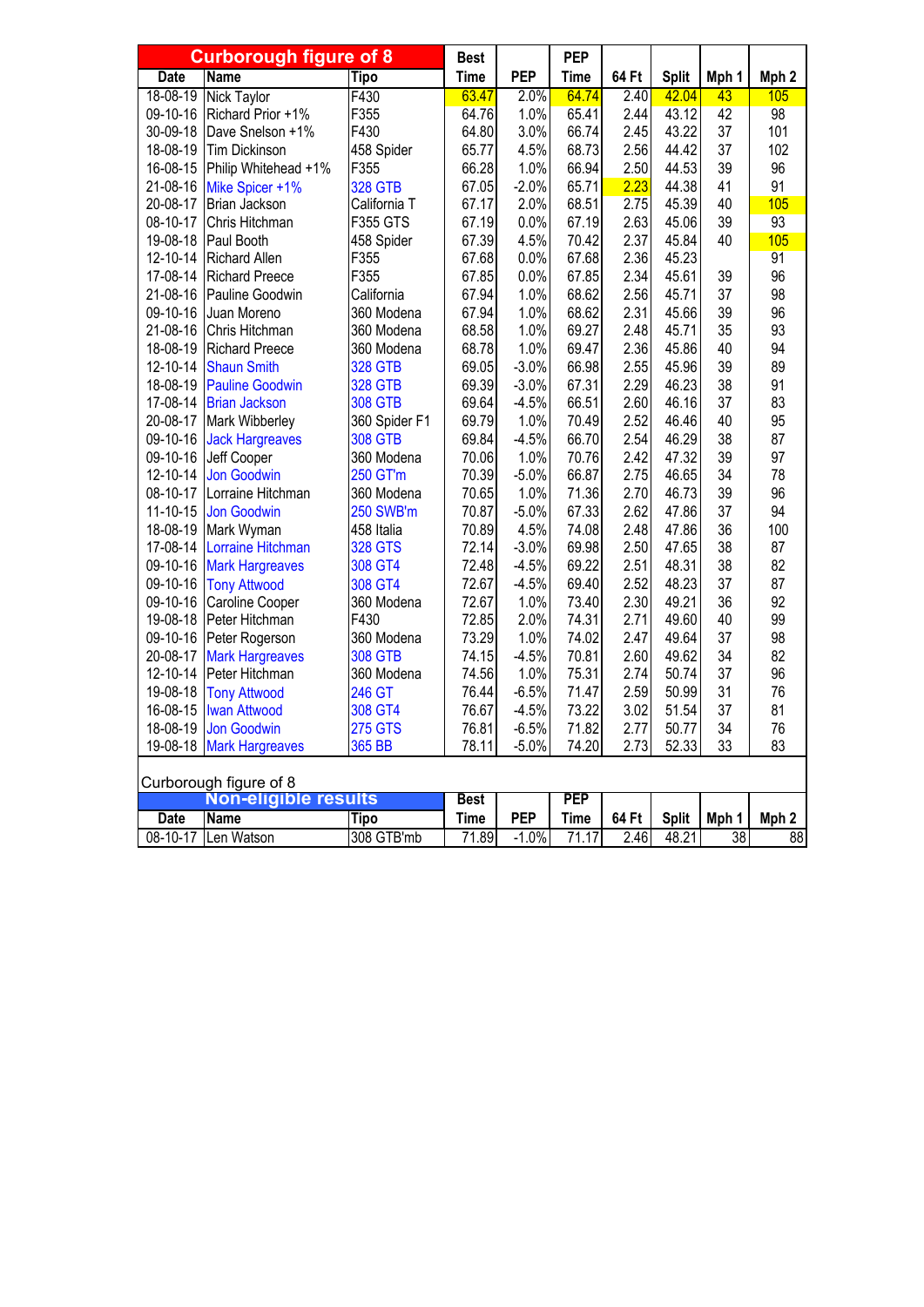|                | <b>Doune</b>             |                 | <b>Best</b> |            | <b>PEP</b>  |       |              |
|----------------|--------------------------|-----------------|-------------|------------|-------------|-------|--------------|
| Date           | <b>Name</b>              | <b>Tipo</b>     | <b>Time</b> | <b>PEP</b> | <b>Time</b> | 64 Ft | <b>Split</b> |
| $21 - 06 - 09$ | Chris Butler +1%         | F355            | 51.33       | 1.0%       | 51.84       | 2.32  | 17.82        |
| 19-06-16       | Richard Prior +1%        | F355            | 51.60       | 1.0%       | 52.12       | 2.32  | 17.89        |
| 21-06-09       | <b>Christian Mineeff</b> | 360 Modena      | 51.76       | 1.0%       | 52.28       | 2.61  |              |
| 21-06-09       | Richard Prior +1%        | 348 ts          | 52.62       | $-1.0%$    | 52.09       | 2.30  |              |
| 21-06-09       | Nick Taylor              | 348 GTC         | 53.06       | $-0.5%$    | 52.79       | 2.27  | 19.90        |
| 21-06-09       | <b>Richard Allen</b>     | <b>328 GTB</b>  | 54.27       | $-3.0%$    | 52.64       | 2.52  | 20.60        |
| 21-06-09       | David Tomlin             | F355            | 54.30       | 0.0%       | 54.30       | 2.39  |              |
| 20-06-04       | Jon Goodwin              | <b>F355 GTS</b> | 54.50       | 0.0%       | 54.50       |       |              |
| 20-06-10       | Jon Goodwin              | F550 Maranello  | 55.78       | $-1.0%$    | 55.22       | 2.78  | 20.55        |
| 20-06-10       | Andrew Holman            | F355            | 56.39       | 0.0%       | 56.39       | 2.62  | 19.82        |
| 19-06-11       | <b>Mike Spicer</b>       | <b>328 GTB</b>  | 56.46       | $-3.0%$    | 54.77       | 2.48  | 20.06        |
| 16-06-91       | <b>Peter Speakman</b>    | <b>328 GTB</b>  | 56.57       | $-3.0%$    | 54.87       |       |              |
| 19-06-11       | <b>Sean Doyle</b>        | 308 GT4         | 56.66       | $-4.5%$    | 54.11       | 2.44  | 20.48        |
| 21-06-09       | <b>Pauline Goodwin</b>   | <b>328 GTB</b>  | 56.67       | $-3.0%$    | 54.97       | 2.37  | 20.48        |
| 21-06-09       | Jon Goodwin              | 250 GT'm        | 57.14       | $-5.0%$    | 54.28       | 2.79  | 22.29        |
| 19-06-16       | Pauline Goodwin          | California      | 58.11       | 1.0%       | 58.69       | 2.59  | 20.65        |
| 22-06-08       | Andrew Holman            | 348 tb          | 58.22       | $-2.0%$    | 57.06       | 2.70  |              |
| 16-06-91       | <b>Brian Jackson</b>     | <b>308 GTB</b>  | 58.49       | $-4.5%$    | 55.86       |       |              |
| 16-06-91       | <b>Chris England</b>     | <b>308 GTS</b>  | 58.74       | $-4.5%$    | 56.10       |       |              |
| 22-06-08       | Philip Whitehead +1%     | F355            | 59.75       | 1.0%       | 60.35       | 2.75  |              |
| 19-06-16       | <b>Tony Attwood</b>      | 308 GT4         | 60.99       | $-4.5%$    | 58.25       | 3.15  | 22.22        |
| 19-06-16       | <b>Iwan Attwood</b>      | 308 GT4         | 61.56       | $-4.5%$    | 58.79       | 2.73  | 22.03        |
| 22-06-08       | Mike Spicer              | F355            | 61.78       | 0.0%       | 61.78       | 2.65  |              |
| 19-06-11       | John Swift               | F355            | 62.39       | 0.0%       | 62.39       | 2.41  | 23.08        |
| 16-06-91       | <b>John Dobson</b>       | 308 GT4         | 63.11       | $-4.5%$    | 60.27       |       |              |
| 22-06-08       | <b>Barrie Wood</b>       | <b>308 GTB</b>  | 63.62       | $-4.5%$    | 60.76       |       |              |
| 17-06-12       | Sean Doyle               | 348 tb          | 64.00       | $-2.0%$    | 62.72       | 2.54  | 22.41        |
| 22-06-08       | John Marshall            | F430 F1         | 66.10       | 2.0%       | 67.42       | 2.71  |              |
| 22-06-08       | Peter Rogerson           | F355 GTS        | 72.69       | 0.0%       | 72.69       | 2.75  |              |
| 22-06-08       | Wendy Ann Marshall       | F430 F1         | 75.61       | 2.0%       | 77.12       | 3.07  |              |
|                |                          |                 |             |            |             |       |              |
| Doune          |                          |                 |             |            |             |       |              |
|                | Non-eligible results     |                 | <b>Best</b> |            | <b>PEP</b>  |       |              |
| Date           | <b>Name</b>              | <b>Tipo</b>     | <b>Time</b> | <b>PEP</b> | <b>Time</b> | 64 Ft | <b>Split</b> |
| $20 - 06 - 10$ | <b>Nick Taylor</b>       | 348 GTC'b       | 51.34       | 1.5%       | 52.11       | 2.39  | 18.27        |
| 20-06-10       | John Shirley             | F355            | 53.65       | 0.0%       | 53.65       | 2.51  | 19.80        |
| 19-06-16       | Chris Butler +1%         | F355            | 53.84       | 1.0%       | 54.38       | 2.53  | 19.07        |
| 20-06-10       | Gavin Shirley            | F355            | 54.72       | 0.0%       | 54.72       | 2.71  | 19.20        |
| 16-06-91       | John Swift               | 308 GTB'mb      | 56.67       | $-1.0%$    | 56.10       |       |              |
| 19-06-11       | James Shirley            | F355            | 57.59       | 0.0%       | 57.59       | 2.77  | 21.40        |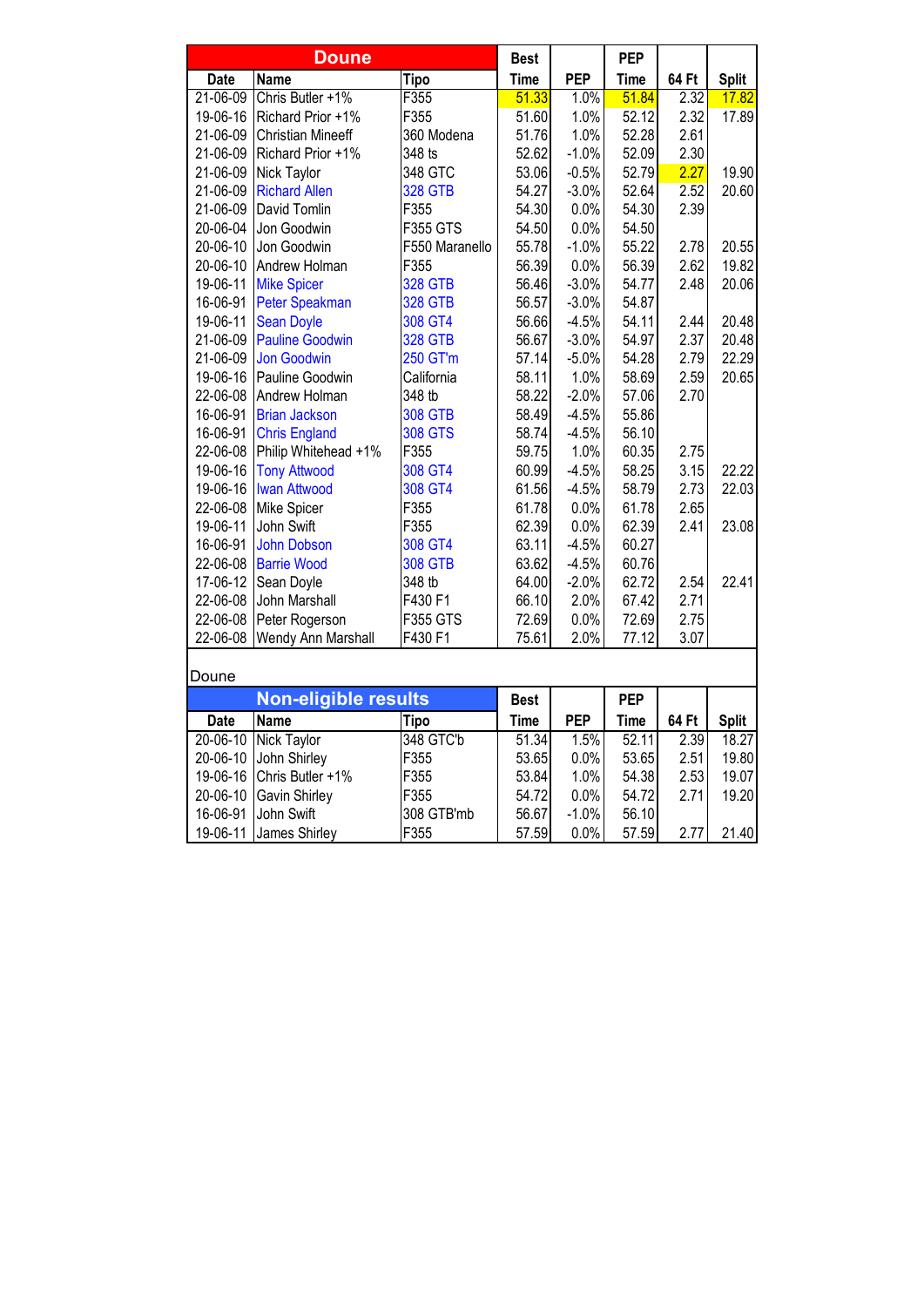|                      | <b>Gurston Down</b>                                  |                              | <b>Best</b>    |                    | <b>PEP</b>     |              |         |                | Mph                |
|----------------------|------------------------------------------------------|------------------------------|----------------|--------------------|----------------|--------------|---------|----------------|--------------------|
| <b>Date</b>          | <b>Name</b>                                          | Tipo                         | <b>Time</b>    | <b>PEP</b>         | <b>Time</b>    | 64 Ft        | Split 1 | Split 2        | $1/2$              |
| 18-07-10             | John Marshall                                        | 430 Scuderia'b               | 35.22          | 4.5%               | 36.80          | 2.27         |         | 19.33          | 100/103            |
| 17-07-11             | Jon Goodwin                                          | 458 Italia                   | 36.14          | 4.5%               | 37.77          | 2.50         |         | 20.16          | 91/97              |
| 16-06-19             | Dave Snelson +1%                                     | F430                         | 36.39          | 3.0%               | 37.48          | 2.53         |         | 19.73          | 94 / 103           |
| 22-06-14             | Richard Prior +1%                                    | F355                         | 36.70          | 1.0%               | 37.07          | 2.35         | 10.57   | 19.50          | 91/95              |
| 24-06-12             | Nick Taylor                                          | F430                         | 36.94          | 2.0%               | 37.68          | 2.50         |         | 20.43          | 94 / 96            |
| 20-07-08             | David Tomlin                                         | F355                         | 36.95          | 0.0%               | 36.95          | 2.34         |         | 19.88          | 86 / 93            |
| 20-07-08             | <b>Richard Allen</b>                                 | F355                         | 36.98          | 0.0%               | 36.98          | 2.27         |         | 19.61          | 86 / 94            |
| 16-06-19             | <b>Tim Dickinson</b>                                 | 458 Spider                   | 37.16          | 4.5%               | 38.83          | 2.74         |         | 20.54          | 98 / 96            |
| 19-07-09             | Mike Spicer +1%                                      | F355                         | 37.19          | 1.0%               | 37.56          | 2.21         |         | 20.22          | 89 / 98            |
| 19-07-09             | Nick Taylor                                          | 348 GTC                      | 37.23          | $-0.5%$            | 37.04          | 2.33         |         | 19.94          | 86 / 95            |
| 17-07-11             | Andrew Holman                                        | F355                         | 37.36          | 0.0%               | 37.36          | 2.38         |         | 20.35          | 87 / 95            |
| 14-07-02             | Jon Goodwin                                          | F355 GTS                     | 37.40          | 0.0%<br>1.0%       | 37.40<br>37.91 | 2.29         |         | 19.88          | 89 / 94            |
| 17-07-11<br>27-08-00 | Philip Whitehead +1%<br><b>Richard Allen</b>         | F355<br><b>328 GTB</b>       | 37.53<br>37.60 | $-3.0%$            | 36.47          | 2.38<br>2.30 | 11.05   | 20.34<br>19.67 | 89 / 95<br>85 / 89 |
| 15-07-01             | Richard Allen                                        | 360 Modena                   | 37.86          | 1.0%               | 38.24          | 2.51         |         | 20.57          | 90/93              |
| 15-07-01             | <b>Nick Frost</b>                                    | 348 GTC                      | 38.04          | $-0.5%$            | 37.85          | 2.32         |         | 19.87          | 84 / 89            |
| 19-07-09             | Richard Prior +1%                                    | 348 ts                       | 38.11          | $-1.0%$            | 37.73          | 2.29         |         | 19.66          | 85/93              |
| 10-09-05             | <b>Richard Allen</b>                                 | 575 M                        | 38.17          | $-1.0%$            | 37.79          | 2.59         |         | 20.76          | 93/90              |
| 13-06-99             | <b>John Marshall</b>                                 | <b>328 GTB</b>               | 38.18          | $-3.0%$            | 37.03          | 2.25         |         | 20.40          | 85/88              |
| 14-07-02             | <b>Geoff Dark</b>                                    | 308 GTB'm                    | 38.18          | $-3.0%$            | 37.03          | 2.26         |         | 19.87          | 83/88              |
| 29-08-99             | <b>Robin Ward</b>                                    | 308 GTB'm                    | 38.18          | $-3.0%$            | 37.03          | 2.34         |         | 20.11          | 83/87              |
| 27-08-00             | <b>Geoff Dark</b>                                    | 308 GT4'm                    | 38.19          | $-3.0%$            | 37.04          | 2.36         |         | 20.03          | 85 / 89            |
| 13-06-99             | <b>Terry Esom</b>                                    | <b>328 GTB</b>               | 38.24          | $-3.0%$            | 37.09          | 2.33         |         | 19.99          | 82/88              |
| 20-07-08             | John Marshall                                        | F430 F1                      | 38.31          | 2.0%               | 39.08          | 2.45         |         | 21.47          | 91/93              |
| 22-06-14             | <b>Richard Preece</b>                                | F355                         | 38.43          | 0.0%               | 38.43          | 2.43         | 11.09   | 20.85          | 86 / 93            |
| 18-07-04             | Nick Taylor                                          | Mondial t                    | 38.48          | $-2.0%$            | 37.71          | 2.62         |         | 20.50          | 81/86              |
| 30-08-98             | <b>Richard Barnett</b>                               | <b>328 GTS</b>               | 38.54          | $-3.0%$            | 37.38          | 2.32         |         | 20.35          | 84 / 89            |
| 18-07-10             | <b>Barrie Wood</b>                                   | F355                         | 38.59          | 0.0%               | 38.59          | 2.28         | 11.55   | 20.46          | 89 / 95            |
| 18-07-04             | Mike Spicer +1%                                      | 328 GTB'm                    | 38.62          | $-0.5%$            | 38.43          |              |         |                | 82/86              |
| 27-08-95             | Peter English                                        | Testarossa                   | 38.74          | $-3.0%$            | 37.58          |              |         |                | 83/92              |
| 16-06-96             | <b>Richard Barnett</b>                               | <b>308 GTB</b>               | 38.80          | $-4.5%$            | 37.05          |              |         |                | 81/85              |
| 14-07-02             | Mike Spicer +1%                                      | 308 GTB'm                    | 38.83          | $-2.0%$            | 38.05          | 2.37         |         | 20.28          | 81/84              |
| 20-07-08             | Andrew Holman                                        | 348 tb                       | 38.83          | $-2.0%$            | 38.05          | 2.30         |         | 20.70          | 84 / 88            |
| 22-06-14             | Mike Spicer +1%                                      | <b>328 GTB</b>               | 38.87          | $-2.0%$            | 38.09          | 2.28         | 11.40   | 21.13          | 84 / 91            |
| 16-07-06             | <b>Charlie White</b>                                 | F355 Spider                  | 38.93<br>38.99 | 0.0%               | 38.93          | 2.68         |         | 21.45          | 84 / 83            |
| 16-07-06<br>17-06-18 | <b>Jon Goodwin</b><br>Paul Booth                     | <b>328 GTB</b><br>458 Spider | 39.09          | $-3.0%$<br>4.5%    | 37.82<br>40.85 | 2.43<br>2.65 |         | 20.82<br>22.13 | 81/86<br>92/88     |
| 24-06-12             | James Spicer                                         | 348 ts                       | 39.20          | $-2.0%$            | 38.42          | 2.30         |         | 20.70          | 82/86              |
| 30-08-87             | <b>Sheridan Williams</b>                             | 308 GTB'm                    | 39.44          | $-3.0%$            | 38.26          |              |         |                | 85/86              |
| 20-07-08             | <b>Pauline Goodwin</b>                               | <b>328 GTB</b>               | 39.49          | $-3.0%$            | 38.31          | 2.25         |         | 21.24          | 82/91              |
| 14-06-98             | Len Watson                                           | <b>328 GTS</b>               | 39.61          | $-3.0%$            | 38.42          | 2.39         |         | 20.70          | 82/86              |
| 15-06-97             | <b>Ed Stratton</b>                                   | F355 GTS                     | 39.63          | 0.0%               | 39.63          | 2.38         |         | 20.92          | 84 / 90            |
| 27-08-95             | <b>Chris England</b>                                 | <b>308 GTS</b>               | 39.75          | $-4.5%$            | 37.96          | 2.32         |         | 20.80          | 80/83              |
| 30-08-98             | <b>Richard Baker</b>                                 | 308 GT4'm                    | 39.75          | $-3.0%$            | 38.56          | 2.26         |         | 20.73          | 81/86              |
| 25-08-91             | <b>Richard Allen</b>                                 | <b>308 GTB</b>               | 39.87          | $-4.5%$            | 38.08          |              |         |                | 86 / 85            |
| 25-08-91             | <b>Keith Maddox</b>                                  | 246 GT                       | 39.99          | $-6.5%$            | 37.39          |              |         |                | 83/83              |
| 17-07-11             | <b>John Marshall</b>                                 | 308 GT4                      | 40.17          | $-4.5%$            | 38.36          | 2.33         |         | 21.68          | 78/83              |
| 24-06-12             | Jeff Cooper                                          | 360 Modena                   | 40.18          | 1.0%               | 40.58          | 2.48         |         | 21.99          | 89/87              |
| 24-06-12             | <b>Barrie Wood</b>                                   | <b>308 GTS</b>               | 40.24          | $-4.5%$            | 38.43          | 2.35         |         | 21.45          | 80/80              |
| 26-07-87             | <b>Keith Maddox</b>                                  | 308 GT4                      | 40.27          | $-4.5%$            | 38.46          |              |         |                | 80/83              |
| 14-06-98             | Jon Goodwin                                          | Mondial t                    | 40.39          | $-2.0%$            | 39.58          | 2.40         |         | 21.57          | 80 / 84            |
| 28-08-90             | <b>Steve Edwards</b>                                 | <b>308 GTB</b>               | 40.50          | $-4.5%$            | 38.68          |              |         |                | 81/80              |
| 22-06-14             | <b>Jack Hargreaves</b>                               | <b>308 GTB</b>               | 40.51          | $-4.5%$            | 38.69          | 2.48         |         | 21.86          | 75 / 86            |
| 16-06-96             | <b>Nick Lawrence</b>                                 | 308 GT4'm                    | 40.54          | $-3.0%$            | 39.32          | 2.51         |         | 21.79          | 79/83              |
| 20-07-03             | <b>Andy Grier</b>                                    | <b>328 GTS</b>               | 40.55          | $-3.0%$            | 39.33          | 2.45         |         | 21.23          | 81/84              |
| 16-07-06             | David Hathaway                                       | 348 ts                       | 40.80          | $-2.0%$            | 39.98          | 2.39         |         | 21.72          | 78/82              |
| 16-07-06             | <b>John Day</b>                                      | <b>328 GTB</b>               | 40.81          | $-3.0%$            | 39.59          | 2.36         |         | 21.97          | 81/81              |
| 24-08-97<br>14-07-02 | <b>Sally Maynard-Smith</b><br><b>Mark Hargreaves</b> | <b>328 GTS</b><br>308 GT4    | 40.82<br>40.89 | $-3.0%$<br>$-4.5%$ | 39.60<br>39.05 | 2.29<br>2.34 |         | 21.68<br>21.38 | 82/88<br>77/82     |
| 27-08-00             | Mike Spicer +1%                                      | 308 GT4                      | 40.96          | $-3.5%$            | 39.53          | 2.39         |         | 21.74          | 79/81              |
| 27-08-00             | <b>Stuart Bailey</b>                                 | 246 GT'm                     | 40.99          | $-5.0%$            | 38.94          | 2.38         |         | 21.31          | 77/80              |
| 28-08-94             | <b>Brian Jackson</b>                                 | <b>308 GTB</b>               | 41.03          | $-4.5%$            | 39.18          |              |         |                | 81/80              |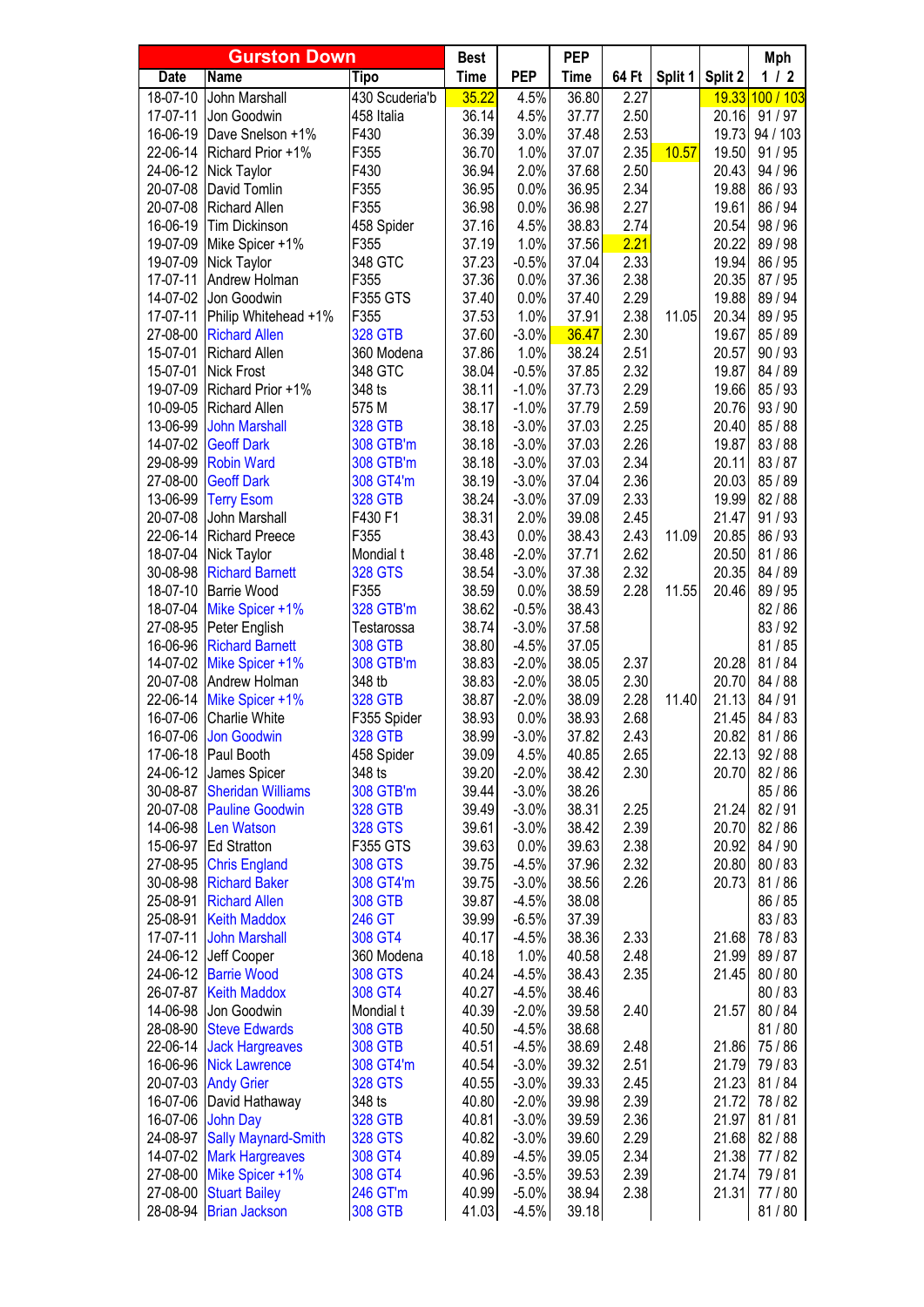|             | <b>Gurston Down</b>       |                   | <b>Best</b> |            | <b>PEP</b>  |       |         |         | Mph     |
|-------------|---------------------------|-------------------|-------------|------------|-------------|-------|---------|---------|---------|
| <b>Date</b> | Name                      | <b>Tipo</b>       | <b>Time</b> | <b>PEP</b> | <b>Time</b> | 64 Ft | Split 1 | Split 2 | $1/2$   |
| 16-06-19    | <b>Tony Attwood</b>       | 308 GT4           | 41.04       | $-4.5%$    | 39.19       | 2.44  |         | 22.03   | 77/86   |
| 18-07-04    | Marco Pullen              | Mondial t         | 41.05       | $-2.0%$    | 40.23       |       |         |         | 78/81   |
| 23-06-13    | Pauline Goodwin           | California        | 41.05       | 1.0%       | 41.46       | 2.95  | 12.10   | 22.31   | 81/77   |
| 17-06-18    | John Swift                | F355              | 41.17       | 0.0%       | 41.17       | 2.60  |         | 22.57   | 83 / 90 |
| 24-06-12    | <b>Shaun Smith</b>        | <b>328 GTB</b>    | 41.20       | $-3.0%$    | 39.96       | 2.40  | 11.83   | 22.50   | 78/83   |
| 29-08-93    | <b>Terry Esom</b>         | <b>246 GT</b>     | 41.27       | $-6.5%$    | 38.59       |       |         |         | 78/79   |
| 15-06-97    | Jos van de Perre          | <b>308 GTS</b>    | 41.33       | $-4.5%$    | 39.47       | 2.33  |         | 21.89   | 79/81   |
| 18-06-89    | <b>Terry Esom</b>         | <b>308 GTB QV</b> | 41.40       | $-4.5%$    | 39.54       |       |         |         | 78      |
| 30-08-87    | <b>Peter English</b>      | <b>308 GTB</b>    | 41.45       | $-4.5%$    | 39.58       |       |         |         | 75/76   |
| 17-06-18    | <b>Iwan Attwood</b>       | 308 GT4           | 41.45       | $-4.5%$    | 39.58       | 2.58  |         | 22.53   | 77/83   |
| 15-06-97    | <b>Alan Tucknott</b>      | <b>246 GTS</b>    | 41.57       | $-6.5%$    | 38.87       | 2.39  |         | 21.77   | 77/82   |
| 24-07-88    | <b>Peter English</b>      | <b>365 GTB</b>    | 41.63       | $-6.0%$    | 39.13       |       |         |         | 77      |
| 18-07-10    | <b>Mark Hargreaves</b>    | 308 GTB'm         | 41.69       | $-3.0%$    | 40.44       | 2.39  |         | 22.53   | 75 / 85 |
| 16-04-00    | Peter Hayman              | 512 TR            | 41.71       | $-2.0%$    | 40.88       | 2.59  |         |         | 87/81   |
| 20-07-08    | <b>Adrian Wilson</b>      | F355              | 41.74       | 0.0%       | 41.74       | 2.60  |         | 23.28   | 77/79   |
| 24-06-12    | Sean Doyle                | 348 tb            | 41.85       | $-2.0%$    | 41.01       | 2.57  |         | 23.20   | 78/83   |
| 23-07-89    | <b>Richard Allen</b>      | 308 GT4           | 41.89       | $-4.5%$    | 40.00       |       |         |         | 80      |
| 20-07-08    | <b>Jon Goodwin</b>        | 250 GT'm          | 41.91       | $-5.0%$    | 39.81       | 2.53  |         | 22.11   | 77/74   |
| 16-07-06    | <b>Andrew Holman</b>      | <b>Mondial QV</b> | 41.93       | $-5.0%$    | 39.83       | 2.47  |         | 21.18   | 75/76   |
| 16-06-19    | Jeffrey Orford            | F355              | 41.93       | 0.0%       | 41.93       | 2.76  |         | 22.81   | 79 / 84 |
| 24-06-12    | <b>Mark Hargreaves</b>    | <b>308 GTB</b>    | 42.05       | $-4.5%$    | 40.16       | 2.41  |         | 22.60   | 76 / 80 |
| 18-07-10    | <b>Jack Hargreaves</b>    | 308 GTB'm         | 42.05       | $-3.0%$    | 40.79       | 2.35  |         | 22.75   | 79 / 85 |
| 22-07-90    | <b>Alan Tucknott</b>      | 308 GT4           | 42.17       | $-4.5%$    | 40.27       |       |         |         | 79/80   |
| 20-07-08    | <b>Sean Doyle</b>         | 308 GT4           | 42.64       | $-4.5%$    | 40.72       | 2.40  |         | 22.79   | 76 / 82 |
| 30-08-87    | <b>Martin McGlone</b>     | 246 GT            | 42.65       | $-6.5%$    | 39.88       |       |         |         | 66 / 79 |
| 28-08-90    | <b>Martin Emmison</b>     | <b>275 GTB</b>    | 42.80       | $-6.5%$    | 40.02       |       |         |         | 74      |
| 14-07-02    | <b>Simon Burn</b>         | 308i GTB          | 43.00       | $-5.0%$    | 40.85       | 2.62  |         | 22.94   | 76 / 78 |
| 20-07-03    | <b>Tony Willis</b>        | 246 GT            | 43.34       | $-6.5%$    | 40.52       | 2.71  |         | 23.19   | 76 / 78 |
| 18-06-89    | <b>Juliet Horne</b>       | <b>512 BBi</b>    | 43.62       | $-5.0%$    | 41.44       |       |         |         | 67      |
| 14-07-02    | <b>Kevin Engelbrecht</b>  | 308 GT4           | 43.63       | $-4.5%$    | 41.67       | 2.55  |         | 23.09   | 79 / 80 |
| 20-07-08    | <b>Wendy Ann Marshall</b> | 328 GTB'm         | 43.68       | $-1.5%$    | 43.02       | 2.41  |         | 24.62   | 70/73   |
| 22-06-14    | <b>Wendy Ann Marshall</b> | <b>328 GTB</b>    | 44.09       | $-3.0%$    | 42.77       | 2.57  |         | 24.23   | 71/82   |
| 30-08-87    | <b>Richard Folkson</b>    | 308 GT4           | 44.14       | $-4.5%$    | 42.15       |       |         |         | 77/78   |
| 18-07-10    | <b>Ed Briscoe</b>         | <b>308 GTS</b>    | 44.22       | $-4.5%$    | 42.23       | 2.50  |         | 24.09   | 73/79   |
| 17-07-11    | <b>Tony Attwood</b>       | 246 GT            | 44.31       | $-6.5%$    | 41.43       | 2.55  |         | 23.57   | 69/70   |
| 16-06-96    | <b>Ed Stratton</b>        | 246 GT            | 46.54       | $-6.5%$    | 43.51       |       |         |         | 75/75   |
| 15-07-07    | <b>Tracey Haynes</b>      | <b>328 GTB</b>    | 49.38       | $-3.0%$    | 47.90       | 3.45  |         | 28.58   | 70      |
| 17-06-18    | <b>Bernard Van Bunnik</b> | 365 GT4           | 56.11       | $-6.0%$    | 52.74       | 3.31  |         | 31.20   | 57/68   |

## Gurston Down

|             | <b>Non-eligible results</b> |             | <b>Best</b> |            | <b>PEP</b> |       |         |         | Mph     |
|-------------|-----------------------------|-------------|-------------|------------|------------|-------|---------|---------|---------|
| <b>Date</b> | <b>Name</b>                 | <b>Tipo</b> | Time        | <b>PEP</b> | Time       | 64 Ft | Split 1 | Split 2 | 1/2     |
| 30-08-98    | Richard Allen               | 328 GTB'b   | 37.19       | $-1.0%$    | 36.82      | 2.27  |         | 19.72   | 88/90   |
| 24-08-97    | Terry Esom                  | 328 GTB'b   | 38.03       | $-1.0\%$   | 37.65      | 2.28  |         | 20.00   | 83/89   |
| 27-08-95    | John Swift                  | 308 GTB'mb  | 38.65       | $-1.0\%$   | 38.26      |       |         |         | 83/87   |
| 30-08-98    | Len Watson                  | 328 GTS'b   | 38.82       | $-1.0%$    | 38.43      | 2.37  |         | 20.45   | 82/88   |
| 24-08-97    | Jon Goodwin                 | Mondial t'b | 39.08       | 0.0%       | 39.08      | 2.44  |         | 20.84   | 80/86   |
| 30-08-98    | Chris England               | 308 GTS'b   | 39.11       | $-2.5\%$   | 38.13      | 2.24  |         | 20.50   | 85/85   |
| 20-07-08    | John Day                    | 328 GTB     | 39.38       | $-3.0\%$   | 38.20      | 2.46  |         | 21.05   | 84 / 87 |
| 24-08-97    | Geoff Dark                  | 308 GTB'b   | 39.70       | $-2.5%$    | 38.71      | 2.34  |         |         | 81/86   |
|             | 28-07-91 Tim Blackburn      | 308 GT4'mb  | 40.28       | $-1.0\%$   | 39.88      |       |         |         | 81/82   |
| 18-06-95    | Ray Ferguson                | 348 ts'b    | 40.81       | $0.0\%$    | 40.81      |       |         |         | 81/78   |
|             | 18-06-95 Scott Winnard      | 246 GT'b    | 41.19       | $-4.5%$    | 39.34      |       |         |         | 77 / 77 |
| 15-06-97    | Kevin Wilson                | 328 GTB'b   | 41.88       | $-1.0\%$   | 41.46      | 2.37  |         | 22.80   | 77 / 77 |
|             | 18-07-10 Wendy Ann Marshall | 328 GTB'b   | 46.67       | $-1.0\%$   | 46.20      | 2.73  |         | 26.08   | 70/68   |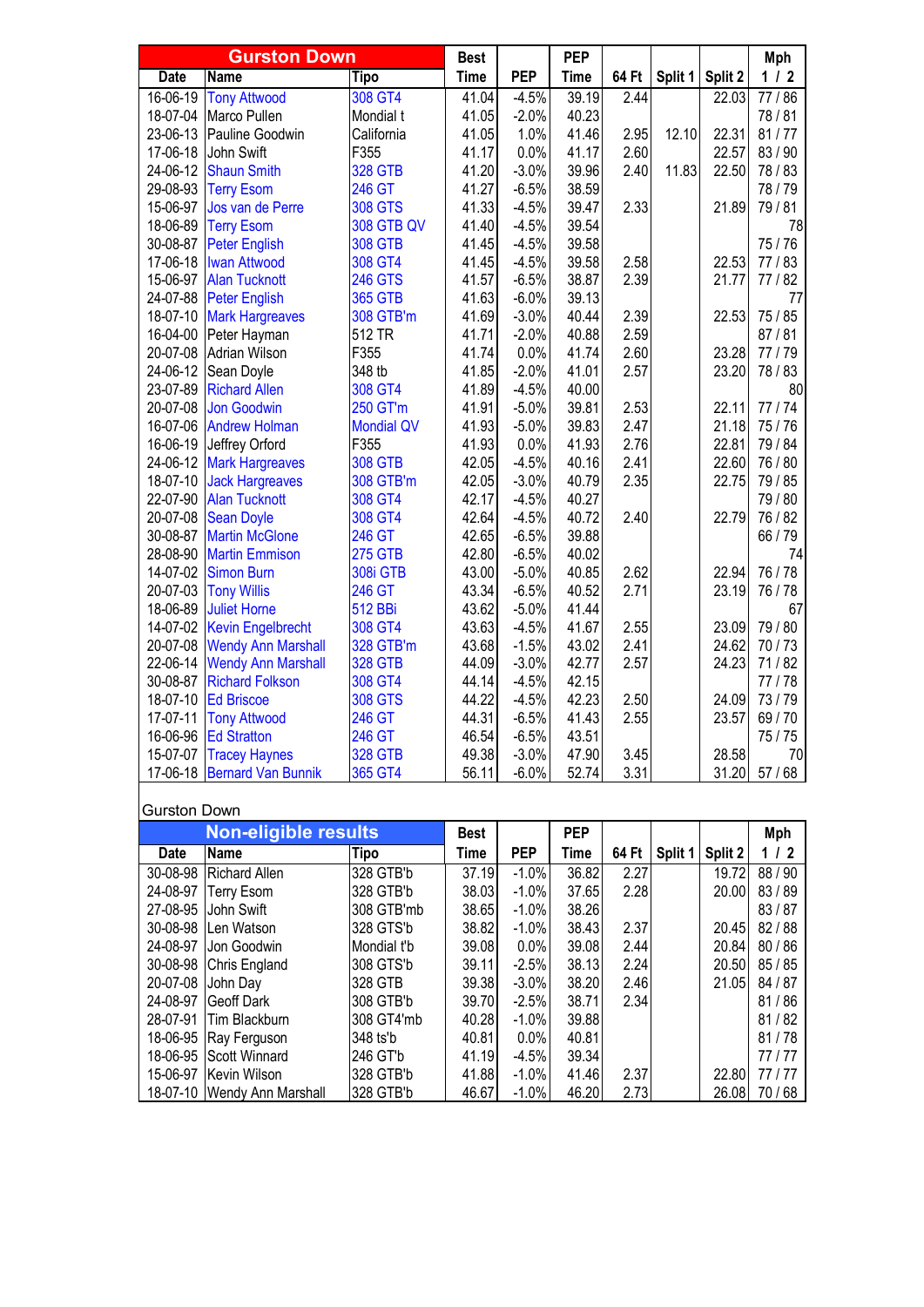|                      | <b>Harewood (Long Course)</b>             |                      | <b>Best</b>    |                    | <b>PEP</b>     | 64 Ft        |                |                |                |                |          | Aver         | <b>Theor</b>   |
|----------------------|-------------------------------------------|----------------------|----------------|--------------------|----------------|--------------|----------------|----------------|----------------|----------------|----------|--------------|----------------|
| <b>Date</b>          | <b>Name</b>                               | <b>Tipo</b>          | <b>Time</b>    | <b>PEP</b>         | <b>Time</b>    | Sec 1        | Sec 2          | Sec 3          | Sec 4          | Sec 5          | Mph      | <b>Mph</b>   | <b>Best</b>    |
| 12-05-19             | Peter Hayman                              | 488 GTB              | 64.52          | 6.0%               | 68.39          | 2.66         | 23.17          | 13.56          | 15.19          | 9.88           | 93       | 50.2         | 64.46          |
| 12-05-19             | Nick Taylor                               | F430                 | 64.61          | 2.0%               | 65.90          | 2.48         | 23.07          | 13.72          | 15.21          | 10.08          | 89       | 50.1         | 64.56          |
| 14-09-02             | Jon Goodwin                               | <b>F355 GTS</b>      | 65.16          | 0.0%               | 65.16          | 2.49         |                |                |                |                | 83       | 49.7         |                |
| 12-05-19             | <b>Tim Dickinson</b>                      | 458 Spider           | 65.18          | 4.5%               | 68.11          | 2.59         | 23.30          | 13.75          | 15.41          | 10.13          | 87       | 49.7         |                |
| 19-09-09             | <b>Christian Mineeff</b>                  | 360 Modena           | 65.79          | 1.0%               | 66.45          | 2.23         | 23.19          | 13.96          | 15.52          | 10.46          | 79       | 49.2         | 65.36          |
| 20-09-08             | Chris Butler                              | F355                 | 65.97          | 0.0%               | 65.97          | 2.37         | 23.21          | 13.86          | 15.40          | 10.42          | 84       | 49.1         | 65.26          |
| 18-09-04             | <b>Nick Frost</b>                         | 348 GTC              | 66.20          | $-0.5%$            | 65.87          | 2.52         | 24.07          | 14.14          | 16.02          | 10.63          | 79       | 48.9         |                |
| 12-05-19             | Dave Snelson +1%                          | F430                 | 66.20          | 3.0%               | 68.19          | 2.43         | 23.29          | 14.00          | 15.60          | 10.30          | 84       | 48.9         | 65.62          |
| 14-05-11             | Nick Taylor<br>Richard Prior +1%          | 348 GTC<br>F355      | 66.22          | $-0.5%$            | 65.89          | 2.37         | 23.46<br>23.10 | 13.93          | 15.64<br>15.60 | 10.46<br>10.51 | 78<br>85 | 48.9         | 65.86          |
| 08-05-16<br>09-05-10 | John Marshall                             | 430 Scuderia'b       | 66.26<br>66.82 | 1.0%<br>4.5%       | 66.92<br>69.83 | 2.48<br>2.48 | 23.95          | 14.05<br>13.67 | 15.62          | 10.04          | 96       | 48.9<br>48.5 | 65.74<br>65.76 |
| 18-09-04             | Nick Taylor                               | Mondial t            | 66.89          | $-2.0%$            | 65.55          | 2.49         | 24.42          | 14.31          | 16.31          | 11.11          | 74       | 48.4         |                |
| 05-08-01             | Peter Hayman                              | 512 TR               | 67.09          | $-2.0%$            | 65.75          |              |                |                |                |                | 85       | 48.3         |                |
| 20-09-08             | Philip Whitehead +1%                      | F355                 | 67.21          | 1.0%               | 67.88          | 2.43         | 23.41          | 14.13          | 15.77          | 10.62          | 82       | 48.2         | 66.36          |
| 06-08-00             | <b>Robin Ward</b>                         | 308 GTB'm            | 67.29          | $-3.0%$            | 65.27          |              |                |                |                |                | 77       | 48.1         |                |
| 13-05-00             | <b>Simon Clark</b>                        | <b>328 GTS</b>       | 67.38          | $-3.0%$            | 65.36          |              |                |                |                |                | 76       | 48.1         |                |
| 18-09-04             | Richard Prior +1%                         | 348 ts               | 67.49          | $-1.0%$            | 66.82          | 2.28         | 23.67          | 14.19          | 15.70          | 10.63          | 77       | 48.0         | 66.47          |
| 16-09-06             | <b>Christian Mineeff</b>                  | <b>328 GTB</b>       | 67.51          | $-3.0%$            | 65.48          | 2.32         | 25.10          | 15.13          | 16.65          | 11.10          | 80       | 48.0         |                |
| 20-09-08             | Mike Spicer +1%                           | F355                 | 67.53          | 1.0%               | 68.21          | 2.28         | 23.83          | 14.19          | 15.79          | 10.71          | 77       | 48.0         | 66.80          |
| 14-05-05             | Chris Hitchman                            | F355                 | 67.66          | 0.0%               | 67.66          | 2.50         | 24.59          | 14.31          | 16.06          | 10.67          | 81       | 47.9         |                |
| 13-05-12             | Keith Anderson                            | 360 Modena           | 67.75          | 1.0%               | 68.43          | 2.45         | 24.27          | 13.88          | 15.89          | 10.78          |          | 47.8         | 67.27          |
| 13-05-00             | <b>Richard Allen</b>                      | <b>328 GTB</b>       | 68.11          | $-3.0%$            | 66.07          |              |                |                |                |                | 78       | 47.6         |                |
| 11-05-02             | <b>Terry Esom</b>                         | F355                 | 68.11          | 0.0%               | 68.11          |              |                |                |                |                | 80       | 47.6         |                |
| 17-09-05             | <b>Geoff Dark</b>                         | 308 GTB'm            | 68.19          | $-3.0%$            | 66.14          | 2.37         | 24.73          | 14.64          | 16.70          | 11.13          | 76       | 47.5         |                |
| 19-09-09             | Andrew Holman                             | F355                 | 68.30          | 0.0%               | 68.30          | 2.40         | 24.20          | 14.28          | 15.92          | 11.03          | 79       | 47.4         | 67.83          |
| 10-05-08             | David Tomlin                              | F355                 | 68.34          | 0.0%               | 68.34          | 2.33         | 24.10          | 14.41          | 16.10          | 10.70          | 76       | 47.4         | 67.64          |
| 10-05-08             | John Marshall                             | F430 F1              | 68.34          | 2.0%               | 69.71          | 2.61         | 23.89          | 14.37          | 16.33          | 10.66          | 74       | 47.4         | 67.86          |
| 15-05-04             | Jon Goodwin                               | Mondial t            | 68.37          | $-2.0%$            | 67.00          |              |                |                |                |                |          | 47.4         |                |
| 08-05-16             | Chris Hitchman                            | 360 Modena           | 68.40          | 1.0%               | 69.08          | 2.56         | 24.28          | 14.36          | 16.12          | 10.57          | 82       | 47.4         | 67.89          |
| 19-09-09             | <b>Richard Allen</b>                      | F355                 | 68.44          | 0.0%               | 68.44          | 2.26         | 24.01          | 14.36          | 16.08          | 10.74          | 82       | 47.3         | 67.45          |
| 08-05-16             | Mike Spicer +1%                           | <b>328 GTB</b>       | 68.56          | $-2.0%$            | 67.19          | 2.46         | 24.02          | 14.58          | 16.19          | 10.92          | 77       | 47.3         | 68.17          |
| 13-05-00             | <b>Len Watson</b><br><b>Richard Baker</b> | <b>328 GTS</b>       | 68.70          | $-3.0%$            | 66.64          |              |                |                |                |                | 75<br>75 | 47.2         |                |
| 08-08-99<br>19-09-09 | <b>Richard Preece</b>                     | 308 GT4'm<br>348 GTC | 68.72<br>68.78 | $-3.0%$<br>$-0.5%$ | 66.66<br>68.44 | 2.45         | 24.66          | 14.73          | 16.55          | 10.78          | 78       | 47.1<br>47.1 |                |
| 13-09-03             | Peter Hitchman                            | <b>F355 GTS</b>      | 69.08          | 0.0%               | 69.08          | 2.58         | 26.27          | 15.52          | 17.65          | 11.58          | 79       | 46.9         |                |
|                      | 12-05-01 Richard Allen                    | 360 Modena           | 69.08          | 1.0%               | 69.77          |              |                |                |                |                |          | 46.9         |                |
| 20-09-08             | John Swift                                | F355                 | 69.21          | 0.0%               | 69.21          | 2.45         | 24.75          | 14.31          | 16.34          | 11.09          | 78       | 46.8         | 68.94          |
| 13-05-00             | <b>John Marshall</b>                      | <b>328 GTB</b>       | 69.22          | $-3.0%$            | 67.14          | 2.31         | 24.59          | 15.14          | 16.57          | 11.33          | 77       | 46.8         |                |
| 06-08-00             | <b>Geoff Dark</b>                         | 308 GT4'm            | 69.22          | $-3.0%$            | 67.14          |              |                |                |                |                | 76       | 46.8         |                |
| 12-05-01             | Mike Spicer +1%                           | 308 GTB'm            | 69.26          | $-2.0%$            | 67.87          |              |                |                |                |                | 75       | 46.8         |                |
| 14-05-05             | <b>Brian Jackson</b>                      | <b>308 GTB</b>       | 69.31          | $-4.5%$            | 66.19          | 2.47         | 24.60          | 14.69          | 16.47          | 11.28          | 74       | 46.7         |                |
| 14-05-05             | <b>Charlie White</b>                      | F355 Spider          | 69.32          | 0.0%               | 69.32          |              |                |                |                |                | 74       | 46.7         |                |
| 14-05-11             | <b>Sean Doyle</b>                         | 308 GT4              | 69.33          | $-4.5%$            | 66.21          | 2.20         | 25.33          | 14.93          | 16.82          | 11.44          | 72       | 46.7         |                |
| 14-05-05             | <b>Chris England</b>                      | <b>308 GTS</b>       | 69.37          | $-4.5%$            | 66.25          | 2.30         |                |                |                |                | 74       | 46.7         |                |
| 12-05-19             | Mark Wibberley                            | 360 Spider F1        | 69.40          | 1.0%               | 70.09          | 2.51         | 24.52          | 14.45          | 16.51          | 10.69          | 82       | 46.7         | 68.68          |
| 11-05-13             | John Marshall                             | 360 CS               | 69.41          | 3.5%               | 71.84          | 2.56         | 24.68          | 14.63          | 16.41          | 10.76          | 87       | 46.7         | 69.04          |
| 07-05-17             | Chris Hitchman                            | F430                 | 69.46          | 2.0%               | 70.85          | 3.15         | 25.20          | 14.38          | 16.13          | 10.38          | 84       | 46.6         | 69.24          |
| 12-05-13             | Jon Goodwin                               | F550 Maranello       | 69.52          | $-1.0%$            | 68.82          | 2.62         | 24.61          | 14.53          | 15.88          | 11.02          | 80       | 46.6         | 68.66          |
| 13-05-95             | <b>Richard Allen</b>                      | <b>308 GTB</b>       | 69.64          | $-4.5%$            | 66.51          |              |                |                |                |                |          | 46.5         |                |
| 15-09-07             | Chris Hitchman                            | Mondial t            | 69.68          | $-2.0%$            | 68.29          | 2.42         | 24.62          | 14.66          | 16.56          | 11.21          | 72       | 46.5         | 69.47          |
| 20-09-08             | Andrew Holman                             | 348 tb               | 69.69          | $-2.0%$            | 68.30          | 2.37         | 24.27<br>25.02 | 14.65          | 16.35<br>16.53 | 11.28          | 76       | 46.5         | 68.92          |
| 15-09-07<br>09-05-09 | Jeffrey Cooper<br>Geoff Dark              | 360 Modena<br>F355   | 69.72<br>69.79 | 1.0%<br>0.0%       | 70.42<br>69.79 | 2.45<br>2.33 | 24.63          | 14.54<br>14.80 | 16.70          | 10.63<br>10.71 | 83<br>78 | 46.5<br>46.4 | 69.17<br>69.17 |
| 18-09-04             | Mike Spicer +1%                           | 328 GTB'm            | 69.87          | $-0.5%$            | 69.52          |              |                |                |                |                |          | 46.4         |                |
| 08-05-16             | Pauline Goodwin                           | California           | 70.01          | 1.0%               | 70.71          | 2.45         | 24.81          | 14.94          | 16.62          | 11.02          | 77       | 46.3         | 69.84          |
| 06-08-00             | <b>Robin Ashley</b>                       | 246 GTS'm            | 70.11          | $-5.0%$            | 66.60          |              |                |                |                |                | 71       | 46.2         |                |
| 10-05-08             | <b>Andrew Grier</b>                       | <b>328 GTS</b>       | 70.11          | $-3.0%$            | 68.01          | 2.39         | 24.70          | 14.98          | 16.61          | 11.21          | 76       | 46.2         | 69.89          |
| 12-05-19             | <b>Richard Preece</b>                     | 360 Modena           | 70.12          | 1.0%               | 70.82          | 2.70         | 24.38          | 14.68          | 17.00          | 10.99          | 80       | 46.2         | 69.75          |
| 13-05-00             | <b>Terry Esom</b>                         | <b>328 GTB</b>       | 70.24          | $-3.0%$            | 68.13          |              |                |                |                |                | 73       | 46.1         |                |
| 20-09-08             | <b>Pauline Goodwin</b>                    | <b>328 GTB</b>       | 70.26          | $-3.0%$            | 68.15          | 2.27         | 25.28          | 14.68          | 16.52          | 10.98          | 75       | 46.1         | 69.73          |
| 12-05-19             | Paul Booth                                | 458 Spider           | 70.36          | 4.5%               | 73.53          | 2.48         | 25.54          | 15.15          | 16.49          | 10.35          | 87       | 46.0         | 70.01          |
| 10-05-03             | Chris Dixon                               | 348 tb               | 70.41          | $-2.0%$            | 69.00          |              |                |                |                |                | 75       | 46.0         |                |
| 16-09-06             | Jolyon Harrison                           | <b>F355 GTS</b>      | 70.53          | 0.0%               | 70.53          | 2.72         | 26.27          | 15.24          | 17.03          | 11.59          | 74       | 45.9         |                |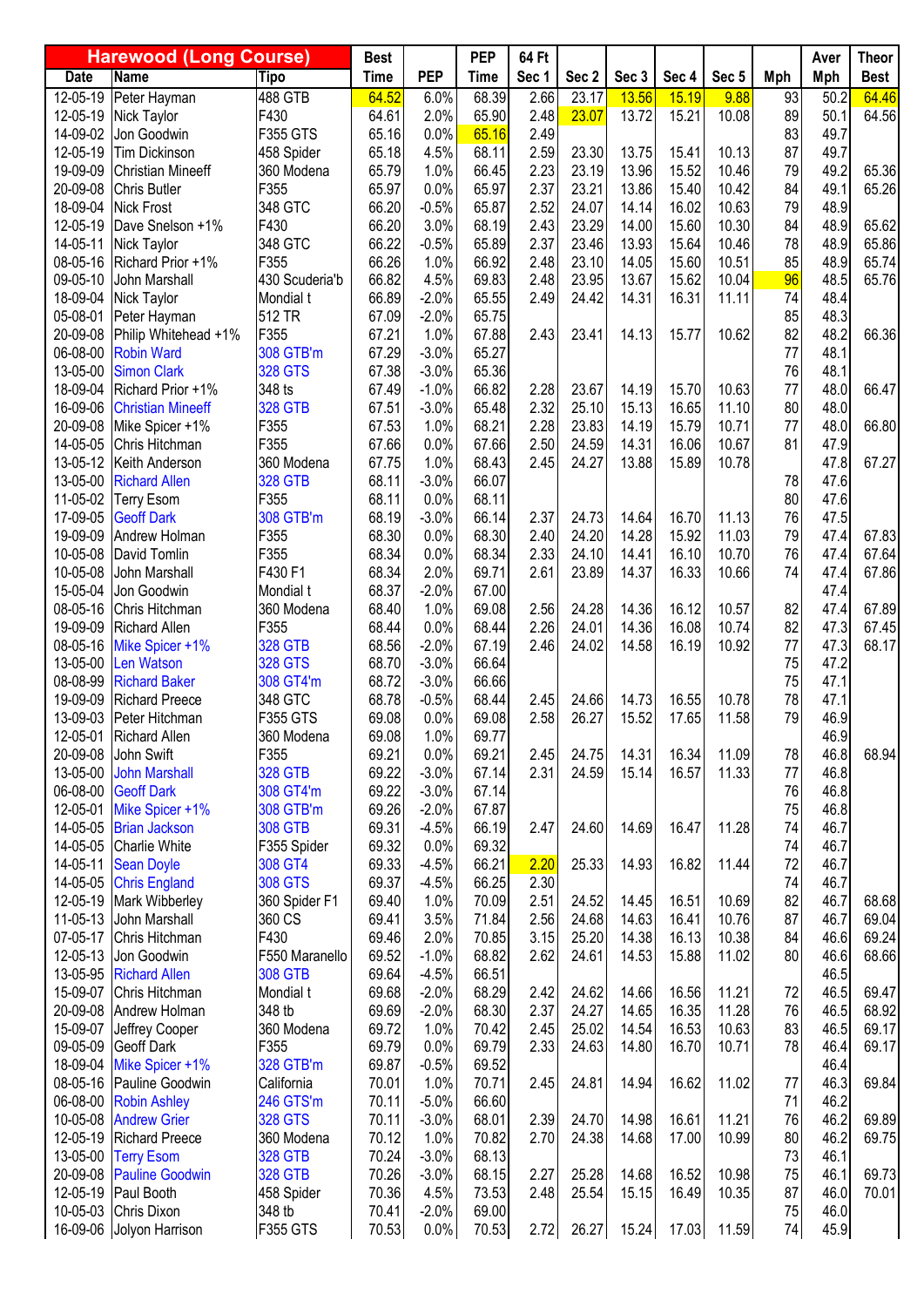| <b>PEP</b><br><b>Name</b><br><b>Tipo</b><br><b>Time</b><br>Sec 1<br>Sec 2<br>Sec 4<br>Sec 5<br>Mph<br><b>Date</b><br><b>Time</b><br>Sec 3<br>Mph<br><b>Best</b><br>$18 - 09 - 04$<br>Marco Pullen<br>70.57<br>$-2.0%$<br>69.16<br>45.9<br>Mondial t<br>17-09-05<br>70.62<br>$-2.0%$<br>69.21<br>2.46<br>26.23<br>73<br>45.9<br>Mark Buckland<br>Mondial t<br>15.48<br>16.91<br>11.78<br>71<br>18-09-04<br>$-3.0%$<br>68.53<br>45.9<br><b>Jolyon Harrison</b><br><b>328 GTS</b><br>70.65<br>70.84<br>$-2.0%$<br>69.42<br>2.54<br>70<br>45.7<br>14-05-05<br>Peter Hitchman<br>25.53<br>15.23<br>17.18<br>11.59<br>Mondial t<br>75<br>F355<br>70.87<br>0.0%<br>2.90<br>25.20<br>15.18<br>10.89<br>45.7<br>70.79<br>12-05-07<br>Mark Buckland<br>70.87<br>16.62<br>85<br>70.94<br>2.0%<br>72.36<br>2.68<br>25.04<br>16.43<br>45.7<br>69.46<br>12-05-18<br>Brian Jackson<br>California T<br>14.64<br>10.67<br>70<br>08-08-99<br>308 GT4'm<br>71.11<br>$-3.0%$<br>68.98<br>45.6<br><b>John Dobson</b><br>76<br>05-08-01<br>308 GTS'm<br>71.12<br>$-3.0%$<br>68.99<br>45.6<br><b>Chris Hitchman</b><br><b>328 GTB</b><br>71.28<br>$-3.0%$<br>69.14<br>2.52<br>16.53<br>11.39<br>75<br>70.91<br>12-05-13<br><b>Shaun Smith</b><br>25.53<br>14.94<br>45.5<br>25.24<br>13-05-06<br><b>328 GTB</b><br>71.28<br>$-3.0%$<br>69.14<br>2.56<br>15.43<br>16.88<br>11.17<br>74<br>45.5<br><b>Chris England</b><br>2.62<br>71<br>15-05-04<br>512 M<br>71.36<br>$-2.0%$<br>69.93<br>27.39<br>45.4<br>Leon Bachelier<br>16.61<br>18.85<br>12.12<br>2.62<br>82<br>F355<br>71.36<br>0.0%<br>24.92<br>70.95<br>11-05-13<br><b>Richard Preece</b><br>71.36<br>15.16<br>17.29<br>10.96<br>45.4<br>83<br>08-05-16<br>71.37<br>2.55<br>25.31<br>45.4<br>69.85<br>Juan Moreno<br>360 Modena<br>1.0%<br>72.08<br>14.48<br>16.47<br>11.04<br>82<br>71.38<br>1.0%<br>72.09<br>2.50<br>70.25<br>12-05-18<br>Lorraine Hitchman<br>360 Modena<br>24.93<br>14.79<br>16.93<br>11.10<br>45.4<br>19-09-09<br>$-4.5%$<br>2.38<br>24.79<br>16.83<br>70<br>71.03<br>Sergio Ransford<br><b>308 GTB</b><br>71.40<br>68.19<br>15.15<br>11.88<br>45.4<br>2.92<br>06-08-00<br><b>328 GTB</b><br>74<br>45.3<br><b>John Dobson</b><br>71.57<br>$-3.0%$<br>69.42<br>2.42<br>70.75<br>13-05-12<br><b>John Marshall</b><br>308 GT4<br>71.60<br>$-4.5%$<br>68.38<br>25.42<br>45.3<br>14.76<br>16.66<br>11.49<br>45.2<br>71.64<br>74<br>09-05-98<br><b>Richard Barnett</b><br><b>328 GTS</b><br>$-3.0%$<br>69.49<br>81<br>71.68<br>45.2<br>10-05-03<br>F550 Maranello<br>$-1.0%$<br>70.96<br><b>Richard Allen</b><br>71<br>71.70<br>$-5.0%$<br>68.12<br>2.62<br>24.94<br>15.07<br>17.16<br>45.2<br>71.31<br>20-09-08<br><b>Jon Goodwin</b><br>250 GT'm<br>11.52<br>45.2<br>71.70<br>$-4.5%$<br>68.47<br>13-05-95<br><b>Richard Barnett</b><br><b>308 GTB</b><br><b>328 GTS</b><br>71.72<br>$-3.0%$<br>69.57<br>45.2<br>08-05-99<br><b>Keith Maddox</b><br>70<br>77<br>70.93<br>71.79<br>0.0%<br>71.79<br>2.38<br>25.86<br>14.92<br>16.52<br>11.25<br>45.1<br>12-05-07<br><b>F355 GTS</b><br>Peter Rogerson<br>45.0<br>71.98<br>$-4.5%$<br>68.74<br>16-05-92<br><b>Nicky Paul-Barron</b><br><b>308 GTB</b><br><b>308 GTB</b><br>72.03<br>68.79<br>69<br>45.0<br>08-08-99<br>Peter Hitchman<br>$-4.5%$<br>71<br>45.0<br>308 GT4<br>72.05<br>69.53<br>06-08-00<br>Mike Spicer +1%<br>$-3.5%$<br>66<br>44.8<br>72.33<br>69.08<br>03-08-97<br><b>Chris Hitchman</b><br><b>308 GTB</b><br>$-4.5%$<br>F40<br>78<br>14-09-02<br>72.36<br>1.0%<br>73.08<br>44.8<br>Len Watson<br>73<br>72.15<br>12-05-12<br><b>328 GTB</b><br>72.39<br>$-3.0%$<br>70.22<br>2.42<br>25.69<br>15.50<br>16.81<br>11.73<br>44.8<br>Lorraine Hitchman<br><b>308 GTB</b><br>72.40<br>69.14<br>2.51<br>25.72<br>75<br>72.21<br>08-05-16<br>$-4.5%$<br>15.47<br>17.09<br>11.42<br>44.8<br><b>Jack Hargreaves</b><br>308 GT4<br>72.46<br>13-05-95<br>Peter Everingham<br>$-4.5%$<br>69.20<br>44.7<br>2.38<br>348 ts<br>72.61<br>25.81<br>72.60<br>12-05-12<br>$-2.0%$<br>71.16<br>15.36<br>17.61<br>11.44<br>44.6<br>James Spicer<br>73.04<br>2.49<br>25.91<br>15.41<br>73<br>44.4<br>72.55<br>12-05-19<br><b>Iwan Attwood</b><br>308 GT4<br>$-4.5%$<br>69.75<br>17.14<br>11.60<br>1.0%<br>73.87<br>25.52<br>16.21<br>16.63<br>73<br>72.56<br>09-05-09<br>Joe Billingham<br>360 Modena<br>73.14<br>2.74<br>11.46<br>44.3<br>73.19<br>1.0%<br>73.92<br>2.34<br>26.26<br>80<br>44.3<br>72.56<br>12-05-13<br>360 Modena<br>15.48<br>17.03<br>11.45<br>Peter Rogerson<br>68<br>73.22<br>69.56<br>44.3<br>12-05-01 Stuart Bailey<br>5.0%<br>246 GT'm<br>73.22<br>71<br><b>308 GTS</b><br>$-4.5%$<br>69.93<br>2.72<br>28.45<br>16.97<br>19.00<br>13.03<br>44.3<br>13-05-00<br>Jos Van de Perre<br>2.76<br>F430<br>73.24<br>2.0%<br>26.38<br>15.09<br>16.85<br>11.36<br>75<br>44.2<br>72.44<br>06-05-17<br>Peter Hitchman<br>74.70<br>2.46<br>71<br>44.2<br>72.85<br>09-05-09<br><b>328 GTB</b><br>73.28<br>$-3.0%$<br>25.50<br>15.47<br>17.56<br>11.86<br><b>Tracey Haynes</b><br>71.08<br>2.42<br>76<br>19-09-09<br>F355<br>73.28<br>0.0%<br>26.85<br>16.74<br>11.29<br>44.2<br>72.76<br>Julian Playford<br>73.28<br>15.46<br>69<br>09-08-98<br>348 tb<br>73.41<br>$-2.0%$<br>44.1<br><b>Nigel Stubbs</b><br>71.94<br>70<br>15-09-07<br><b>Richard Preece</b><br>308 GT4<br>73.43<br>$-4.5%$<br>70.13<br>44.1<br>73.18<br>2.37<br>25.95<br>15.52<br>17.53<br>11.81<br>70<br>Salvatore Albanese<br>F430 F1<br>73.49<br>2.0%<br>74.96<br>2.84<br>26.08<br>15.51<br>17.02<br>11.40<br>44.1<br>72.85<br>12-05-18<br>73.52<br>71<br>05-08-01<br><b>328 GTB</b><br>$-2.0%$<br>72.05<br>44.1<br>Philip Whitehead +1%<br>43.9<br>15-05-93<br><b>328 GTB</b><br>73.81<br>$-3.0%$<br>71.60<br><b>Nicky Paul-Barron</b><br>69<br>43.8<br>20-09-08<br>348 GTC<br>73.89<br>$-0.5%$<br>73.52<br>2.53<br>26.31<br>15.73<br>17.43<br>11.76<br>73.76<br><b>Charles Haynes</b><br>246 GT<br>43.8<br>16-05-92<br>74.00<br>$-6.5%$<br>69.19<br><b>Jeff Simpson</b><br>74.02<br>25.99<br>70<br>43.8<br>73.67<br>07-05-16<br>308 GT4<br>$-4.5%$<br>76.74<br>2.49<br>15.72<br>17.78<br>11.69<br><b>Mark Hargreaves</b><br>43.6<br>16-05-92<br><b>308 GTB</b><br>74.38<br>$-4.5%$<br>71.03<br><b>Martin McGlone</b><br>43.3<br>74.79<br>15-05-04<br><b>Marco Pullen</b><br><b>308i GTS</b><br>$-5.0%$<br>71.05<br>43.2<br><b>328 GTB</b><br>16-05-92<br><b>Juliet Horne</b><br>75.03<br>$-3.0%$<br>72.78<br>43.1<br>16-05-92<br><b>David Collard</b><br><b>308 GTB</b><br>75.12<br>$-4.5%$<br>71.74<br>10-05-15<br>308 GT4<br>75.16<br>26.20<br>73<br>43.1<br>73.55<br><b>Tony Attwood</b><br>$-4.5%$<br>71.78<br>2.65<br>15.52<br>17.49<br>11.69<br>14-05-94<br>43.0<br><b>Mike Baxter</b><br><b>308 GTS</b><br>75.28<br>$-4.5%$<br>71.89<br>1.0%<br>43.0<br>74.64<br>13-05-12<br>360 Modena<br>75.30<br>76.05<br>2.53<br>27.56<br>15.53<br>11.45<br>74<br>Caroline Cooper<br>17.57<br>2.57<br>27.09<br>15.96<br>17.82<br>12.10<br>69<br>42.9<br>12-05-19<br>75.54<br>1.0%<br>76.30<br>Martin Jones<br>360 Modena<br>71<br>74.85<br>13-05-18<br><b>Jon Goodwin</b><br><b>250 SWB'm</b><br>75.61<br>$-5.0%$<br>71.83<br>2.61<br>27.12<br>17.58<br>11.69<br>42.9<br>15.85<br><b>246 GTS</b><br>75.76<br>42.8<br>13-05-95<br><b>Alan Tucknott</b><br>$-6.5%$<br>70.84<br>72<br>42.7<br>13-09-03<br>Mondial t<br>75.90<br>$-2.0%$<br>74.38<br>Jeremy Stubbs<br>13.86<br>68<br>42.6<br>09-05-98<br><b>Sally Maynard-Smith</b><br><b>328 GTS</b><br>75.99<br>$-3.0%$<br>73.71<br>2.66<br>31.56<br>18.54<br>20.37<br>76.43<br>$-6.5%$<br>42.4<br>15-05-93<br><b>Terry Esom</b><br>246 GT<br>71.46<br>09-05-09<br><b>328 GTB</b><br>76.74<br>$-3.0%$<br>74.44<br>2.50<br>27.45<br>15.68<br>17.69<br>12.09<br>71<br>42.2<br>75.41<br><b>Wendy Ann Marshall</b><br>42.2<br>246 GT<br>76.82<br>66<br>13-09-03<br><b>Tony Willis</b><br>$-6.5%$<br>71.83<br>11-05-14 Peter Hitchman | <b>Harewood (Long Course)</b> |            | <b>Best</b> |      | <b>PEP</b> | 64 Ft |       |       |       |       |    | Aver | <b>Theor</b> |
|------------------------------------------------------------------------------------------------------------------------------------------------------------------------------------------------------------------------------------------------------------------------------------------------------------------------------------------------------------------------------------------------------------------------------------------------------------------------------------------------------------------------------------------------------------------------------------------------------------------------------------------------------------------------------------------------------------------------------------------------------------------------------------------------------------------------------------------------------------------------------------------------------------------------------------------------------------------------------------------------------------------------------------------------------------------------------------------------------------------------------------------------------------------------------------------------------------------------------------------------------------------------------------------------------------------------------------------------------------------------------------------------------------------------------------------------------------------------------------------------------------------------------------------------------------------------------------------------------------------------------------------------------------------------------------------------------------------------------------------------------------------------------------------------------------------------------------------------------------------------------------------------------------------------------------------------------------------------------------------------------------------------------------------------------------------------------------------------------------------------------------------------------------------------------------------------------------------------------------------------------------------------------------------------------------------------------------------------------------------------------------------------------------------------------------------------------------------------------------------------------------------------------------------------------------------------------------------------------------------------------------------------------------------------------------------------------------------------------------------------------------------------------------------------------------------------------------------------------------------------------------------------------------------------------------------------------------------------------------------------------------------------------------------------------------------------------------------------------------------------------------------------------------------------------------------------------------------------------------------------------------------------------------------------------------------------------------------------------------------------------------------------------------------------------------------------------------------------------------------------------------------------------------------------------------------------------------------------------------------------------------------------------------------------------------------------------------------------------------------------------------------------------------------------------------------------------------------------------------------------------------------------------------------------------------------------------------------------------------------------------------------------------------------------------------------------------------------------------------------------------------------------------------------------------------------------------------------------------------------------------------------------------------------------------------------------------------------------------------------------------------------------------------------------------------------------------------------------------------------------------------------------------------------------------------------------------------------------------------------------------------------------------------------------------------------------------------------------------------------------------------------------------------------------------------------------------------------------------------------------------------------------------------------------------------------------------------------------------------------------------------------------------------------------------------------------------------------------------------------------------------------------------------------------------------------------------------------------------------------------------------------------------------------------------------------------------------------------------------------------------------------------------------------------------------------------------------------------------------------------------------------------------------------------------------------------------------------------------------------------------------------------------------------------------------------------------------------------------------------------------------------------------------------------------------------------------------------------------------------------------------------------------------------------------------------------------------------------------------------------------------------------------------------------------------------------------------------------------------------------------------------------------------------------------------------------------------------------------------------------------------------------------------------------------------------------------------------------------------------------------------------------------------------------------------------------------------------------------------------------------------------------------------------------------------------------------------------------------------------------------------------------------------------------------------------------------------------------------------------------------------------------------------------------------------------------------------------------------------------------------------------------------------------------------------------------------------------------------------------------------------------------------------------------------------------------------------------------------------------------------------------------------------------------------------------------------------------------------------------------------------------------------------------------------------------------------------------------------------------------------------------------------------------------------------------------------------------------------------------------------------------------------------------------------------------------------------------------------------------------------------------------------------------------------------------------------------------------------------------------------------------------------------------------------------------------------------------------------|-------------------------------|------------|-------------|------|------------|-------|-------|-------|-------|-------|----|------|--------------|
|                                                                                                                                                                                                                                                                                                                                                                                                                                                                                                                                                                                                                                                                                                                                                                                                                                                                                                                                                                                                                                                                                                                                                                                                                                                                                                                                                                                                                                                                                                                                                                                                                                                                                                                                                                                                                                                                                                                                                                                                                                                                                                                                                                                                                                                                                                                                                                                                                                                                                                                                                                                                                                                                                                                                                                                                                                                                                                                                                                                                                                                                                                                                                                                                                                                                                                                                                                                                                                                                                                                                                                                                                                                                                                                                                                                                                                                                                                                                                                                                                                                                                                                                                                                                                                                                                                                                                                                                                                                                                                                                                                                                                                                                                                                                                                                                                                                                                                                                                                                                                                                                                                                                                                                                                                                                                                                                                                                                                                                                                                                                                                                                                                                                                                                                                                                                                                                                                                                                                                                                                                                                                                                                                                                                                                                                                                                                                                                                                                                                                                                                                                                                                                                                                                                                                                                                                                                                                                                                                                                                                                                                                                                                                                                                                                                                                                                                                                                                                                                                                                                                                                                                                                                                                                                                                                                                                                                      |                               |            |             |      |            |       |       |       |       |       |    |      |              |
|                                                                                                                                                                                                                                                                                                                                                                                                                                                                                                                                                                                                                                                                                                                                                                                                                                                                                                                                                                                                                                                                                                                                                                                                                                                                                                                                                                                                                                                                                                                                                                                                                                                                                                                                                                                                                                                                                                                                                                                                                                                                                                                                                                                                                                                                                                                                                                                                                                                                                                                                                                                                                                                                                                                                                                                                                                                                                                                                                                                                                                                                                                                                                                                                                                                                                                                                                                                                                                                                                                                                                                                                                                                                                                                                                                                                                                                                                                                                                                                                                                                                                                                                                                                                                                                                                                                                                                                                                                                                                                                                                                                                                                                                                                                                                                                                                                                                                                                                                                                                                                                                                                                                                                                                                                                                                                                                                                                                                                                                                                                                                                                                                                                                                                                                                                                                                                                                                                                                                                                                                                                                                                                                                                                                                                                                                                                                                                                                                                                                                                                                                                                                                                                                                                                                                                                                                                                                                                                                                                                                                                                                                                                                                                                                                                                                                                                                                                                                                                                                                                                                                                                                                                                                                                                                                                                                                                                      |                               |            |             |      |            |       |       |       |       |       |    |      |              |
|                                                                                                                                                                                                                                                                                                                                                                                                                                                                                                                                                                                                                                                                                                                                                                                                                                                                                                                                                                                                                                                                                                                                                                                                                                                                                                                                                                                                                                                                                                                                                                                                                                                                                                                                                                                                                                                                                                                                                                                                                                                                                                                                                                                                                                                                                                                                                                                                                                                                                                                                                                                                                                                                                                                                                                                                                                                                                                                                                                                                                                                                                                                                                                                                                                                                                                                                                                                                                                                                                                                                                                                                                                                                                                                                                                                                                                                                                                                                                                                                                                                                                                                                                                                                                                                                                                                                                                                                                                                                                                                                                                                                                                                                                                                                                                                                                                                                                                                                                                                                                                                                                                                                                                                                                                                                                                                                                                                                                                                                                                                                                                                                                                                                                                                                                                                                                                                                                                                                                                                                                                                                                                                                                                                                                                                                                                                                                                                                                                                                                                                                                                                                                                                                                                                                                                                                                                                                                                                                                                                                                                                                                                                                                                                                                                                                                                                                                                                                                                                                                                                                                                                                                                                                                                                                                                                                                                                      |                               |            |             |      |            |       |       |       |       |       |    |      |              |
|                                                                                                                                                                                                                                                                                                                                                                                                                                                                                                                                                                                                                                                                                                                                                                                                                                                                                                                                                                                                                                                                                                                                                                                                                                                                                                                                                                                                                                                                                                                                                                                                                                                                                                                                                                                                                                                                                                                                                                                                                                                                                                                                                                                                                                                                                                                                                                                                                                                                                                                                                                                                                                                                                                                                                                                                                                                                                                                                                                                                                                                                                                                                                                                                                                                                                                                                                                                                                                                                                                                                                                                                                                                                                                                                                                                                                                                                                                                                                                                                                                                                                                                                                                                                                                                                                                                                                                                                                                                                                                                                                                                                                                                                                                                                                                                                                                                                                                                                                                                                                                                                                                                                                                                                                                                                                                                                                                                                                                                                                                                                                                                                                                                                                                                                                                                                                                                                                                                                                                                                                                                                                                                                                                                                                                                                                                                                                                                                                                                                                                                                                                                                                                                                                                                                                                                                                                                                                                                                                                                                                                                                                                                                                                                                                                                                                                                                                                                                                                                                                                                                                                                                                                                                                                                                                                                                                                                      |                               |            |             |      |            |       |       |       |       |       |    |      |              |
|                                                                                                                                                                                                                                                                                                                                                                                                                                                                                                                                                                                                                                                                                                                                                                                                                                                                                                                                                                                                                                                                                                                                                                                                                                                                                                                                                                                                                                                                                                                                                                                                                                                                                                                                                                                                                                                                                                                                                                                                                                                                                                                                                                                                                                                                                                                                                                                                                                                                                                                                                                                                                                                                                                                                                                                                                                                                                                                                                                                                                                                                                                                                                                                                                                                                                                                                                                                                                                                                                                                                                                                                                                                                                                                                                                                                                                                                                                                                                                                                                                                                                                                                                                                                                                                                                                                                                                                                                                                                                                                                                                                                                                                                                                                                                                                                                                                                                                                                                                                                                                                                                                                                                                                                                                                                                                                                                                                                                                                                                                                                                                                                                                                                                                                                                                                                                                                                                                                                                                                                                                                                                                                                                                                                                                                                                                                                                                                                                                                                                                                                                                                                                                                                                                                                                                                                                                                                                                                                                                                                                                                                                                                                                                                                                                                                                                                                                                                                                                                                                                                                                                                                                                                                                                                                                                                                                                                      |                               |            |             |      |            |       |       |       |       |       |    |      |              |
|                                                                                                                                                                                                                                                                                                                                                                                                                                                                                                                                                                                                                                                                                                                                                                                                                                                                                                                                                                                                                                                                                                                                                                                                                                                                                                                                                                                                                                                                                                                                                                                                                                                                                                                                                                                                                                                                                                                                                                                                                                                                                                                                                                                                                                                                                                                                                                                                                                                                                                                                                                                                                                                                                                                                                                                                                                                                                                                                                                                                                                                                                                                                                                                                                                                                                                                                                                                                                                                                                                                                                                                                                                                                                                                                                                                                                                                                                                                                                                                                                                                                                                                                                                                                                                                                                                                                                                                                                                                                                                                                                                                                                                                                                                                                                                                                                                                                                                                                                                                                                                                                                                                                                                                                                                                                                                                                                                                                                                                                                                                                                                                                                                                                                                                                                                                                                                                                                                                                                                                                                                                                                                                                                                                                                                                                                                                                                                                                                                                                                                                                                                                                                                                                                                                                                                                                                                                                                                                                                                                                                                                                                                                                                                                                                                                                                                                                                                                                                                                                                                                                                                                                                                                                                                                                                                                                                                                      |                               |            |             |      |            |       |       |       |       |       |    |      |              |
|                                                                                                                                                                                                                                                                                                                                                                                                                                                                                                                                                                                                                                                                                                                                                                                                                                                                                                                                                                                                                                                                                                                                                                                                                                                                                                                                                                                                                                                                                                                                                                                                                                                                                                                                                                                                                                                                                                                                                                                                                                                                                                                                                                                                                                                                                                                                                                                                                                                                                                                                                                                                                                                                                                                                                                                                                                                                                                                                                                                                                                                                                                                                                                                                                                                                                                                                                                                                                                                                                                                                                                                                                                                                                                                                                                                                                                                                                                                                                                                                                                                                                                                                                                                                                                                                                                                                                                                                                                                                                                                                                                                                                                                                                                                                                                                                                                                                                                                                                                                                                                                                                                                                                                                                                                                                                                                                                                                                                                                                                                                                                                                                                                                                                                                                                                                                                                                                                                                                                                                                                                                                                                                                                                                                                                                                                                                                                                                                                                                                                                                                                                                                                                                                                                                                                                                                                                                                                                                                                                                                                                                                                                                                                                                                                                                                                                                                                                                                                                                                                                                                                                                                                                                                                                                                                                                                                                                      |                               |            |             |      |            |       |       |       |       |       |    |      |              |
|                                                                                                                                                                                                                                                                                                                                                                                                                                                                                                                                                                                                                                                                                                                                                                                                                                                                                                                                                                                                                                                                                                                                                                                                                                                                                                                                                                                                                                                                                                                                                                                                                                                                                                                                                                                                                                                                                                                                                                                                                                                                                                                                                                                                                                                                                                                                                                                                                                                                                                                                                                                                                                                                                                                                                                                                                                                                                                                                                                                                                                                                                                                                                                                                                                                                                                                                                                                                                                                                                                                                                                                                                                                                                                                                                                                                                                                                                                                                                                                                                                                                                                                                                                                                                                                                                                                                                                                                                                                                                                                                                                                                                                                                                                                                                                                                                                                                                                                                                                                                                                                                                                                                                                                                                                                                                                                                                                                                                                                                                                                                                                                                                                                                                                                                                                                                                                                                                                                                                                                                                                                                                                                                                                                                                                                                                                                                                                                                                                                                                                                                                                                                                                                                                                                                                                                                                                                                                                                                                                                                                                                                                                                                                                                                                                                                                                                                                                                                                                                                                                                                                                                                                                                                                                                                                                                                                                                      |                               |            |             |      |            |       |       |       |       |       |    |      |              |
|                                                                                                                                                                                                                                                                                                                                                                                                                                                                                                                                                                                                                                                                                                                                                                                                                                                                                                                                                                                                                                                                                                                                                                                                                                                                                                                                                                                                                                                                                                                                                                                                                                                                                                                                                                                                                                                                                                                                                                                                                                                                                                                                                                                                                                                                                                                                                                                                                                                                                                                                                                                                                                                                                                                                                                                                                                                                                                                                                                                                                                                                                                                                                                                                                                                                                                                                                                                                                                                                                                                                                                                                                                                                                                                                                                                                                                                                                                                                                                                                                                                                                                                                                                                                                                                                                                                                                                                                                                                                                                                                                                                                                                                                                                                                                                                                                                                                                                                                                                                                                                                                                                                                                                                                                                                                                                                                                                                                                                                                                                                                                                                                                                                                                                                                                                                                                                                                                                                                                                                                                                                                                                                                                                                                                                                                                                                                                                                                                                                                                                                                                                                                                                                                                                                                                                                                                                                                                                                                                                                                                                                                                                                                                                                                                                                                                                                                                                                                                                                                                                                                                                                                                                                                                                                                                                                                                                                      |                               |            |             |      |            |       |       |       |       |       |    |      |              |
|                                                                                                                                                                                                                                                                                                                                                                                                                                                                                                                                                                                                                                                                                                                                                                                                                                                                                                                                                                                                                                                                                                                                                                                                                                                                                                                                                                                                                                                                                                                                                                                                                                                                                                                                                                                                                                                                                                                                                                                                                                                                                                                                                                                                                                                                                                                                                                                                                                                                                                                                                                                                                                                                                                                                                                                                                                                                                                                                                                                                                                                                                                                                                                                                                                                                                                                                                                                                                                                                                                                                                                                                                                                                                                                                                                                                                                                                                                                                                                                                                                                                                                                                                                                                                                                                                                                                                                                                                                                                                                                                                                                                                                                                                                                                                                                                                                                                                                                                                                                                                                                                                                                                                                                                                                                                                                                                                                                                                                                                                                                                                                                                                                                                                                                                                                                                                                                                                                                                                                                                                                                                                                                                                                                                                                                                                                                                                                                                                                                                                                                                                                                                                                                                                                                                                                                                                                                                                                                                                                                                                                                                                                                                                                                                                                                                                                                                                                                                                                                                                                                                                                                                                                                                                                                                                                                                                                                      |                               |            |             |      |            |       |       |       |       |       |    |      |              |
|                                                                                                                                                                                                                                                                                                                                                                                                                                                                                                                                                                                                                                                                                                                                                                                                                                                                                                                                                                                                                                                                                                                                                                                                                                                                                                                                                                                                                                                                                                                                                                                                                                                                                                                                                                                                                                                                                                                                                                                                                                                                                                                                                                                                                                                                                                                                                                                                                                                                                                                                                                                                                                                                                                                                                                                                                                                                                                                                                                                                                                                                                                                                                                                                                                                                                                                                                                                                                                                                                                                                                                                                                                                                                                                                                                                                                                                                                                                                                                                                                                                                                                                                                                                                                                                                                                                                                                                                                                                                                                                                                                                                                                                                                                                                                                                                                                                                                                                                                                                                                                                                                                                                                                                                                                                                                                                                                                                                                                                                                                                                                                                                                                                                                                                                                                                                                                                                                                                                                                                                                                                                                                                                                                                                                                                                                                                                                                                                                                                                                                                                                                                                                                                                                                                                                                                                                                                                                                                                                                                                                                                                                                                                                                                                                                                                                                                                                                                                                                                                                                                                                                                                                                                                                                                                                                                                                                                      |                               |            |             |      |            |       |       |       |       |       |    |      |              |
|                                                                                                                                                                                                                                                                                                                                                                                                                                                                                                                                                                                                                                                                                                                                                                                                                                                                                                                                                                                                                                                                                                                                                                                                                                                                                                                                                                                                                                                                                                                                                                                                                                                                                                                                                                                                                                                                                                                                                                                                                                                                                                                                                                                                                                                                                                                                                                                                                                                                                                                                                                                                                                                                                                                                                                                                                                                                                                                                                                                                                                                                                                                                                                                                                                                                                                                                                                                                                                                                                                                                                                                                                                                                                                                                                                                                                                                                                                                                                                                                                                                                                                                                                                                                                                                                                                                                                                                                                                                                                                                                                                                                                                                                                                                                                                                                                                                                                                                                                                                                                                                                                                                                                                                                                                                                                                                                                                                                                                                                                                                                                                                                                                                                                                                                                                                                                                                                                                                                                                                                                                                                                                                                                                                                                                                                                                                                                                                                                                                                                                                                                                                                                                                                                                                                                                                                                                                                                                                                                                                                                                                                                                                                                                                                                                                                                                                                                                                                                                                                                                                                                                                                                                                                                                                                                                                                                                                      |                               |            |             |      |            |       |       |       |       |       |    |      |              |
|                                                                                                                                                                                                                                                                                                                                                                                                                                                                                                                                                                                                                                                                                                                                                                                                                                                                                                                                                                                                                                                                                                                                                                                                                                                                                                                                                                                                                                                                                                                                                                                                                                                                                                                                                                                                                                                                                                                                                                                                                                                                                                                                                                                                                                                                                                                                                                                                                                                                                                                                                                                                                                                                                                                                                                                                                                                                                                                                                                                                                                                                                                                                                                                                                                                                                                                                                                                                                                                                                                                                                                                                                                                                                                                                                                                                                                                                                                                                                                                                                                                                                                                                                                                                                                                                                                                                                                                                                                                                                                                                                                                                                                                                                                                                                                                                                                                                                                                                                                                                                                                                                                                                                                                                                                                                                                                                                                                                                                                                                                                                                                                                                                                                                                                                                                                                                                                                                                                                                                                                                                                                                                                                                                                                                                                                                                                                                                                                                                                                                                                                                                                                                                                                                                                                                                                                                                                                                                                                                                                                                                                                                                                                                                                                                                                                                                                                                                                                                                                                                                                                                                                                                                                                                                                                                                                                                                                      |                               |            |             |      |            |       |       |       |       |       |    |      |              |
|                                                                                                                                                                                                                                                                                                                                                                                                                                                                                                                                                                                                                                                                                                                                                                                                                                                                                                                                                                                                                                                                                                                                                                                                                                                                                                                                                                                                                                                                                                                                                                                                                                                                                                                                                                                                                                                                                                                                                                                                                                                                                                                                                                                                                                                                                                                                                                                                                                                                                                                                                                                                                                                                                                                                                                                                                                                                                                                                                                                                                                                                                                                                                                                                                                                                                                                                                                                                                                                                                                                                                                                                                                                                                                                                                                                                                                                                                                                                                                                                                                                                                                                                                                                                                                                                                                                                                                                                                                                                                                                                                                                                                                                                                                                                                                                                                                                                                                                                                                                                                                                                                                                                                                                                                                                                                                                                                                                                                                                                                                                                                                                                                                                                                                                                                                                                                                                                                                                                                                                                                                                                                                                                                                                                                                                                                                                                                                                                                                                                                                                                                                                                                                                                                                                                                                                                                                                                                                                                                                                                                                                                                                                                                                                                                                                                                                                                                                                                                                                                                                                                                                                                                                                                                                                                                                                                                                                      |                               |            |             |      |            |       |       |       |       |       |    |      |              |
|                                                                                                                                                                                                                                                                                                                                                                                                                                                                                                                                                                                                                                                                                                                                                                                                                                                                                                                                                                                                                                                                                                                                                                                                                                                                                                                                                                                                                                                                                                                                                                                                                                                                                                                                                                                                                                                                                                                                                                                                                                                                                                                                                                                                                                                                                                                                                                                                                                                                                                                                                                                                                                                                                                                                                                                                                                                                                                                                                                                                                                                                                                                                                                                                                                                                                                                                                                                                                                                                                                                                                                                                                                                                                                                                                                                                                                                                                                                                                                                                                                                                                                                                                                                                                                                                                                                                                                                                                                                                                                                                                                                                                                                                                                                                                                                                                                                                                                                                                                                                                                                                                                                                                                                                                                                                                                                                                                                                                                                                                                                                                                                                                                                                                                                                                                                                                                                                                                                                                                                                                                                                                                                                                                                                                                                                                                                                                                                                                                                                                                                                                                                                                                                                                                                                                                                                                                                                                                                                                                                                                                                                                                                                                                                                                                                                                                                                                                                                                                                                                                                                                                                                                                                                                                                                                                                                                                                      |                               |            |             |      |            |       |       |       |       |       |    |      |              |
|                                                                                                                                                                                                                                                                                                                                                                                                                                                                                                                                                                                                                                                                                                                                                                                                                                                                                                                                                                                                                                                                                                                                                                                                                                                                                                                                                                                                                                                                                                                                                                                                                                                                                                                                                                                                                                                                                                                                                                                                                                                                                                                                                                                                                                                                                                                                                                                                                                                                                                                                                                                                                                                                                                                                                                                                                                                                                                                                                                                                                                                                                                                                                                                                                                                                                                                                                                                                                                                                                                                                                                                                                                                                                                                                                                                                                                                                                                                                                                                                                                                                                                                                                                                                                                                                                                                                                                                                                                                                                                                                                                                                                                                                                                                                                                                                                                                                                                                                                                                                                                                                                                                                                                                                                                                                                                                                                                                                                                                                                                                                                                                                                                                                                                                                                                                                                                                                                                                                                                                                                                                                                                                                                                                                                                                                                                                                                                                                                                                                                                                                                                                                                                                                                                                                                                                                                                                                                                                                                                                                                                                                                                                                                                                                                                                                                                                                                                                                                                                                                                                                                                                                                                                                                                                                                                                                                                                      |                               |            |             |      |            |       |       |       |       |       |    |      |              |
|                                                                                                                                                                                                                                                                                                                                                                                                                                                                                                                                                                                                                                                                                                                                                                                                                                                                                                                                                                                                                                                                                                                                                                                                                                                                                                                                                                                                                                                                                                                                                                                                                                                                                                                                                                                                                                                                                                                                                                                                                                                                                                                                                                                                                                                                                                                                                                                                                                                                                                                                                                                                                                                                                                                                                                                                                                                                                                                                                                                                                                                                                                                                                                                                                                                                                                                                                                                                                                                                                                                                                                                                                                                                                                                                                                                                                                                                                                                                                                                                                                                                                                                                                                                                                                                                                                                                                                                                                                                                                                                                                                                                                                                                                                                                                                                                                                                                                                                                                                                                                                                                                                                                                                                                                                                                                                                                                                                                                                                                                                                                                                                                                                                                                                                                                                                                                                                                                                                                                                                                                                                                                                                                                                                                                                                                                                                                                                                                                                                                                                                                                                                                                                                                                                                                                                                                                                                                                                                                                                                                                                                                                                                                                                                                                                                                                                                                                                                                                                                                                                                                                                                                                                                                                                                                                                                                                                                      |                               |            |             |      |            |       |       |       |       |       |    |      |              |
|                                                                                                                                                                                                                                                                                                                                                                                                                                                                                                                                                                                                                                                                                                                                                                                                                                                                                                                                                                                                                                                                                                                                                                                                                                                                                                                                                                                                                                                                                                                                                                                                                                                                                                                                                                                                                                                                                                                                                                                                                                                                                                                                                                                                                                                                                                                                                                                                                                                                                                                                                                                                                                                                                                                                                                                                                                                                                                                                                                                                                                                                                                                                                                                                                                                                                                                                                                                                                                                                                                                                                                                                                                                                                                                                                                                                                                                                                                                                                                                                                                                                                                                                                                                                                                                                                                                                                                                                                                                                                                                                                                                                                                                                                                                                                                                                                                                                                                                                                                                                                                                                                                                                                                                                                                                                                                                                                                                                                                                                                                                                                                                                                                                                                                                                                                                                                                                                                                                                                                                                                                                                                                                                                                                                                                                                                                                                                                                                                                                                                                                                                                                                                                                                                                                                                                                                                                                                                                                                                                                                                                                                                                                                                                                                                                                                                                                                                                                                                                                                                                                                                                                                                                                                                                                                                                                                                                                      |                               |            |             |      |            |       |       |       |       |       |    |      |              |
|                                                                                                                                                                                                                                                                                                                                                                                                                                                                                                                                                                                                                                                                                                                                                                                                                                                                                                                                                                                                                                                                                                                                                                                                                                                                                                                                                                                                                                                                                                                                                                                                                                                                                                                                                                                                                                                                                                                                                                                                                                                                                                                                                                                                                                                                                                                                                                                                                                                                                                                                                                                                                                                                                                                                                                                                                                                                                                                                                                                                                                                                                                                                                                                                                                                                                                                                                                                                                                                                                                                                                                                                                                                                                                                                                                                                                                                                                                                                                                                                                                                                                                                                                                                                                                                                                                                                                                                                                                                                                                                                                                                                                                                                                                                                                                                                                                                                                                                                                                                                                                                                                                                                                                                                                                                                                                                                                                                                                                                                                                                                                                                                                                                                                                                                                                                                                                                                                                                                                                                                                                                                                                                                                                                                                                                                                                                                                                                                                                                                                                                                                                                                                                                                                                                                                                                                                                                                                                                                                                                                                                                                                                                                                                                                                                                                                                                                                                                                                                                                                                                                                                                                                                                                                                                                                                                                                                                      |                               |            |             |      |            |       |       |       |       |       |    |      |              |
|                                                                                                                                                                                                                                                                                                                                                                                                                                                                                                                                                                                                                                                                                                                                                                                                                                                                                                                                                                                                                                                                                                                                                                                                                                                                                                                                                                                                                                                                                                                                                                                                                                                                                                                                                                                                                                                                                                                                                                                                                                                                                                                                                                                                                                                                                                                                                                                                                                                                                                                                                                                                                                                                                                                                                                                                                                                                                                                                                                                                                                                                                                                                                                                                                                                                                                                                                                                                                                                                                                                                                                                                                                                                                                                                                                                                                                                                                                                                                                                                                                                                                                                                                                                                                                                                                                                                                                                                                                                                                                                                                                                                                                                                                                                                                                                                                                                                                                                                                                                                                                                                                                                                                                                                                                                                                                                                                                                                                                                                                                                                                                                                                                                                                                                                                                                                                                                                                                                                                                                                                                                                                                                                                                                                                                                                                                                                                                                                                                                                                                                                                                                                                                                                                                                                                                                                                                                                                                                                                                                                                                                                                                                                                                                                                                                                                                                                                                                                                                                                                                                                                                                                                                                                                                                                                                                                                                                      |                               |            |             |      |            |       |       |       |       |       |    |      |              |
|                                                                                                                                                                                                                                                                                                                                                                                                                                                                                                                                                                                                                                                                                                                                                                                                                                                                                                                                                                                                                                                                                                                                                                                                                                                                                                                                                                                                                                                                                                                                                                                                                                                                                                                                                                                                                                                                                                                                                                                                                                                                                                                                                                                                                                                                                                                                                                                                                                                                                                                                                                                                                                                                                                                                                                                                                                                                                                                                                                                                                                                                                                                                                                                                                                                                                                                                                                                                                                                                                                                                                                                                                                                                                                                                                                                                                                                                                                                                                                                                                                                                                                                                                                                                                                                                                                                                                                                                                                                                                                                                                                                                                                                                                                                                                                                                                                                                                                                                                                                                                                                                                                                                                                                                                                                                                                                                                                                                                                                                                                                                                                                                                                                                                                                                                                                                                                                                                                                                                                                                                                                                                                                                                                                                                                                                                                                                                                                                                                                                                                                                                                                                                                                                                                                                                                                                                                                                                                                                                                                                                                                                                                                                                                                                                                                                                                                                                                                                                                                                                                                                                                                                                                                                                                                                                                                                                                                      |                               |            |             |      |            |       |       |       |       |       |    |      |              |
|                                                                                                                                                                                                                                                                                                                                                                                                                                                                                                                                                                                                                                                                                                                                                                                                                                                                                                                                                                                                                                                                                                                                                                                                                                                                                                                                                                                                                                                                                                                                                                                                                                                                                                                                                                                                                                                                                                                                                                                                                                                                                                                                                                                                                                                                                                                                                                                                                                                                                                                                                                                                                                                                                                                                                                                                                                                                                                                                                                                                                                                                                                                                                                                                                                                                                                                                                                                                                                                                                                                                                                                                                                                                                                                                                                                                                                                                                                                                                                                                                                                                                                                                                                                                                                                                                                                                                                                                                                                                                                                                                                                                                                                                                                                                                                                                                                                                                                                                                                                                                                                                                                                                                                                                                                                                                                                                                                                                                                                                                                                                                                                                                                                                                                                                                                                                                                                                                                                                                                                                                                                                                                                                                                                                                                                                                                                                                                                                                                                                                                                                                                                                                                                                                                                                                                                                                                                                                                                                                                                                                                                                                                                                                                                                                                                                                                                                                                                                                                                                                                                                                                                                                                                                                                                                                                                                                                                      |                               |            |             |      |            |       |       |       |       |       |    |      |              |
|                                                                                                                                                                                                                                                                                                                                                                                                                                                                                                                                                                                                                                                                                                                                                                                                                                                                                                                                                                                                                                                                                                                                                                                                                                                                                                                                                                                                                                                                                                                                                                                                                                                                                                                                                                                                                                                                                                                                                                                                                                                                                                                                                                                                                                                                                                                                                                                                                                                                                                                                                                                                                                                                                                                                                                                                                                                                                                                                                                                                                                                                                                                                                                                                                                                                                                                                                                                                                                                                                                                                                                                                                                                                                                                                                                                                                                                                                                                                                                                                                                                                                                                                                                                                                                                                                                                                                                                                                                                                                                                                                                                                                                                                                                                                                                                                                                                                                                                                                                                                                                                                                                                                                                                                                                                                                                                                                                                                                                                                                                                                                                                                                                                                                                                                                                                                                                                                                                                                                                                                                                                                                                                                                                                                                                                                                                                                                                                                                                                                                                                                                                                                                                                                                                                                                                                                                                                                                                                                                                                                                                                                                                                                                                                                                                                                                                                                                                                                                                                                                                                                                                                                                                                                                                                                                                                                                                                      |                               |            |             |      |            |       |       |       |       |       |    |      |              |
|                                                                                                                                                                                                                                                                                                                                                                                                                                                                                                                                                                                                                                                                                                                                                                                                                                                                                                                                                                                                                                                                                                                                                                                                                                                                                                                                                                                                                                                                                                                                                                                                                                                                                                                                                                                                                                                                                                                                                                                                                                                                                                                                                                                                                                                                                                                                                                                                                                                                                                                                                                                                                                                                                                                                                                                                                                                                                                                                                                                                                                                                                                                                                                                                                                                                                                                                                                                                                                                                                                                                                                                                                                                                                                                                                                                                                                                                                                                                                                                                                                                                                                                                                                                                                                                                                                                                                                                                                                                                                                                                                                                                                                                                                                                                                                                                                                                                                                                                                                                                                                                                                                                                                                                                                                                                                                                                                                                                                                                                                                                                                                                                                                                                                                                                                                                                                                                                                                                                                                                                                                                                                                                                                                                                                                                                                                                                                                                                                                                                                                                                                                                                                                                                                                                                                                                                                                                                                                                                                                                                                                                                                                                                                                                                                                                                                                                                                                                                                                                                                                                                                                                                                                                                                                                                                                                                                                                      |                               |            |             |      |            |       |       |       |       |       |    |      |              |
|                                                                                                                                                                                                                                                                                                                                                                                                                                                                                                                                                                                                                                                                                                                                                                                                                                                                                                                                                                                                                                                                                                                                                                                                                                                                                                                                                                                                                                                                                                                                                                                                                                                                                                                                                                                                                                                                                                                                                                                                                                                                                                                                                                                                                                                                                                                                                                                                                                                                                                                                                                                                                                                                                                                                                                                                                                                                                                                                                                                                                                                                                                                                                                                                                                                                                                                                                                                                                                                                                                                                                                                                                                                                                                                                                                                                                                                                                                                                                                                                                                                                                                                                                                                                                                                                                                                                                                                                                                                                                                                                                                                                                                                                                                                                                                                                                                                                                                                                                                                                                                                                                                                                                                                                                                                                                                                                                                                                                                                                                                                                                                                                                                                                                                                                                                                                                                                                                                                                                                                                                                                                                                                                                                                                                                                                                                                                                                                                                                                                                                                                                                                                                                                                                                                                                                                                                                                                                                                                                                                                                                                                                                                                                                                                                                                                                                                                                                                                                                                                                                                                                                                                                                                                                                                                                                                                                                                      |                               |            |             |      |            |       |       |       |       |       |    |      |              |
|                                                                                                                                                                                                                                                                                                                                                                                                                                                                                                                                                                                                                                                                                                                                                                                                                                                                                                                                                                                                                                                                                                                                                                                                                                                                                                                                                                                                                                                                                                                                                                                                                                                                                                                                                                                                                                                                                                                                                                                                                                                                                                                                                                                                                                                                                                                                                                                                                                                                                                                                                                                                                                                                                                                                                                                                                                                                                                                                                                                                                                                                                                                                                                                                                                                                                                                                                                                                                                                                                                                                                                                                                                                                                                                                                                                                                                                                                                                                                                                                                                                                                                                                                                                                                                                                                                                                                                                                                                                                                                                                                                                                                                                                                                                                                                                                                                                                                                                                                                                                                                                                                                                                                                                                                                                                                                                                                                                                                                                                                                                                                                                                                                                                                                                                                                                                                                                                                                                                                                                                                                                                                                                                                                                                                                                                                                                                                                                                                                                                                                                                                                                                                                                                                                                                                                                                                                                                                                                                                                                                                                                                                                                                                                                                                                                                                                                                                                                                                                                                                                                                                                                                                                                                                                                                                                                                                                                      |                               |            |             |      |            |       |       |       |       |       |    |      |              |
|                                                                                                                                                                                                                                                                                                                                                                                                                                                                                                                                                                                                                                                                                                                                                                                                                                                                                                                                                                                                                                                                                                                                                                                                                                                                                                                                                                                                                                                                                                                                                                                                                                                                                                                                                                                                                                                                                                                                                                                                                                                                                                                                                                                                                                                                                                                                                                                                                                                                                                                                                                                                                                                                                                                                                                                                                                                                                                                                                                                                                                                                                                                                                                                                                                                                                                                                                                                                                                                                                                                                                                                                                                                                                                                                                                                                                                                                                                                                                                                                                                                                                                                                                                                                                                                                                                                                                                                                                                                                                                                                                                                                                                                                                                                                                                                                                                                                                                                                                                                                                                                                                                                                                                                                                                                                                                                                                                                                                                                                                                                                                                                                                                                                                                                                                                                                                                                                                                                                                                                                                                                                                                                                                                                                                                                                                                                                                                                                                                                                                                                                                                                                                                                                                                                                                                                                                                                                                                                                                                                                                                                                                                                                                                                                                                                                                                                                                                                                                                                                                                                                                                                                                                                                                                                                                                                                                                                      |                               |            |             |      |            |       |       |       |       |       |    |      |              |
|                                                                                                                                                                                                                                                                                                                                                                                                                                                                                                                                                                                                                                                                                                                                                                                                                                                                                                                                                                                                                                                                                                                                                                                                                                                                                                                                                                                                                                                                                                                                                                                                                                                                                                                                                                                                                                                                                                                                                                                                                                                                                                                                                                                                                                                                                                                                                                                                                                                                                                                                                                                                                                                                                                                                                                                                                                                                                                                                                                                                                                                                                                                                                                                                                                                                                                                                                                                                                                                                                                                                                                                                                                                                                                                                                                                                                                                                                                                                                                                                                                                                                                                                                                                                                                                                                                                                                                                                                                                                                                                                                                                                                                                                                                                                                                                                                                                                                                                                                                                                                                                                                                                                                                                                                                                                                                                                                                                                                                                                                                                                                                                                                                                                                                                                                                                                                                                                                                                                                                                                                                                                                                                                                                                                                                                                                                                                                                                                                                                                                                                                                                                                                                                                                                                                                                                                                                                                                                                                                                                                                                                                                                                                                                                                                                                                                                                                                                                                                                                                                                                                                                                                                                                                                                                                                                                                                                                      |                               |            |             |      |            |       |       |       |       |       |    |      |              |
|                                                                                                                                                                                                                                                                                                                                                                                                                                                                                                                                                                                                                                                                                                                                                                                                                                                                                                                                                                                                                                                                                                                                                                                                                                                                                                                                                                                                                                                                                                                                                                                                                                                                                                                                                                                                                                                                                                                                                                                                                                                                                                                                                                                                                                                                                                                                                                                                                                                                                                                                                                                                                                                                                                                                                                                                                                                                                                                                                                                                                                                                                                                                                                                                                                                                                                                                                                                                                                                                                                                                                                                                                                                                                                                                                                                                                                                                                                                                                                                                                                                                                                                                                                                                                                                                                                                                                                                                                                                                                                                                                                                                                                                                                                                                                                                                                                                                                                                                                                                                                                                                                                                                                                                                                                                                                                                                                                                                                                                                                                                                                                                                                                                                                                                                                                                                                                                                                                                                                                                                                                                                                                                                                                                                                                                                                                                                                                                                                                                                                                                                                                                                                                                                                                                                                                                                                                                                                                                                                                                                                                                                                                                                                                                                                                                                                                                                                                                                                                                                                                                                                                                                                                                                                                                                                                                                                                                      |                               |            |             |      |            |       |       |       |       |       |    |      |              |
|                                                                                                                                                                                                                                                                                                                                                                                                                                                                                                                                                                                                                                                                                                                                                                                                                                                                                                                                                                                                                                                                                                                                                                                                                                                                                                                                                                                                                                                                                                                                                                                                                                                                                                                                                                                                                                                                                                                                                                                                                                                                                                                                                                                                                                                                                                                                                                                                                                                                                                                                                                                                                                                                                                                                                                                                                                                                                                                                                                                                                                                                                                                                                                                                                                                                                                                                                                                                                                                                                                                                                                                                                                                                                                                                                                                                                                                                                                                                                                                                                                                                                                                                                                                                                                                                                                                                                                                                                                                                                                                                                                                                                                                                                                                                                                                                                                                                                                                                                                                                                                                                                                                                                                                                                                                                                                                                                                                                                                                                                                                                                                                                                                                                                                                                                                                                                                                                                                                                                                                                                                                                                                                                                                                                                                                                                                                                                                                                                                                                                                                                                                                                                                                                                                                                                                                                                                                                                                                                                                                                                                                                                                                                                                                                                                                                                                                                                                                                                                                                                                                                                                                                                                                                                                                                                                                                                                                      |                               |            |             |      |            |       |       |       |       |       |    |      |              |
|                                                                                                                                                                                                                                                                                                                                                                                                                                                                                                                                                                                                                                                                                                                                                                                                                                                                                                                                                                                                                                                                                                                                                                                                                                                                                                                                                                                                                                                                                                                                                                                                                                                                                                                                                                                                                                                                                                                                                                                                                                                                                                                                                                                                                                                                                                                                                                                                                                                                                                                                                                                                                                                                                                                                                                                                                                                                                                                                                                                                                                                                                                                                                                                                                                                                                                                                                                                                                                                                                                                                                                                                                                                                                                                                                                                                                                                                                                                                                                                                                                                                                                                                                                                                                                                                                                                                                                                                                                                                                                                                                                                                                                                                                                                                                                                                                                                                                                                                                                                                                                                                                                                                                                                                                                                                                                                                                                                                                                                                                                                                                                                                                                                                                                                                                                                                                                                                                                                                                                                                                                                                                                                                                                                                                                                                                                                                                                                                                                                                                                                                                                                                                                                                                                                                                                                                                                                                                                                                                                                                                                                                                                                                                                                                                                                                                                                                                                                                                                                                                                                                                                                                                                                                                                                                                                                                                                                      |                               |            |             |      |            |       |       |       |       |       |    |      |              |
|                                                                                                                                                                                                                                                                                                                                                                                                                                                                                                                                                                                                                                                                                                                                                                                                                                                                                                                                                                                                                                                                                                                                                                                                                                                                                                                                                                                                                                                                                                                                                                                                                                                                                                                                                                                                                                                                                                                                                                                                                                                                                                                                                                                                                                                                                                                                                                                                                                                                                                                                                                                                                                                                                                                                                                                                                                                                                                                                                                                                                                                                                                                                                                                                                                                                                                                                                                                                                                                                                                                                                                                                                                                                                                                                                                                                                                                                                                                                                                                                                                                                                                                                                                                                                                                                                                                                                                                                                                                                                                                                                                                                                                                                                                                                                                                                                                                                                                                                                                                                                                                                                                                                                                                                                                                                                                                                                                                                                                                                                                                                                                                                                                                                                                                                                                                                                                                                                                                                                                                                                                                                                                                                                                                                                                                                                                                                                                                                                                                                                                                                                                                                                                                                                                                                                                                                                                                                                                                                                                                                                                                                                                                                                                                                                                                                                                                                                                                                                                                                                                                                                                                                                                                                                                                                                                                                                                                      |                               |            |             |      |            |       |       |       |       |       |    |      |              |
|                                                                                                                                                                                                                                                                                                                                                                                                                                                                                                                                                                                                                                                                                                                                                                                                                                                                                                                                                                                                                                                                                                                                                                                                                                                                                                                                                                                                                                                                                                                                                                                                                                                                                                                                                                                                                                                                                                                                                                                                                                                                                                                                                                                                                                                                                                                                                                                                                                                                                                                                                                                                                                                                                                                                                                                                                                                                                                                                                                                                                                                                                                                                                                                                                                                                                                                                                                                                                                                                                                                                                                                                                                                                                                                                                                                                                                                                                                                                                                                                                                                                                                                                                                                                                                                                                                                                                                                                                                                                                                                                                                                                                                                                                                                                                                                                                                                                                                                                                                                                                                                                                                                                                                                                                                                                                                                                                                                                                                                                                                                                                                                                                                                                                                                                                                                                                                                                                                                                                                                                                                                                                                                                                                                                                                                                                                                                                                                                                                                                                                                                                                                                                                                                                                                                                                                                                                                                                                                                                                                                                                                                                                                                                                                                                                                                                                                                                                                                                                                                                                                                                                                                                                                                                                                                                                                                                                                      |                               |            |             |      |            |       |       |       |       |       |    |      |              |
|                                                                                                                                                                                                                                                                                                                                                                                                                                                                                                                                                                                                                                                                                                                                                                                                                                                                                                                                                                                                                                                                                                                                                                                                                                                                                                                                                                                                                                                                                                                                                                                                                                                                                                                                                                                                                                                                                                                                                                                                                                                                                                                                                                                                                                                                                                                                                                                                                                                                                                                                                                                                                                                                                                                                                                                                                                                                                                                                                                                                                                                                                                                                                                                                                                                                                                                                                                                                                                                                                                                                                                                                                                                                                                                                                                                                                                                                                                                                                                                                                                                                                                                                                                                                                                                                                                                                                                                                                                                                                                                                                                                                                                                                                                                                                                                                                                                                                                                                                                                                                                                                                                                                                                                                                                                                                                                                                                                                                                                                                                                                                                                                                                                                                                                                                                                                                                                                                                                                                                                                                                                                                                                                                                                                                                                                                                                                                                                                                                                                                                                                                                                                                                                                                                                                                                                                                                                                                                                                                                                                                                                                                                                                                                                                                                                                                                                                                                                                                                                                                                                                                                                                                                                                                                                                                                                                                                                      |                               |            |             |      |            |       |       |       |       |       |    |      |              |
|                                                                                                                                                                                                                                                                                                                                                                                                                                                                                                                                                                                                                                                                                                                                                                                                                                                                                                                                                                                                                                                                                                                                                                                                                                                                                                                                                                                                                                                                                                                                                                                                                                                                                                                                                                                                                                                                                                                                                                                                                                                                                                                                                                                                                                                                                                                                                                                                                                                                                                                                                                                                                                                                                                                                                                                                                                                                                                                                                                                                                                                                                                                                                                                                                                                                                                                                                                                                                                                                                                                                                                                                                                                                                                                                                                                                                                                                                                                                                                                                                                                                                                                                                                                                                                                                                                                                                                                                                                                                                                                                                                                                                                                                                                                                                                                                                                                                                                                                                                                                                                                                                                                                                                                                                                                                                                                                                                                                                                                                                                                                                                                                                                                                                                                                                                                                                                                                                                                                                                                                                                                                                                                                                                                                                                                                                                                                                                                                                                                                                                                                                                                                                                                                                                                                                                                                                                                                                                                                                                                                                                                                                                                                                                                                                                                                                                                                                                                                                                                                                                                                                                                                                                                                                                                                                                                                                                                      |                               |            |             |      |            |       |       |       |       |       |    |      |              |
|                                                                                                                                                                                                                                                                                                                                                                                                                                                                                                                                                                                                                                                                                                                                                                                                                                                                                                                                                                                                                                                                                                                                                                                                                                                                                                                                                                                                                                                                                                                                                                                                                                                                                                                                                                                                                                                                                                                                                                                                                                                                                                                                                                                                                                                                                                                                                                                                                                                                                                                                                                                                                                                                                                                                                                                                                                                                                                                                                                                                                                                                                                                                                                                                                                                                                                                                                                                                                                                                                                                                                                                                                                                                                                                                                                                                                                                                                                                                                                                                                                                                                                                                                                                                                                                                                                                                                                                                                                                                                                                                                                                                                                                                                                                                                                                                                                                                                                                                                                                                                                                                                                                                                                                                                                                                                                                                                                                                                                                                                                                                                                                                                                                                                                                                                                                                                                                                                                                                                                                                                                                                                                                                                                                                                                                                                                                                                                                                                                                                                                                                                                                                                                                                                                                                                                                                                                                                                                                                                                                                                                                                                                                                                                                                                                                                                                                                                                                                                                                                                                                                                                                                                                                                                                                                                                                                                                                      |                               |            |             |      |            |       |       |       |       |       |    |      |              |
|                                                                                                                                                                                                                                                                                                                                                                                                                                                                                                                                                                                                                                                                                                                                                                                                                                                                                                                                                                                                                                                                                                                                                                                                                                                                                                                                                                                                                                                                                                                                                                                                                                                                                                                                                                                                                                                                                                                                                                                                                                                                                                                                                                                                                                                                                                                                                                                                                                                                                                                                                                                                                                                                                                                                                                                                                                                                                                                                                                                                                                                                                                                                                                                                                                                                                                                                                                                                                                                                                                                                                                                                                                                                                                                                                                                                                                                                                                                                                                                                                                                                                                                                                                                                                                                                                                                                                                                                                                                                                                                                                                                                                                                                                                                                                                                                                                                                                                                                                                                                                                                                                                                                                                                                                                                                                                                                                                                                                                                                                                                                                                                                                                                                                                                                                                                                                                                                                                                                                                                                                                                                                                                                                                                                                                                                                                                                                                                                                                                                                                                                                                                                                                                                                                                                                                                                                                                                                                                                                                                                                                                                                                                                                                                                                                                                                                                                                                                                                                                                                                                                                                                                                                                                                                                                                                                                                                                      |                               |            |             |      |            |       |       |       |       |       |    |      |              |
|                                                                                                                                                                                                                                                                                                                                                                                                                                                                                                                                                                                                                                                                                                                                                                                                                                                                                                                                                                                                                                                                                                                                                                                                                                                                                                                                                                                                                                                                                                                                                                                                                                                                                                                                                                                                                                                                                                                                                                                                                                                                                                                                                                                                                                                                                                                                                                                                                                                                                                                                                                                                                                                                                                                                                                                                                                                                                                                                                                                                                                                                                                                                                                                                                                                                                                                                                                                                                                                                                                                                                                                                                                                                                                                                                                                                                                                                                                                                                                                                                                                                                                                                                                                                                                                                                                                                                                                                                                                                                                                                                                                                                                                                                                                                                                                                                                                                                                                                                                                                                                                                                                                                                                                                                                                                                                                                                                                                                                                                                                                                                                                                                                                                                                                                                                                                                                                                                                                                                                                                                                                                                                                                                                                                                                                                                                                                                                                                                                                                                                                                                                                                                                                                                                                                                                                                                                                                                                                                                                                                                                                                                                                                                                                                                                                                                                                                                                                                                                                                                                                                                                                                                                                                                                                                                                                                                                                      |                               |            |             |      |            |       |       |       |       |       |    |      |              |
|                                                                                                                                                                                                                                                                                                                                                                                                                                                                                                                                                                                                                                                                                                                                                                                                                                                                                                                                                                                                                                                                                                                                                                                                                                                                                                                                                                                                                                                                                                                                                                                                                                                                                                                                                                                                                                                                                                                                                                                                                                                                                                                                                                                                                                                                                                                                                                                                                                                                                                                                                                                                                                                                                                                                                                                                                                                                                                                                                                                                                                                                                                                                                                                                                                                                                                                                                                                                                                                                                                                                                                                                                                                                                                                                                                                                                                                                                                                                                                                                                                                                                                                                                                                                                                                                                                                                                                                                                                                                                                                                                                                                                                                                                                                                                                                                                                                                                                                                                                                                                                                                                                                                                                                                                                                                                                                                                                                                                                                                                                                                                                                                                                                                                                                                                                                                                                                                                                                                                                                                                                                                                                                                                                                                                                                                                                                                                                                                                                                                                                                                                                                                                                                                                                                                                                                                                                                                                                                                                                                                                                                                                                                                                                                                                                                                                                                                                                                                                                                                                                                                                                                                                                                                                                                                                                                                                                                      |                               |            |             |      |            |       |       |       |       |       |    |      |              |
|                                                                                                                                                                                                                                                                                                                                                                                                                                                                                                                                                                                                                                                                                                                                                                                                                                                                                                                                                                                                                                                                                                                                                                                                                                                                                                                                                                                                                                                                                                                                                                                                                                                                                                                                                                                                                                                                                                                                                                                                                                                                                                                                                                                                                                                                                                                                                                                                                                                                                                                                                                                                                                                                                                                                                                                                                                                                                                                                                                                                                                                                                                                                                                                                                                                                                                                                                                                                                                                                                                                                                                                                                                                                                                                                                                                                                                                                                                                                                                                                                                                                                                                                                                                                                                                                                                                                                                                                                                                                                                                                                                                                                                                                                                                                                                                                                                                                                                                                                                                                                                                                                                                                                                                                                                                                                                                                                                                                                                                                                                                                                                                                                                                                                                                                                                                                                                                                                                                                                                                                                                                                                                                                                                                                                                                                                                                                                                                                                                                                                                                                                                                                                                                                                                                                                                                                                                                                                                                                                                                                                                                                                                                                                                                                                                                                                                                                                                                                                                                                                                                                                                                                                                                                                                                                                                                                                                                      |                               |            |             |      |            |       |       |       |       |       |    |      |              |
|                                                                                                                                                                                                                                                                                                                                                                                                                                                                                                                                                                                                                                                                                                                                                                                                                                                                                                                                                                                                                                                                                                                                                                                                                                                                                                                                                                                                                                                                                                                                                                                                                                                                                                                                                                                                                                                                                                                                                                                                                                                                                                                                                                                                                                                                                                                                                                                                                                                                                                                                                                                                                                                                                                                                                                                                                                                                                                                                                                                                                                                                                                                                                                                                                                                                                                                                                                                                                                                                                                                                                                                                                                                                                                                                                                                                                                                                                                                                                                                                                                                                                                                                                                                                                                                                                                                                                                                                                                                                                                                                                                                                                                                                                                                                                                                                                                                                                                                                                                                                                                                                                                                                                                                                                                                                                                                                                                                                                                                                                                                                                                                                                                                                                                                                                                                                                                                                                                                                                                                                                                                                                                                                                                                                                                                                                                                                                                                                                                                                                                                                                                                                                                                                                                                                                                                                                                                                                                                                                                                                                                                                                                                                                                                                                                                                                                                                                                                                                                                                                                                                                                                                                                                                                                                                                                                                                                                      |                               |            |             |      |            |       |       |       |       |       |    |      |              |
|                                                                                                                                                                                                                                                                                                                                                                                                                                                                                                                                                                                                                                                                                                                                                                                                                                                                                                                                                                                                                                                                                                                                                                                                                                                                                                                                                                                                                                                                                                                                                                                                                                                                                                                                                                                                                                                                                                                                                                                                                                                                                                                                                                                                                                                                                                                                                                                                                                                                                                                                                                                                                                                                                                                                                                                                                                                                                                                                                                                                                                                                                                                                                                                                                                                                                                                                                                                                                                                                                                                                                                                                                                                                                                                                                                                                                                                                                                                                                                                                                                                                                                                                                                                                                                                                                                                                                                                                                                                                                                                                                                                                                                                                                                                                                                                                                                                                                                                                                                                                                                                                                                                                                                                                                                                                                                                                                                                                                                                                                                                                                                                                                                                                                                                                                                                                                                                                                                                                                                                                                                                                                                                                                                                                                                                                                                                                                                                                                                                                                                                                                                                                                                                                                                                                                                                                                                                                                                                                                                                                                                                                                                                                                                                                                                                                                                                                                                                                                                                                                                                                                                                                                                                                                                                                                                                                                                                      |                               |            |             |      |            |       |       |       |       |       |    |      |              |
|                                                                                                                                                                                                                                                                                                                                                                                                                                                                                                                                                                                                                                                                                                                                                                                                                                                                                                                                                                                                                                                                                                                                                                                                                                                                                                                                                                                                                                                                                                                                                                                                                                                                                                                                                                                                                                                                                                                                                                                                                                                                                                                                                                                                                                                                                                                                                                                                                                                                                                                                                                                                                                                                                                                                                                                                                                                                                                                                                                                                                                                                                                                                                                                                                                                                                                                                                                                                                                                                                                                                                                                                                                                                                                                                                                                                                                                                                                                                                                                                                                                                                                                                                                                                                                                                                                                                                                                                                                                                                                                                                                                                                                                                                                                                                                                                                                                                                                                                                                                                                                                                                                                                                                                                                                                                                                                                                                                                                                                                                                                                                                                                                                                                                                                                                                                                                                                                                                                                                                                                                                                                                                                                                                                                                                                                                                                                                                                                                                                                                                                                                                                                                                                                                                                                                                                                                                                                                                                                                                                                                                                                                                                                                                                                                                                                                                                                                                                                                                                                                                                                                                                                                                                                                                                                                                                                                                                      |                               |            |             |      |            |       |       |       |       |       |    |      |              |
|                                                                                                                                                                                                                                                                                                                                                                                                                                                                                                                                                                                                                                                                                                                                                                                                                                                                                                                                                                                                                                                                                                                                                                                                                                                                                                                                                                                                                                                                                                                                                                                                                                                                                                                                                                                                                                                                                                                                                                                                                                                                                                                                                                                                                                                                                                                                                                                                                                                                                                                                                                                                                                                                                                                                                                                                                                                                                                                                                                                                                                                                                                                                                                                                                                                                                                                                                                                                                                                                                                                                                                                                                                                                                                                                                                                                                                                                                                                                                                                                                                                                                                                                                                                                                                                                                                                                                                                                                                                                                                                                                                                                                                                                                                                                                                                                                                                                                                                                                                                                                                                                                                                                                                                                                                                                                                                                                                                                                                                                                                                                                                                                                                                                                                                                                                                                                                                                                                                                                                                                                                                                                                                                                                                                                                                                                                                                                                                                                                                                                                                                                                                                                                                                                                                                                                                                                                                                                                                                                                                                                                                                                                                                                                                                                                                                                                                                                                                                                                                                                                                                                                                                                                                                                                                                                                                                                                                      |                               |            |             |      |            |       |       |       |       |       |    |      |              |
|                                                                                                                                                                                                                                                                                                                                                                                                                                                                                                                                                                                                                                                                                                                                                                                                                                                                                                                                                                                                                                                                                                                                                                                                                                                                                                                                                                                                                                                                                                                                                                                                                                                                                                                                                                                                                                                                                                                                                                                                                                                                                                                                                                                                                                                                                                                                                                                                                                                                                                                                                                                                                                                                                                                                                                                                                                                                                                                                                                                                                                                                                                                                                                                                                                                                                                                                                                                                                                                                                                                                                                                                                                                                                                                                                                                                                                                                                                                                                                                                                                                                                                                                                                                                                                                                                                                                                                                                                                                                                                                                                                                                                                                                                                                                                                                                                                                                                                                                                                                                                                                                                                                                                                                                                                                                                                                                                                                                                                                                                                                                                                                                                                                                                                                                                                                                                                                                                                                                                                                                                                                                                                                                                                                                                                                                                                                                                                                                                                                                                                                                                                                                                                                                                                                                                                                                                                                                                                                                                                                                                                                                                                                                                                                                                                                                                                                                                                                                                                                                                                                                                                                                                                                                                                                                                                                                                                                      |                               |            |             |      |            |       |       |       |       |       |    |      |              |
|                                                                                                                                                                                                                                                                                                                                                                                                                                                                                                                                                                                                                                                                                                                                                                                                                                                                                                                                                                                                                                                                                                                                                                                                                                                                                                                                                                                                                                                                                                                                                                                                                                                                                                                                                                                                                                                                                                                                                                                                                                                                                                                                                                                                                                                                                                                                                                                                                                                                                                                                                                                                                                                                                                                                                                                                                                                                                                                                                                                                                                                                                                                                                                                                                                                                                                                                                                                                                                                                                                                                                                                                                                                                                                                                                                                                                                                                                                                                                                                                                                                                                                                                                                                                                                                                                                                                                                                                                                                                                                                                                                                                                                                                                                                                                                                                                                                                                                                                                                                                                                                                                                                                                                                                                                                                                                                                                                                                                                                                                                                                                                                                                                                                                                                                                                                                                                                                                                                                                                                                                                                                                                                                                                                                                                                                                                                                                                                                                                                                                                                                                                                                                                                                                                                                                                                                                                                                                                                                                                                                                                                                                                                                                                                                                                                                                                                                                                                                                                                                                                                                                                                                                                                                                                                                                                                                                                                      |                               |            |             |      |            |       |       |       |       |       |    |      |              |
|                                                                                                                                                                                                                                                                                                                                                                                                                                                                                                                                                                                                                                                                                                                                                                                                                                                                                                                                                                                                                                                                                                                                                                                                                                                                                                                                                                                                                                                                                                                                                                                                                                                                                                                                                                                                                                                                                                                                                                                                                                                                                                                                                                                                                                                                                                                                                                                                                                                                                                                                                                                                                                                                                                                                                                                                                                                                                                                                                                                                                                                                                                                                                                                                                                                                                                                                                                                                                                                                                                                                                                                                                                                                                                                                                                                                                                                                                                                                                                                                                                                                                                                                                                                                                                                                                                                                                                                                                                                                                                                                                                                                                                                                                                                                                                                                                                                                                                                                                                                                                                                                                                                                                                                                                                                                                                                                                                                                                                                                                                                                                                                                                                                                                                                                                                                                                                                                                                                                                                                                                                                                                                                                                                                                                                                                                                                                                                                                                                                                                                                                                                                                                                                                                                                                                                                                                                                                                                                                                                                                                                                                                                                                                                                                                                                                                                                                                                                                                                                                                                                                                                                                                                                                                                                                                                                                                                                      |                               |            |             |      |            |       |       |       |       |       |    |      |              |
|                                                                                                                                                                                                                                                                                                                                                                                                                                                                                                                                                                                                                                                                                                                                                                                                                                                                                                                                                                                                                                                                                                                                                                                                                                                                                                                                                                                                                                                                                                                                                                                                                                                                                                                                                                                                                                                                                                                                                                                                                                                                                                                                                                                                                                                                                                                                                                                                                                                                                                                                                                                                                                                                                                                                                                                                                                                                                                                                                                                                                                                                                                                                                                                                                                                                                                                                                                                                                                                                                                                                                                                                                                                                                                                                                                                                                                                                                                                                                                                                                                                                                                                                                                                                                                                                                                                                                                                                                                                                                                                                                                                                                                                                                                                                                                                                                                                                                                                                                                                                                                                                                                                                                                                                                                                                                                                                                                                                                                                                                                                                                                                                                                                                                                                                                                                                                                                                                                                                                                                                                                                                                                                                                                                                                                                                                                                                                                                                                                                                                                                                                                                                                                                                                                                                                                                                                                                                                                                                                                                                                                                                                                                                                                                                                                                                                                                                                                                                                                                                                                                                                                                                                                                                                                                                                                                                                                                      |                               |            |             |      |            |       |       |       |       |       |    |      |              |
|                                                                                                                                                                                                                                                                                                                                                                                                                                                                                                                                                                                                                                                                                                                                                                                                                                                                                                                                                                                                                                                                                                                                                                                                                                                                                                                                                                                                                                                                                                                                                                                                                                                                                                                                                                                                                                                                                                                                                                                                                                                                                                                                                                                                                                                                                                                                                                                                                                                                                                                                                                                                                                                                                                                                                                                                                                                                                                                                                                                                                                                                                                                                                                                                                                                                                                                                                                                                                                                                                                                                                                                                                                                                                                                                                                                                                                                                                                                                                                                                                                                                                                                                                                                                                                                                                                                                                                                                                                                                                                                                                                                                                                                                                                                                                                                                                                                                                                                                                                                                                                                                                                                                                                                                                                                                                                                                                                                                                                                                                                                                                                                                                                                                                                                                                                                                                                                                                                                                                                                                                                                                                                                                                                                                                                                                                                                                                                                                                                                                                                                                                                                                                                                                                                                                                                                                                                                                                                                                                                                                                                                                                                                                                                                                                                                                                                                                                                                                                                                                                                                                                                                                                                                                                                                                                                                                                                                      |                               |            |             |      |            |       |       |       |       |       |    |      |              |
|                                                                                                                                                                                                                                                                                                                                                                                                                                                                                                                                                                                                                                                                                                                                                                                                                                                                                                                                                                                                                                                                                                                                                                                                                                                                                                                                                                                                                                                                                                                                                                                                                                                                                                                                                                                                                                                                                                                                                                                                                                                                                                                                                                                                                                                                                                                                                                                                                                                                                                                                                                                                                                                                                                                                                                                                                                                                                                                                                                                                                                                                                                                                                                                                                                                                                                                                                                                                                                                                                                                                                                                                                                                                                                                                                                                                                                                                                                                                                                                                                                                                                                                                                                                                                                                                                                                                                                                                                                                                                                                                                                                                                                                                                                                                                                                                                                                                                                                                                                                                                                                                                                                                                                                                                                                                                                                                                                                                                                                                                                                                                                                                                                                                                                                                                                                                                                                                                                                                                                                                                                                                                                                                                                                                                                                                                                                                                                                                                                                                                                                                                                                                                                                                                                                                                                                                                                                                                                                                                                                                                                                                                                                                                                                                                                                                                                                                                                                                                                                                                                                                                                                                                                                                                                                                                                                                                                                      |                               |            |             |      |            |       |       |       |       |       |    |      |              |
|                                                                                                                                                                                                                                                                                                                                                                                                                                                                                                                                                                                                                                                                                                                                                                                                                                                                                                                                                                                                                                                                                                                                                                                                                                                                                                                                                                                                                                                                                                                                                                                                                                                                                                                                                                                                                                                                                                                                                                                                                                                                                                                                                                                                                                                                                                                                                                                                                                                                                                                                                                                                                                                                                                                                                                                                                                                                                                                                                                                                                                                                                                                                                                                                                                                                                                                                                                                                                                                                                                                                                                                                                                                                                                                                                                                                                                                                                                                                                                                                                                                                                                                                                                                                                                                                                                                                                                                                                                                                                                                                                                                                                                                                                                                                                                                                                                                                                                                                                                                                                                                                                                                                                                                                                                                                                                                                                                                                                                                                                                                                                                                                                                                                                                                                                                                                                                                                                                                                                                                                                                                                                                                                                                                                                                                                                                                                                                                                                                                                                                                                                                                                                                                                                                                                                                                                                                                                                                                                                                                                                                                                                                                                                                                                                                                                                                                                                                                                                                                                                                                                                                                                                                                                                                                                                                                                                                                      |                               |            |             |      |            |       |       |       |       |       |    |      |              |
|                                                                                                                                                                                                                                                                                                                                                                                                                                                                                                                                                                                                                                                                                                                                                                                                                                                                                                                                                                                                                                                                                                                                                                                                                                                                                                                                                                                                                                                                                                                                                                                                                                                                                                                                                                                                                                                                                                                                                                                                                                                                                                                                                                                                                                                                                                                                                                                                                                                                                                                                                                                                                                                                                                                                                                                                                                                                                                                                                                                                                                                                                                                                                                                                                                                                                                                                                                                                                                                                                                                                                                                                                                                                                                                                                                                                                                                                                                                                                                                                                                                                                                                                                                                                                                                                                                                                                                                                                                                                                                                                                                                                                                                                                                                                                                                                                                                                                                                                                                                                                                                                                                                                                                                                                                                                                                                                                                                                                                                                                                                                                                                                                                                                                                                                                                                                                                                                                                                                                                                                                                                                                                                                                                                                                                                                                                                                                                                                                                                                                                                                                                                                                                                                                                                                                                                                                                                                                                                                                                                                                                                                                                                                                                                                                                                                                                                                                                                                                                                                                                                                                                                                                                                                                                                                                                                                                                                      |                               |            |             |      |            |       |       |       |       |       |    |      |              |
|                                                                                                                                                                                                                                                                                                                                                                                                                                                                                                                                                                                                                                                                                                                                                                                                                                                                                                                                                                                                                                                                                                                                                                                                                                                                                                                                                                                                                                                                                                                                                                                                                                                                                                                                                                                                                                                                                                                                                                                                                                                                                                                                                                                                                                                                                                                                                                                                                                                                                                                                                                                                                                                                                                                                                                                                                                                                                                                                                                                                                                                                                                                                                                                                                                                                                                                                                                                                                                                                                                                                                                                                                                                                                                                                                                                                                                                                                                                                                                                                                                                                                                                                                                                                                                                                                                                                                                                                                                                                                                                                                                                                                                                                                                                                                                                                                                                                                                                                                                                                                                                                                                                                                                                                                                                                                                                                                                                                                                                                                                                                                                                                                                                                                                                                                                                                                                                                                                                                                                                                                                                                                                                                                                                                                                                                                                                                                                                                                                                                                                                                                                                                                                                                                                                                                                                                                                                                                                                                                                                                                                                                                                                                                                                                                                                                                                                                                                                                                                                                                                                                                                                                                                                                                                                                                                                                                                                      |                               |            |             |      |            |       |       |       |       |       |    |      |              |
|                                                                                                                                                                                                                                                                                                                                                                                                                                                                                                                                                                                                                                                                                                                                                                                                                                                                                                                                                                                                                                                                                                                                                                                                                                                                                                                                                                                                                                                                                                                                                                                                                                                                                                                                                                                                                                                                                                                                                                                                                                                                                                                                                                                                                                                                                                                                                                                                                                                                                                                                                                                                                                                                                                                                                                                                                                                                                                                                                                                                                                                                                                                                                                                                                                                                                                                                                                                                                                                                                                                                                                                                                                                                                                                                                                                                                                                                                                                                                                                                                                                                                                                                                                                                                                                                                                                                                                                                                                                                                                                                                                                                                                                                                                                                                                                                                                                                                                                                                                                                                                                                                                                                                                                                                                                                                                                                                                                                                                                                                                                                                                                                                                                                                                                                                                                                                                                                                                                                                                                                                                                                                                                                                                                                                                                                                                                                                                                                                                                                                                                                                                                                                                                                                                                                                                                                                                                                                                                                                                                                                                                                                                                                                                                                                                                                                                                                                                                                                                                                                                                                                                                                                                                                                                                                                                                                                                                      |                               |            |             |      |            |       |       |       |       |       |    |      |              |
|                                                                                                                                                                                                                                                                                                                                                                                                                                                                                                                                                                                                                                                                                                                                                                                                                                                                                                                                                                                                                                                                                                                                                                                                                                                                                                                                                                                                                                                                                                                                                                                                                                                                                                                                                                                                                                                                                                                                                                                                                                                                                                                                                                                                                                                                                                                                                                                                                                                                                                                                                                                                                                                                                                                                                                                                                                                                                                                                                                                                                                                                                                                                                                                                                                                                                                                                                                                                                                                                                                                                                                                                                                                                                                                                                                                                                                                                                                                                                                                                                                                                                                                                                                                                                                                                                                                                                                                                                                                                                                                                                                                                                                                                                                                                                                                                                                                                                                                                                                                                                                                                                                                                                                                                                                                                                                                                                                                                                                                                                                                                                                                                                                                                                                                                                                                                                                                                                                                                                                                                                                                                                                                                                                                                                                                                                                                                                                                                                                                                                                                                                                                                                                                                                                                                                                                                                                                                                                                                                                                                                                                                                                                                                                                                                                                                                                                                                                                                                                                                                                                                                                                                                                                                                                                                                                                                                                                      |                               |            |             |      |            |       |       |       |       |       |    |      |              |
|                                                                                                                                                                                                                                                                                                                                                                                                                                                                                                                                                                                                                                                                                                                                                                                                                                                                                                                                                                                                                                                                                                                                                                                                                                                                                                                                                                                                                                                                                                                                                                                                                                                                                                                                                                                                                                                                                                                                                                                                                                                                                                                                                                                                                                                                                                                                                                                                                                                                                                                                                                                                                                                                                                                                                                                                                                                                                                                                                                                                                                                                                                                                                                                                                                                                                                                                                                                                                                                                                                                                                                                                                                                                                                                                                                                                                                                                                                                                                                                                                                                                                                                                                                                                                                                                                                                                                                                                                                                                                                                                                                                                                                                                                                                                                                                                                                                                                                                                                                                                                                                                                                                                                                                                                                                                                                                                                                                                                                                                                                                                                                                                                                                                                                                                                                                                                                                                                                                                                                                                                                                                                                                                                                                                                                                                                                                                                                                                                                                                                                                                                                                                                                                                                                                                                                                                                                                                                                                                                                                                                                                                                                                                                                                                                                                                                                                                                                                                                                                                                                                                                                                                                                                                                                                                                                                                                                                      |                               |            |             |      |            |       |       |       |       |       |    |      |              |
|                                                                                                                                                                                                                                                                                                                                                                                                                                                                                                                                                                                                                                                                                                                                                                                                                                                                                                                                                                                                                                                                                                                                                                                                                                                                                                                                                                                                                                                                                                                                                                                                                                                                                                                                                                                                                                                                                                                                                                                                                                                                                                                                                                                                                                                                                                                                                                                                                                                                                                                                                                                                                                                                                                                                                                                                                                                                                                                                                                                                                                                                                                                                                                                                                                                                                                                                                                                                                                                                                                                                                                                                                                                                                                                                                                                                                                                                                                                                                                                                                                                                                                                                                                                                                                                                                                                                                                                                                                                                                                                                                                                                                                                                                                                                                                                                                                                                                                                                                                                                                                                                                                                                                                                                                                                                                                                                                                                                                                                                                                                                                                                                                                                                                                                                                                                                                                                                                                                                                                                                                                                                                                                                                                                                                                                                                                                                                                                                                                                                                                                                                                                                                                                                                                                                                                                                                                                                                                                                                                                                                                                                                                                                                                                                                                                                                                                                                                                                                                                                                                                                                                                                                                                                                                                                                                                                                                                      |                               |            |             |      |            |       |       |       |       |       |    |      |              |
|                                                                                                                                                                                                                                                                                                                                                                                                                                                                                                                                                                                                                                                                                                                                                                                                                                                                                                                                                                                                                                                                                                                                                                                                                                                                                                                                                                                                                                                                                                                                                                                                                                                                                                                                                                                                                                                                                                                                                                                                                                                                                                                                                                                                                                                                                                                                                                                                                                                                                                                                                                                                                                                                                                                                                                                                                                                                                                                                                                                                                                                                                                                                                                                                                                                                                                                                                                                                                                                                                                                                                                                                                                                                                                                                                                                                                                                                                                                                                                                                                                                                                                                                                                                                                                                                                                                                                                                                                                                                                                                                                                                                                                                                                                                                                                                                                                                                                                                                                                                                                                                                                                                                                                                                                                                                                                                                                                                                                                                                                                                                                                                                                                                                                                                                                                                                                                                                                                                                                                                                                                                                                                                                                                                                                                                                                                                                                                                                                                                                                                                                                                                                                                                                                                                                                                                                                                                                                                                                                                                                                                                                                                                                                                                                                                                                                                                                                                                                                                                                                                                                                                                                                                                                                                                                                                                                                                                      |                               |            |             |      |            |       |       |       |       |       |    |      |              |
|                                                                                                                                                                                                                                                                                                                                                                                                                                                                                                                                                                                                                                                                                                                                                                                                                                                                                                                                                                                                                                                                                                                                                                                                                                                                                                                                                                                                                                                                                                                                                                                                                                                                                                                                                                                                                                                                                                                                                                                                                                                                                                                                                                                                                                                                                                                                                                                                                                                                                                                                                                                                                                                                                                                                                                                                                                                                                                                                                                                                                                                                                                                                                                                                                                                                                                                                                                                                                                                                                                                                                                                                                                                                                                                                                                                                                                                                                                                                                                                                                                                                                                                                                                                                                                                                                                                                                                                                                                                                                                                                                                                                                                                                                                                                                                                                                                                                                                                                                                                                                                                                                                                                                                                                                                                                                                                                                                                                                                                                                                                                                                                                                                                                                                                                                                                                                                                                                                                                                                                                                                                                                                                                                                                                                                                                                                                                                                                                                                                                                                                                                                                                                                                                                                                                                                                                                                                                                                                                                                                                                                                                                                                                                                                                                                                                                                                                                                                                                                                                                                                                                                                                                                                                                                                                                                                                                                                      |                               | 360 Modena | 77.01       | 1.0% | 77.78      | 3.03  | 27.62 | 15.64 | 18.10 | 12.59 | 67 | 42.1 | 76.98        |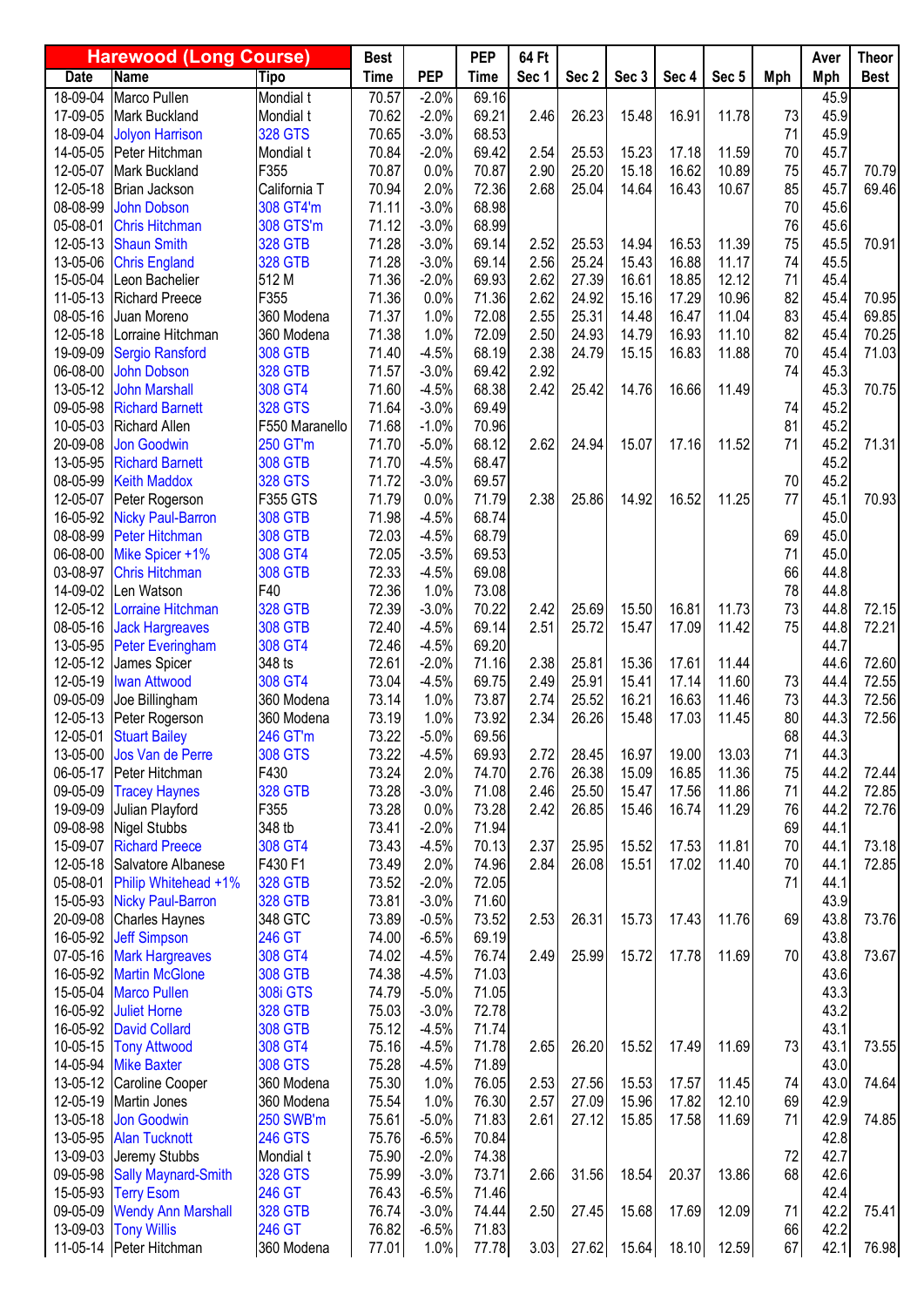|          | <b>Harewood (Long Course)</b> |                   | <b>Best</b> |            | <b>PEP</b>      | 64 Ft |       |       |       |       |     | Aver  | Theor       |
|----------|-------------------------------|-------------------|-------------|------------|-----------------|-------|-------|-------|-------|-------|-----|-------|-------------|
| Date     | <b>Name</b>                   | Tipo              | Time        | <b>PEP</b> | Time            | Sec 1 | Sec 2 | Sec 3 | Sec 4 | Sec 5 | Mph | Mph   | <b>Best</b> |
| 10-05-08 | <b>Wendy Ann Marshall</b>     | 328 GTB'm         | 77.03       | $-1.5%$    | 75.87           | 2.45  | 27.65 | 16.19 | 17.56 | 12.14 |     | 42.1  | 75.99       |
| 14-05-11 | Ian Chadwick                  | 348 ts            | 77.42       | $-2.0%$    | 75.87           | 2.65  | 27.26 | 16.11 | 18.03 | 12.56 | 63  | 41.8  | 76.61       |
| 12-05-19 | <b>Jon Goodwin</b>            | <b>275 GTS</b>    | 77.97       | $-6.5%$    | 72.90           | 2.92  | 27.59 | 16.37 | 18.41 | 12.61 | 64  | 41.6  | 77.90       |
| 10-05-08 | Peter Wilson                  | 348 tb            | 78.34       | $-2.0%$    | 76.77           | 2.55  | 27.40 | 16.89 | 18.77 | 12.69 | 64  | 41.4  | 78.30       |
| 13-05-06 | John Day                      | <b>328 GTB</b>    | 78.64       | $-3.0%$    | 76.28           | 2.58  | 28.35 | 16.51 | 18.42 | 12.78 | 60  | 41.2  |             |
| 11-05-13 | <b>Tony Attwood</b>           | <b>246 GT</b>     | 78.98       | $-6.5%$    | 73.85           | 2.42  | 27.98 | 16.70 | 19.13 | 12.40 | 71  | 41.0  | 78.63       |
| 16-09-06 | <b>Charles Haynes</b>         | F355              | 79.70       | 0.0%       | 79.70           | 2.89  |       |       |       |       |     | 40.7  |             |
| 13-05-95 | <b>Martin Emmison</b>         | <b>250 GTS</b>    | 79.71       | $-5.0%$    | 75.72           |       |       |       |       |       |     | 40.6  |             |
| 15-05-93 | <b>Peter Riley</b>            | 308 GT4           | 80.43       | $-4.5%$    | 76.81           |       |       |       |       |       |     | 40.3  |             |
|          | 15-05-93 Mike Baxter          | <b>365 GTS</b>    | 80.58       | $-6.0%$    | 75.75           |       |       |       |       |       |     | 40.2  |             |
| 13-05-06 | David Hathaway                | 348 ts            | 82.14       | $-2.0%$    | 80.50           | 3.24  | 30.47 | 16.83 | 18.62 | 12.98 | 63  | 39.4  |             |
| 16-09-06 | <b>Tracey Haynes</b>          | F355              | 82.61       | 0.0%       | 82.61           | 2.92  |       |       |       |       |     | 39.2  |             |
|          | 13-05-95 Nigel Stubbs         | 308 GT4           | 83.05       | $-4.5%$    | 79.31           |       |       |       |       |       |     | 39.0  |             |
| 10-05-97 | <b>Robin Ashley</b>           | 308 GTB'm         | 83.05       | $-3.0%$    | 80.56           |       |       |       |       |       |     | 39.0  |             |
|          | 12-05-13   Iwan Attwood       | 246 GT            | 83.49       | $-6.5%$    | 78.06           | 2.68  | 29.24 | 18.15 | 19.41 | 12.71 | 68  | 38.8  | 82.19       |
|          | 11-05-02 Kevin Engelbrecht    | 308 GT4           | 83.82       | $-4.5%$    | 80.05           |       |       |       |       |       | 66  | 38.7  |             |
|          | 10-05-97 Kevin Wilson         | <b>328 GTB</b>    | 87.60       | $-3.0%$    | 84.97           |       |       |       |       |       |     | 37.0  |             |
|          | 11-05-96 Ray Ferguson         | 308 GT4           | 89.01       | $-4.5%$    | 85.00           |       |       |       |       |       |     | 36.4  |             |
|          | 10-05-97 Peter Riley          | <b>328 GTS</b>    | 91.17       | $-3.0%$    | 88.43           |       |       |       |       |       |     | 35.5  |             |
|          | 17-09-05 Andrew Holman        | <b>Mondial QV</b> | fail        |            | $-5.0\%$ ###### | 2.51  |       |       |       |       |     | ##### |             |

## Harewood (Long)

|             | <b>Non-eligible results</b> |                 | <b>Best</b> |            | <b>PEP</b>  | 64 Ft |       |       |       |       |     | Aver |
|-------------|-----------------------------|-----------------|-------------|------------|-------------|-------|-------|-------|-------|-------|-----|------|
| <b>Date</b> | Name                        | <b>Tipo</b>     | <b>Time</b> | <b>PEP</b> | <b>Time</b> | Sec 1 | Sec 2 | Sec 3 | Sec 4 | Sec 5 | Mph | Mph  |
| 09-05-10    | Nick Taylor                 | 348 GTC'b       | 64.82       | 1.5%       | 65.79       | 2.40  | 23.24 | 13.30 | 15.16 | 10.34 | 81  | 50.0 |
| 03-08-97    | Brian Jackson               | F355/C'b        | 66.13       | 2.0%       | 67.45       | 2.65  | 23.58 | 13.88 | 15.54 | 10.57 |     | 49.0 |
| 16-05-92    | <b>Christian Mineeff</b>    | 308 GTB'mr      | 66.16       | 1.0%       | 66.82       |       |       |       |       |       |     | 49.0 |
| 09-05-98    | Brian Jackson               | F355/C          | 66.61       | 0.0%       | 66.61       | 2.59  |       |       |       |       | 80  | 48.6 |
| 09-05-98    | Simon Clark                 | 328 GTS'b       | 67.11       | $-1.0%$    | 66.44       |       |       |       |       |       | 75  | 48.3 |
| 18-09-04    | <b>Christian Mineeff</b>    | 328 GTB'b       | 67.53       | $-1.0%$    | 66.85       |       |       |       |       |       |     | 48.0 |
| 09-08-98    | <b>Richard Allen</b>        | 328 GTB'b       | 67.85       | $-1.0%$    | 67.17       |       |       |       |       |       | 78  | 47.8 |
| 13-05-95    | John Swift                  | 308 GTB'mb      | 68.04       | $-1.0%$    | 67.36       |       |       |       |       |       | 77  | 47.6 |
| 09-05-98    | Richard Allen               | 308 GTB'b       | 68.25       | $-2.5%$    | 66.54       |       |       |       |       |       |     | 47.5 |
| 15-05-93    | Jon Goodwin                 | Mondial t'b     | 68.48       | 0.0%       | 68.48       |       |       |       |       |       |     | 47.3 |
| 06-08-00    | David Grace                 | 308 GT4'm       | 68.63       | $-3.0%$    | 66.57       |       |       |       |       |       | 75  | 47.2 |
| 16-09-06    | <b>Gary Culver</b>          | 328 GTB         | 68.64       | $-3.0%$    | 66.58       | 2.37  |       |       |       |       |     | 47.2 |
| 09-08-98    | Chris England               | 308 GTS'b       | 68.94       | $-2.5%$    | 67.22       |       |       |       |       |       | 74  | 47.0 |
| 14-05-05    | Mike Haigh                  | 328 GTB'b       | 68.98       | $-1.0%$    | 68.29       | 2.81  |       |       |       |       | 76  | 47.0 |
| 09-08-98    | Len Watson                  | 328 GTS'b       | 69.58       | $-1.0%$    | 68.88       |       |       |       |       |       | 74  | 46.6 |
| 16-05-92    | Sheridan Williams           | 308 GTB'm       | 70.46       | $-3.0%$    | 68.35       |       |       |       |       |       |     | 46.0 |
| 09-05-98    | Jonathan Baker              | 308 GT4         | 70.66       | $-4.5%$    | 67.48       |       |       |       |       |       |     | 45.9 |
| 09-05-98    | Robin Ward                  | 308 GTB'b       | 70.89       | $-2.5%$    | 69.12       |       |       |       |       |       |     | 45.7 |
| 19-09-09    | Mike Furness                | 360 Modena      | 71.15       | 1.0%       | 71.86       | 2.43  | 25.45 | 15.15 | 16.99 | 11.04 | 76  | 45.5 |
| 08-05-99    | Richard Chester             | Daytona'r       | 72.16       | $-2.5%$    | 70.36       |       |       |       |       |       |     | 44.9 |
| 16-05-92    | Tim Blackburn               | 308 GT4'mb      | 72.64       | $-1.0%$    | 71.91       |       |       |       |       |       |     | 44.6 |
| 12-05-07    | Len Watson                  | 308 GTB'b       | 73.16       | $-2.5%$    | 71.33       | 2.71  | 25.85 | 15.40 | 17.25 | 11.78 | 68  | 44.3 |
| 08-05-99    | Mike Haigh                  | 328 GTB         | 73.31       | $-3.0%$    | 71.11       | 2.81  |       |       |       | 11.90 |     | 44.2 |
| 13-05-95    | Ray Ferguson                | 348 ts'b        | 73.70       | 0.0%       | 73.70       |       |       |       |       |       |     | 44.0 |
| 08-05-99    | Jeff Simpson                | 246 GT          | 73.84       | $-6.5%$    | 69.04       |       |       |       |       |       |     | 43.9 |
| 10-05-14    | Leon Bachelier              | 308 GT4         | 74.12       | $-4.5%$    | 70.78       |       |       |       |       |       |     | 43.7 |
| 13-05-95    | Martin McGlone              | 212 Barchetta'b | 75.71       | $-4.5%$    | 72.30       |       |       |       |       |       |     | 42.8 |
| 14-09-02    | <b>Tony Willis</b>          | 330 GTC'm       | 78.20       | $-5.0%$    | 74.29       |       |       |       |       |       | 72  | 41.4 |
| 11-05-96    | <b>Terry Esom</b>           | 328 GTB'b       | 78.92       | $-1.0%$    | 78.13       |       |       |       |       |       |     | 41.1 |
| 11-05-96    | John Swift                  | 246 GTS'b       | 81.43       | $-4.5%$    | 77.77       |       |       |       |       |       |     | 39.8 |
|             | 11-05-95 Robin Ashley       | 246 GTS'b       | 85.69       | $-4.5%$    | 81.83       |       |       |       |       |       |     | 37.8 |

|      | <b>Hethel (4th course)</b> |               | <b>Best</b> |            | <b>PEP</b> |
|------|----------------------------|---------------|-------------|------------|------------|
| Date | Name                       | Tipo          | Time        | <b>PFP</b> | Time       |
|      | 02-08-15 Dave Snelson +1%  | F430          | 142.64      | $3.0\%$    | 146.92     |
|      | 02-08-15 Pauline Goodwin   | California    | 149.81      | 1.0%       | 151.31     |
|      | 02-08-15 Mark Wibberley    | 360 Spider F1 | 154.82      | $1.0\%$    | 156.37     |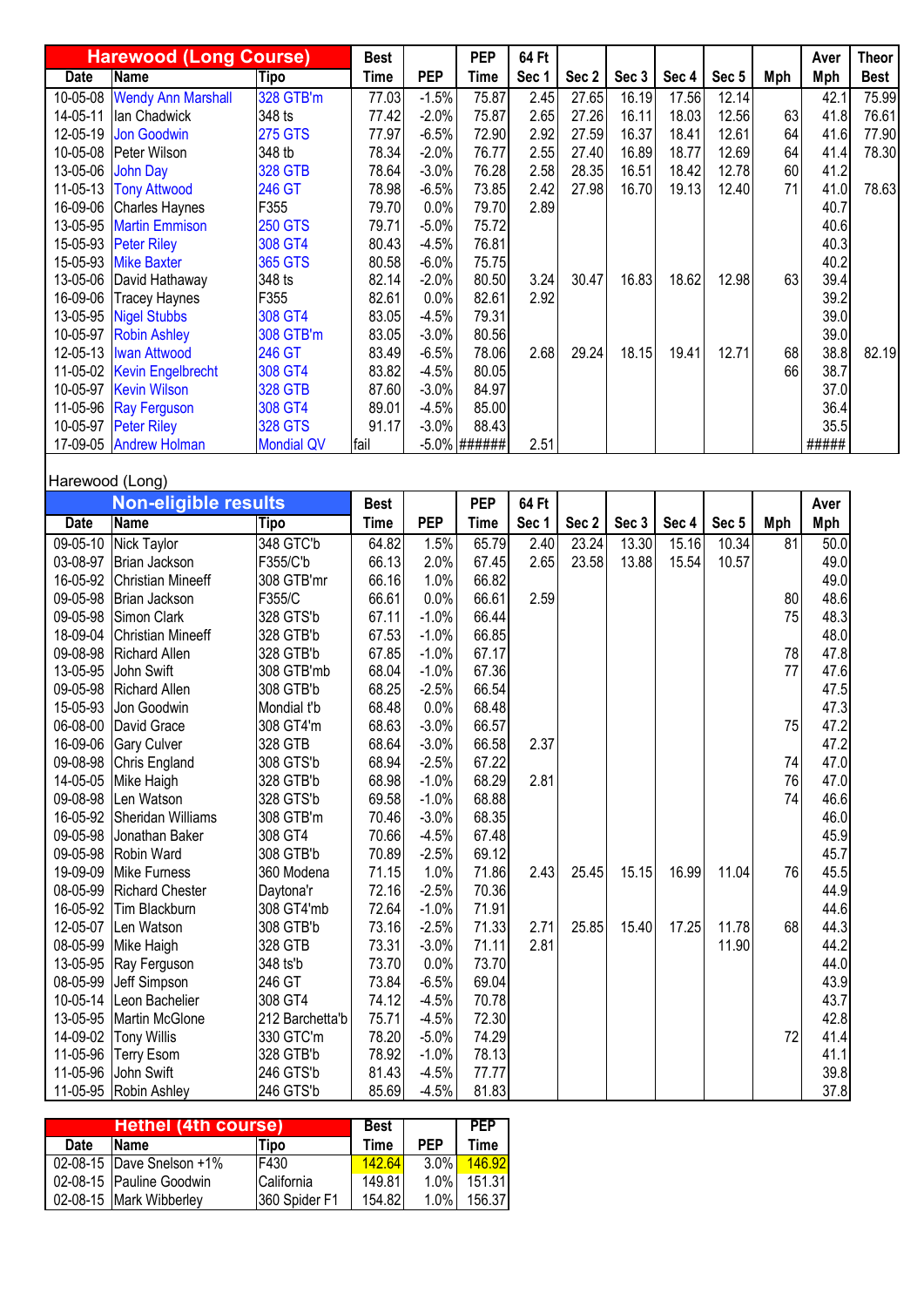|                      | <b>Loton Park</b>                      |                                 | <b>Best</b>    |                    | <b>PEP</b>     |              |                |         |             | Aver         |
|----------------------|----------------------------------------|---------------------------------|----------------|--------------------|----------------|--------------|----------------|---------|-------------|--------------|
| <b>Date</b>          | Name                                   | Tipo                            | <b>Time</b>    | <b>PEP</b>         | <b>Time</b>    | 64 Ft        | Split 1        | Split 2 | Mph         | Mph          |
| $20 - 07 - 19$       | <b>Nick Taylor</b>                     | F430                            | 58.28          | 2.0%               | 59.45          | 2.26         | 22.84          | 41.28   | 72/89       | 51.8         |
| 09-07-11             | Jon Goodwin                            | 458 Italia                      | 58.83          | 4.5%               | 61.48          | 2.50         | 23.25          | 41.65   | 82          | 51.3         |
| 21-07-19             | Dave Snelson +1%                       | F430                            | 59.51          | 3.0%               | 61.30          | 2.32         | 22.96          | 41.23   | 72/91       | 50.7         |
| 12-07-09             | John Marshall                          | 430 Scuderia'b                  | 59.62          | 4.5%               | 62.30          | 2.41         | 23.69          |         |             | 50.6         |
| 22-07-00             | Jon Goodwin                            | F355 GTS                        | 59.98          | 0.0%               | 59.98          | 2.42         | 23.36          |         |             | 50.3         |
| 10-07-11             | <b>Chris Butler</b>                    | F355                            | 59.98          | 0.0%               | 59.98          | 2.34         | 23.11          | 42.32   | 86          | 50.3         |
| 22-07-00             | Geoffrey Rollason<br>Richard Prior +1% | 360 Modena                      | 60.04          | 1.0%               | 60.64          | 2.62         | 24.10          | 41.61   | 84          | 50.3<br>50.1 |
| 14-07-13<br>15-07-18 | Chris Hitchman                         | F355<br>F430                    | 60.26<br>60.79 | 1.0%<br>2.0%       | 60.86<br>62.01 | 2.32<br>2.51 | 23.08<br>24.16 | 43.12   | 71/88       | 49.6         |
| 15-07-12             | Andrew Holman                          | F355                            | 60.85          | 0.0%               | 60.85          | 2.26         | 23.86          | 43.09   | 82          | 49.6         |
| 13-07-08             | Jon Goodwin                            | F430                            | 60.95          | 2.0%               | 62.17          | 2.65         | 24.29          |         |             | 49.5         |
| 12-07-09             | <b>Christian Mineeff</b>               | 360 Modena                      | 60.99          | 1.0%               | 61.60          | 2.36         | 24.04          |         |             | 49.5         |
| 17-07-16             | Philip Whitehead +1%                   | F355                            | 61.06          | 1.0%               | 61.67          | 2.31         | 23.47          | 42.78   | 70/80       | 49.4         |
| 22-08-99             | Geoffrey Rollason                      | F355 F1 GTS                     | 61.12          | 0.0%               | 61.12          | 2.70         | 23.87          |         |             | 49.4         |
| 27-07-03             | <b>Nick Frost</b>                      | 348 GTC                         | 61.23          | $-0.5%$            | 60.92          | 2.39         | 23.90          |         |             | 49.3         |
| 10-07-11             | Nick Taylor                            | 348 GTC                         | 61.23          | $-0.5%$            | 60.92          | 2.36         | 23.65          | 43.21   | 89          | 49.3         |
| 12-07-09             | David Tomlin                           | F355                            | 61.57          | 0.0%               | 61.57          | 2.46         | 23.89          |         | 81          | 49.0         |
| 22-07-00             | <b>Robin Ward</b>                      | 308 GTB'm                       | 61.66          | $-3.0%$            | 59.81          | 2.44         | 23.75          |         |             | 48.9         |
| 20-07-19             | Paul Booth                             | 458 Spider                      | 61.69          | 4.5%               | 64.47          | 2.33         | 24.41          | 43.97   | 68 / 88     | 48.9         |
| 20-07-97             | Geoffrey Rollason                      | F355 GTS                        | 61.74          | 0.0%               | 61.74          | 2.51         | 23.92          |         |             | 48.9         |
| 12-07-09             | Richard Prior +1%                      | 348 ts                          | 61.79          | $-1.0%$            | 61.17          | 2.35         | 24.03          |         | 89          | 48.8         |
| 20-07-19             | Mike Spicer +1%                        | <b>328 GTB</b>                  | 61.98          | $-2.0%$            | 60.74          | 2.17         | 24.25          | 43.70   | 68 / 85     | 48.7         |
| 10-07-10             | Jon Goodwin                            | F550 Maranello                  | 62.14          | $-1.0%$            | 61.52          | 2.41         | 24.13          | 43.72   | 76          | 48.6         |
| 12-07-14             | <b>Richard Preece</b>                  | F355                            | 62.17          | 0.0%               | 62.17          | 2.35         | 24.62          | 44.24   | 66 / 83     | 48.5         |
| 13-07-08             | John Marshall                          | F430 F1                         | 62.18          | 2.0%               | 63.42          | 2.71         | 24.81          |         | 82          | 48.5         |
| 13-07-08             | <b>Richard Allen</b><br>Mark Wibberley | F355                            | 62.39<br>62.41 | 0.0%<br>1.0%       | 62.39<br>63.03 | 2.24<br>2.31 | 24.29          | 45.26   | 90<br>69/88 | 48.4<br>48.3 |
| 20-07-19<br>09-07-06 | <b>Christian Mineeff</b>               | 360 Spider F1<br><b>328 GTB</b> | 62.57          | $-3.0%$            | 60.69          | 2.42         | 24.52<br>24.65 | 44.26   |             | 48.2         |
|                      | 12-07-09 Mike Spicer +1%               | F355                            | 62.71          | 1.0%               | 63.34          | 2.33         | 24.38          |         | 71          | 48.1         |
| 10-07-04             | Nick Taylor                            | Mondial t                       | 62.75          | $-2.0%$            | 61.50          | 2.54         | 24.58          |         |             | 48.1         |
| 01-08-04             | Richard Allen                          | F550 Maranello                  | 62.77          | $-1.0%$            | 62.14          | 2.67         | 24.70          |         |             | 48.1         |
| 20-07-19             | <b>Richard Preece</b>                  | 360 Modena                      | 63.06          | 1.0%               | 63.69          | 2.33         | 24.40          | 44.83   | 89          | 47.8         |
| 22-08-99             | <b>John Marshall</b>                   | <b>328 GTB</b>                  | 63.07          | $-3.0%$            | 61.18          | 2.38         | 24.75          |         |             | 47.8         |
| 21-07-02             | <b>Geoff Dark</b>                      | 308 GTB'm                       | 63.08          | $-3.0%$            | 61.19          | 2.35         | 24.25          |         |             | 47.8         |
| 14-07-13             | Pauline Goodwin                        | California                      | 63.54          | 1.0%               | 64.18          | 2.42         | 24.92          | 45.39   | 77          | 47.5         |
| 30-08-03             | Mike Spicer +1%                        | 308 GTB'm                       | 63.58          | $-2.0%$            | 62.31          | 2.39         | 25.04          |         |             | 47.5         |
| 22-07-00             | <b>Geoff Dark</b>                      | 308 GT4'm                       | 63.60          | $-3.0%$            | 61.69          | 2.75         | 26.34          |         |             | 47.4         |
| 15-07-12             | <b>Barrie Wood</b>                     | F355                            | 63.83          | 0.0%               | 63.83          | 2.30         | 25.10          | 45.46   | 83          | 47.3         |
| 13-07-08             | Andrew Holman                          | 348 tb                          | 63.95          | $-2.0%$            | 62.67          | 2.26         | 24.94          |         | 86          | 47.2         |
| 13-07-14             | <b>Shaun Smith</b>                     | <b>328 GTB</b>                  | 63.96          | $-3.0%$            | 62.04          | 2.44         | 25.69          | 45.49   | 78          | 47.2         |
| 13-07-08             | Richard Preece                         | 348 GTC                         | 64.03          | $-0.5%$            | 63.71          | 2.53         | 25.68          |         | 84          | 47.1         |
| 17-07-99<br>01-08-04 | Len Watson                             | <b>328 GTS</b><br>328 GTB'm     | 64.05<br>64.06 | $-3.0%$<br>$-0.5%$ | 62.13<br>63.74 | 2.41<br>2.49 | 24.84<br>24.66 |         |             | 47.1<br>47.1 |
| 08-07-06             | Mike Spicer +1%<br><b>Andy Grier</b>   | <b>328 GTS</b>                  | 64.19          | $-3.0%$            | 62.26          | 2.55         | 25.26          |         | 81          | 47.0         |
|                      | 20-07-97 Richard Barnett               | F355                            | 64.19          | 0.0%               | 64.19          | 2.43         | 25.03          |         |             | 47.0         |
| 15-07-12             | James Spicer                           | 348 ts                          | 64.36          | $-2.0%$            | 63.07          | 2.39         | 24.96          | 45.92   | 73          | 46.9         |
| 08-07-06             | <b>Brian Jackson</b>                   | <b>308 GTB</b>                  | 64.44          | $-4.5%$            | 61.54          | 2.39         | 24.91          | 45.72   | 64/81       | 46.8         |
| 11-07-10             | <b>Richard Allen</b>                   | <b>328 GTB</b>                  | 64.44          | $-3.0%$            | 62.51          | 2.43         | 25.30          |         |             | 46.8         |
| 12-07-08             | Geoff Dark                             | F355                            | 64.59          | 0.0%               | 64.59          | 2.47         | 25.10          |         | 84          | 46.7         |
| 22-07-00             | <b>Richard Baker</b>                   | 308 GT4'm                       | 64.67          | $-3.0%$            | 62.73          | 2.38         | 25.15          |         |             | 46.7         |
| 30-08-03             | <b>Richard Allen</b>                   | <b>308 GTB</b>                  | 64.82          | $-4.5%$            | 61.90          | 2.49         | 25.11          |         |             | 46.5         |
| 17-07-16             | John Swift                             | F355                            | 64.91          | 0.0%               | 64.91          | 2.40         | 25.34          | 45.58   | 63/82       | 46.5         |
| 16-07-17             | Chris Hitchman                         | F355                            | 65.00          | 0.0%               | 65.00          | 2.51         | 25.67          | 45.99   | 66 / 82     | 46.4         |
| 20-07-96             | <b>Richard Barnett</b>                 | <b>308 GTB</b>                  | 65.09          | $-4.5%$            | 62.16          |              |                |         |             | 46.4         |
| 20-07-97             | <b>Ed Stratton</b>                     | F355 GTS                        | 65.10          | 0.0%               | 65.10          | 2.55         | 24.59          |         |             | 46.3         |
|                      | 15-07-12 Pauline Goodwin               | <b>328 GTB</b>                  | 65.12          | $-3.0%$            | 63.17          | 2.13         | 24.98          | 46.48   | 68 / 79     | 46.3         |
| 21-07-02             | Chris Dixon                            | 348 tb                          | 65.17          | $-2.0%$            | 63.87          |              |                |         |             | 46.3         |
| 16-07-17             | <b>Iwan Attwood</b>                    | 308 GT4                         | 65.20          | $-4.5%$            | 62.27          | 2.39         | 25.80          | 46.13   | 64 / 78     | 46.3         |
| 08-07-95             | <b>Chris England</b>                   | <b>308 GTS</b>                  | 65.37          | $-4.5%$            | 62.43          |              |                |         |             | 46.2         |
| 07-07-07             | Charlie White                          | F355 Spider                     | 65.53          | 0.0%               | 65.53          | 2.83         | 25.76          |         |             | 46.0         |
| 22-07-00             | Peter Hayman<br><b>Tony Attwood</b>    | 512 TR                          | 65.55          | $-2.0%$<br>$-4.5%$ | 64.24<br>62.61 | 2.89         | 27.25<br>25.90 | 46.41   | 63/80       | 46.0<br>46.0 |
| 16-07-17<br>17-07-16 | <b>Jack Hargreaves</b>                 | 308 GT4<br>308 GTB              | 65.56<br>65.60 | $-4.5%$            | 62.65          | 2.40<br>2.43 | 25.66          | 46.49   | 77          | 46.0         |
| 15-07-12             | <b>John Marshall</b>                   | 308 GT4                         | 65.62          | $-4.5%$            | 62.67          | 2.35         | 25.63          | 46.02   | 78          | 46.0         |
| 15-07-18             | Lorraine Hitchman                      | 360 Modena                      | 65.82          | 1.0%               | 66.48          | 2.34         | 25.83          | 47.01   | 63/77       | 45.8         |
| 13-07-13             | <b>Sean Doyle</b>                      | 308 GT4                         | 65.91          | $-4.5%$            | 62.94          | 2.41         | 26.03          | 46.78   | 71          | 45.8         |
| 17-07-99             | Roger Hickman                          | F355                            | 66.00          | 0.0%               | 66.00          | 2.55         | 25.68          |         |             | 45.7         |
| 15-07-12             | Sean Doyle                             | 348 tb                          | 66.01          | $-2.0%$            | 64.69          | 2.58         | 25.91          | 47.06   | 78          | 45.7         |
| 17-07-99             | John Dobson                            | 308 GT4'm                       | 66.02          | $-3.0%$            | 64.04          | 2.50         | 25.64          |         |             | 45.7         |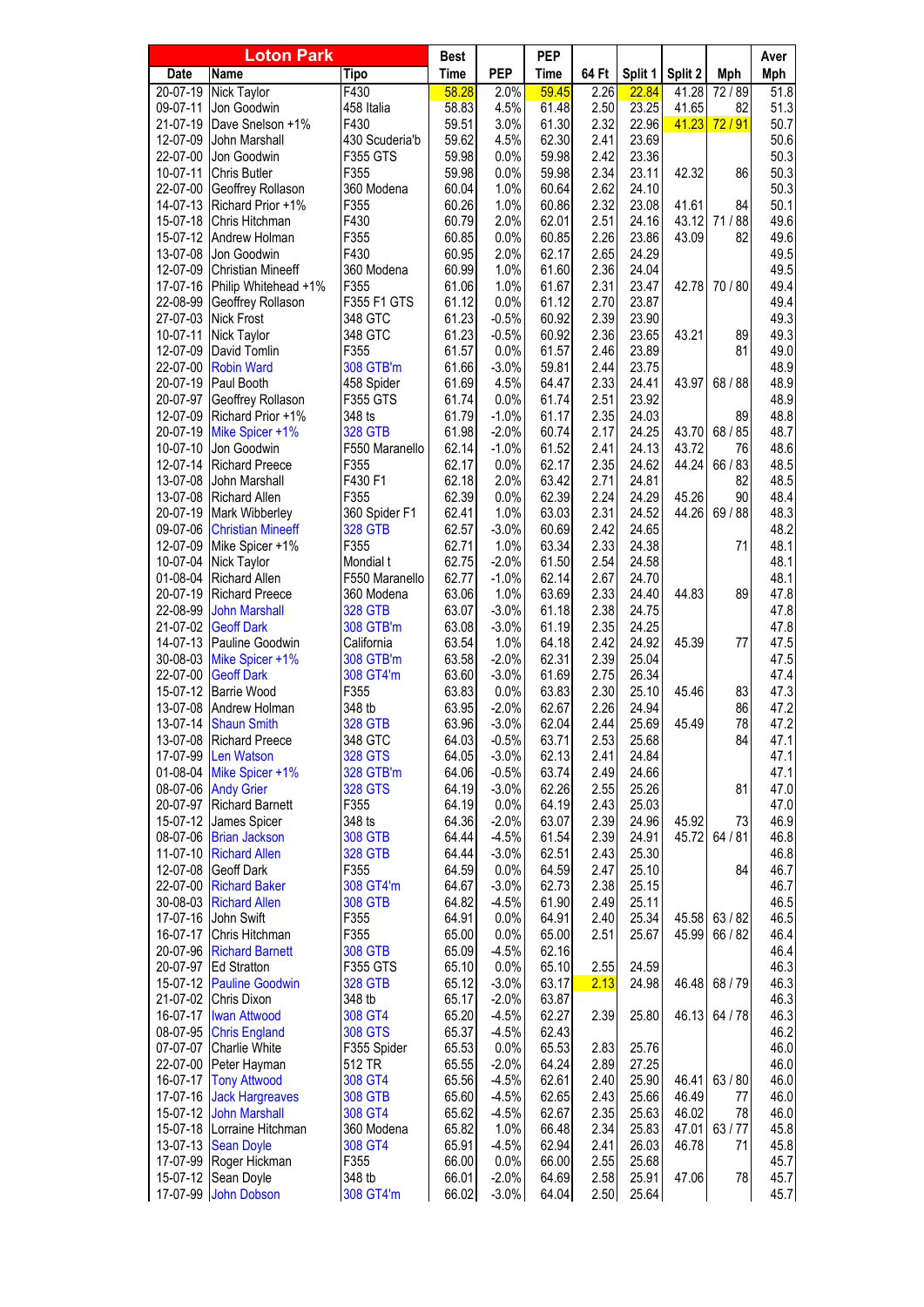|                      | <b>Loton Park</b>                    |                          | <b>Best</b>    |                    | <b>PEP</b>      |              |                |         |       | Aver         |
|----------------------|--------------------------------------|--------------------------|----------------|--------------------|-----------------|--------------|----------------|---------|-------|--------------|
| <b>Date</b>          | <b>Name</b>                          | <b>Tipo</b>              | <b>Time</b>    | <b>PEP</b>         | <b>Time</b>     | 64 Ft        | Split 1        | Split 2 | Mph   | Mph          |
| 12-07-14             | <b>Jon Goodwin</b>                   | <b>250 SWB'm</b>         | 66.03          | $-5.0%$            | 62.73           | 2.38         | 26.02          | 46.68   | 57/78 | 45.7         |
| 19-07-98             | <b>Robin Ashley</b>                  | 246 GTS'm                | 66.28          | $-5.0%$            | 62.97           | 2.37         | 25.68          |         |       | 45.5         |
| 15-07-12             | Jeff Cooper                          | 360 Modena               | 66.43          | 1.0%               | 67.09           | 2.46         | 26.71          | 47.13   | 73    | 45.4         |
| 11-07-09             | <b>Jon Goodwin</b>                   | 250 GT'm                 | 66.67          | $-5.0%$            | 63.34           | 2.61         | 25.86          |         | 72    | 45.3         |
| 11-07-10             | <b>Tracey Haynes</b>                 | <b>328 GTB</b>           | 66.73          | $-3.0%$            | 64.73           | 2.39         | 26.15          | 47.59   | 69    | 45.2         |
| 11-07-10             | <b>Sergio Ransford</b>               | <b>308 GTB</b>           | 66.83          | $-4.5%$            | 63.82           | 2.42         | 26.15          | 48.38   | 74    | 45.1         |
| 14-07-12             | Jim Campbell                         | F355                     | 66.85          | 0.0%               | 66.85           | 2.92         | 26.70          | 47.67   | 74    | 45.1         |
| 13-07-08             | Adrian Wilson                        | F355                     | 67.09          | 0.0%               | 67.09           | 2.35         | 26.81          |         | 75    | 45.0         |
| 20-07-96             | <b>Richard Allen</b>                 | 308 GT4                  | 67.11          | $-4.5%$            | 64.09           |              |                |         |       | 45.0         |
| 01-08-04             | Marco Pullen                         | Mondial t                | 67.25          | $-2.0%$            | 65.91           | 2.53         | 25.74          |         |       | 44.9         |
| 22-07-00             | <b>John Dobson</b>                   | <b>328 GTB</b>           | 67.33          | $-3.0%$            | 65.31           | 2.90         | 28.07          |         |       | 44.8         |
| 28-03-05             | Mark Buckland                        | Mondial t                | 67.41          | $-2.0%$            | 66.06           | 2.47         | 26.01          |         |       | 44.8         |
| 08-07-95             | <b>Terry Esom</b>                    | <b>328 GTB</b>           | 67.46          | $-3.0%$            | 65.44           |              |                |         |       | 44.7         |
| 13-07-14             | Lorraine Hitchman                    | <b>328 GTS</b>           | 67.47          | $-3.0%$            | 65.45           | 2.51         | 27.03          | 48.75   | 64    | 44.7<br>44.7 |
| 13-07-13<br>17-07-94 | <b>Mark Hargreaves</b>               | <b>308 GTB</b><br>348 ts | 67.53<br>67.55 | $-4.5%$<br>$-2.0%$ | 64.49<br>66.20  | 2.41         | 26.60          | 47.74   | 73    | 44.7         |
| 01-08-04             | Robin Ashley                         | <b>308 GTS</b>           |                | $-4.5%$            | 64.75           |              |                |         |       | 44.5         |
| 10-07-10             | <b>Barrie Wood</b><br>Peter Rogerson | 360 Modena               | 67.80<br>68.41 | 1.0%               | 69.09           | 2.46<br>2.25 | 26.60<br>27.13 | 49.46   | 68/72 | 44.1         |
| 15-07-12             | Caroline Cooper                      | 360 Modena               | 68.45          | 1.0%               | 69.13           | 2.30         | 27.67          | 49.69   | 68    | 44.1         |
| 09-07-06             | David Hathaway                       | 348 ts                   | 68.50          | $-2.0%$            | 67.13           | 2.56         | 27.18          |         |       | 44.0         |
| 13-07-08             | <b>Charles Haynes</b>                | 348 GTC                  | 68.51          | $-0.5%$            | 68.17           | 2.52         | 26.96          |         | 62    | 44.0         |
| 12-07-09             | <b>Sean Doyle</b>                    | <b>328 GTB</b>           | 68.53          | $-3.0%$            | 66.47           | 2.34         | 26.92          |         |       | 44.0         |
| 28-03-05             | Peter Hitchman                       | Mondial t                | 68.68          | $-2.0%$            | 67.31           | 2.73         | 26.97          |         |       | 43.9         |
| 20-07-97             | <b>Chris Hitchman</b>                | <b>308 GTB</b>           | 68.72          | $-4.5%$            | 65.63           | 2.60         | 26.75          |         |       | 43.9         |
| 07-07-07             | Peter Rogerson                       | F355                     | 68.94          | 0.0%               | 68.94           | 2.45         | 26.81          |         | 64    | 43.8         |
| 18-07-93             | <b>Terry Esom</b>                    | 246 GT                   | 69.40          | $-6.5%$            | 64.89           |              |                |         |       | 43.5         |
| 14-07-13             | <b>Tony Attwood</b>                  | 246 GT                   | 69.62          | $-6.5%$            | 65.09           | 2.36         | 27.32          | 49.49   | 76    | 43.3         |
| 13-07-14             | <b>Mark Hargreaves</b>               | 308 GT4                  | 69.66          | $-4.5%$            | 66.53           | 2.48         | 27.22          | 48.55   | 74    | 43.3         |
| 22-08-99             | Mike Spicer +1%                      | 308 GT4                  | 69.72          | $-3.5%$            | 67.28           | 2.55         | 26.97          |         |       | 43.3         |
|                      | 08-07-06 Leon Bachelier              | 512 M                    | 69.77          | $-2.0%$            | 68.37           | 2.52         | 27.18          |         |       | 43.2         |
| 07-07-07             | <b>Richard Preece</b>                | 308 GT4                  | 69.86          | $-4.5%$            | 66.72           | 2.46         | 27.07          |         |       | 43.2         |
| 09-07-11             | Julian Playford                      | F355                     | 70.08          | 0.0%               | 70.08           | 2.39         | 27.31          | 49.90   | 65    | 43.1         |
| 10-05-92             | <b>David Collard</b>                 | <b>308 GTB</b>           | 70.12          | $-4.5%$            | 66.96           |              |                |         |       | 43.0         |
| 21-07-02             | <b>Simon Burn</b>                    | <b>308i GTB</b>          | 70.28          | $-5.0%$            | 66.77           |              |                |         |       | 42.9         |
| 11-07-10             | <b>Charles Haynes</b>                | <b>328 GTS</b>           | 70.41          | $-3.0%$            | 68.30           | 2.91         | 27.89          |         |       | 42.8         |
| 27-07-03             | Jeremy Stubbs                        | Mondial t                | 70.49          | $-2.0%$            | 69.08           | 2.65         | 27.95          |         |       | 42.8         |
| 15-07-12             | <b>Wendy Ann Marshall</b>            | <b>328 GTB</b>           | 70.60          | $-3.0%$            | 68.48           | 2.54         | 28.46          | 50.45   | 69    | 42.7         |
| 20-07-97             | Peter Hitchman                       | <b>308 GTB</b>           | 70.83          | $-4.5%$            | 67.64           | 2.63         | 25.52          |         |       | 42.6         |
| 10-07-11             | lan Chadwick                         | 348 ts                   | 71.24          | $-2.0%$            | 69.82           | 2.54         | 27.91          | 50.62   | 57    | 42.4         |
| 27-07-03             | <b>Tony Willis</b>                   | 246 GT                   | 71.26          | $-6.5%$            | 66.63           | 2.75         | 27.93          |         |       | 42.3         |
| 07-07-07             | <b>Edward Briscoe</b>                | 308 GT4                  | 71.43          | $-4.5%$            | 68.22           | 2.67         | 27.95          |         | 66    | 42.2         |
| 20-07-97             | <b>Sally Maynard-Smith</b>           | <b>328 GTS</b>           | 71.99          | $-3.0%$            | 69.83           | 2.40         | 27.70          |         |       | 41.9         |
| 21-07-01             | Philip Whitehead +1%                 | <b>328 GTB</b>           | 72.03          | $-2.0%$            | 70.59           | 3.02         | 29.52          |         |       | 41.9         |
| 01-08-04             | Jos van de Perre                     | 308 GTS                  | 72.14          | $-4.5%$            | 68.89           | 2.46         | 27.96          |         |       | 41.8         |
| 13-07-08             | <b>Wendy Ann Marshall</b>            | 328 GTB'm                | 72.34          | $-1.5%$            | 71.25           | 2.43         | 29.00          |         | 71    | 41.7         |
| 13-07-14             | Peter Hitchman                       | 360 Modena               | 72.46          | 1.0%               | 73.18           | 2.70         | 30.33          | 54.73   | 58    | 41.6         |
| 14-07-13             | <b>Iwan Attwood</b>                  | 246 GT                   | 72.77          | $-6.5%$            | 68.04           | 2.53         | 28.84          | 51.31   | 64    | 41.5         |
| 20-07-96             | <b>Nigel Stubbs</b>                  | <b>328 GTB</b>           | 72.79          | $-3.0%$            | 70.61           |              |                |         |       | 41.4         |
| 20-07-19             | <b>Jon Goodwin</b>                   | <b>275 GTS</b>           | 72.99          | $-6.5%$            | 68.25           | 2.72         | 28.82          | 51.64   | 68    | 41.3         |
| 17-07-94             | <b>Peter Riley</b>                   | 308 GT4                  | 73.02          | $-4.5%$            | 69.73           |              |                |         |       | 41.3         |
| 15-07-17             | Peter Hitchman                       | F430                     | 73.95          | 2.0%               | 75.43           | 2.85         | 29.59          | 53.49   | 50/57 | 40.8         |
| 15-07-12             | Peter Hitchman                       | F550 Maranello           | 74.27<br>75.36 | $-1.0%$            | 73.53           | 2.97         | 29.00          | 52.44   | 54    | 40.6         |
| 20-07-90<br>07-07-07 | <b>Juliet Horne</b>                  | <b>328 GTB</b><br>246 GT | 83.31          | $-3.0%$            | 73.10           |              | 32.95          | 64.60   |       | 40.0<br>36.2 |
| 25-07-15             | <b>Colin Campbell</b><br>Juan Moreno | 360 Modena               | fail           | $-6.5%$            | 77.89<br>###### | 2.81         |                |         | 57    | ######       |
|                      |                                      |                          |                | 1.0%               |                 |              |                |         |       |              |

| Loton Park  |                             |             |             |            |            |       |         |         |       |      |
|-------------|-----------------------------|-------------|-------------|------------|------------|-------|---------|---------|-------|------|
|             | <b>Non-eligible results</b> |             | <b>Best</b> |            | <b>PEP</b> |       |         |         |       | Aver |
| <b>Date</b> | Name                        | Tipo        | Time        | <b>PEP</b> | Time       | 64 Ft | Split 1 | Split 2 | Mphl  | Mph  |
|             | 11-07-10 Nick Taylor        | 348 GTC'b   | 58.99       | 1.5%       | 59.87      | 2.33  | 22.93   |         |       | 51.1 |
| 20-07-97    | Jon Goodwin                 | Mondial t'b | 61.88       | $0.0\%$    | 61.88      | 2.42  | 23.94   |         |       | 48.8 |
|             | 21-07-02 Brian Jackson      | F355/C      | 62.72       | $0.0\%$    | 62.72      | 2.55  | 24.97   |         |       | 48.1 |
|             | 18-07-93 John Swift         | 308 GTB'mb  | 63.10       | $-1.0\%$   | 62.47      | 2.68  | 26.08   |         |       | 47.8 |
|             | 21-05-05 Brian Jackson      | F355/C'b    | 64.02       | $2.0\%$    | 65.30      |       |         |         |       | 47.1 |
| 20-07-97    | Len Watson                  | 328 GTS'b   | 64.94       | $-1.0\%$   | 64.29      | 2.50  | 25.61   |         |       | 46.5 |
| 20-07-91    | Simon Clark                 | 328 GTS'b   | 64.99       | $-1.0\%$   | 64.34      |       |         |         |       | 46.4 |
| 16-07-17    | Len Watson                  | 308 GTB'mb  | 67.30       | $-1.0\%$   | 66.63      | 2.43  | 26.9    | 48      | 61/72 | 44.8 |
|             | 08-07-95 Ray Ferguson       | 348 ts'b    | 67.81       | $0.0\%$    | 67.81      |       |         |         |       | 44.5 |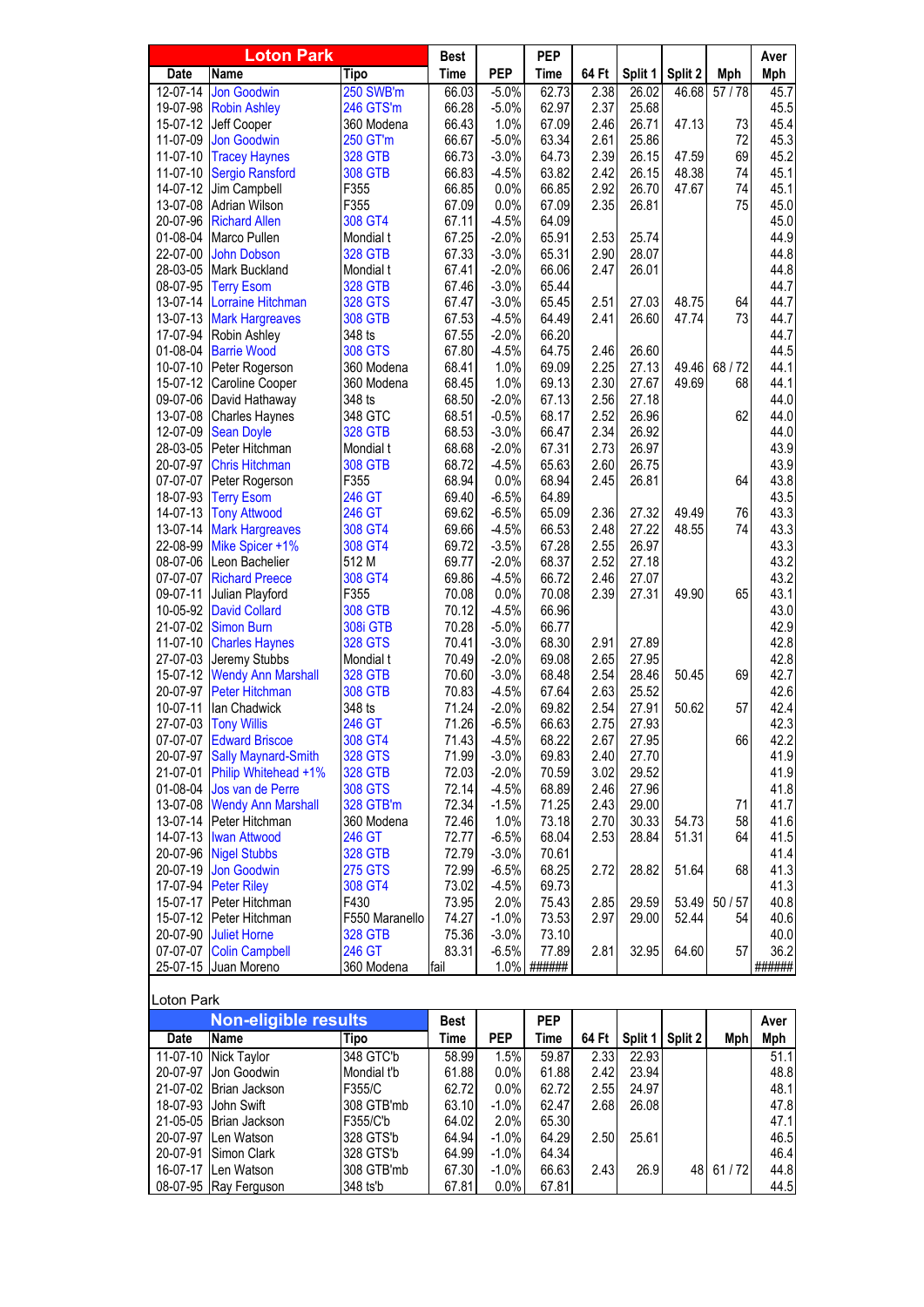|                      | <b>Prescott (Long Course)</b>           |                               | <b>Best</b>    |                 | <b>PEP</b>     |              |         |                | <b>Mph</b>         |
|----------------------|-----------------------------------------|-------------------------------|----------------|-----------------|----------------|--------------|---------|----------------|--------------------|
| <b>Date</b>          | <b>Name</b>                             | <b>Tipo</b>                   | <b>Time</b>    | <b>PEP</b>      | <b>Time</b>    | 64 Ft        | Split 1 | Split 2        | 1/2/3              |
| 06-09-14             | Nick Taylor                             | F430                          | 48.16          | 2.0%            | 49.12          | 2.54         | 14.52   | 30.26          | 68                 |
| 28-06-09             | John Marshall                           | 430 Scuderia'b                | 48.43          | 4.5%            | 50.61          | 2.41         | 14.68   | 30.16          | 68                 |
| 01-09-12             | Richard Prior +1%                       | F355                          | 48.83          | 1.0%            | 49.32          | 2.46         | 14.69   | 30.94          | 34/69/51           |
| 24-05-08             | Jon Goodwin                             | F430                          | 48.87          | 2.0%            | 49.85          | 2.52         |         | 30.78          | 63                 |
| 28-06-09             | <b>Chris Butler</b>                     | F355                          | 48.94          | 0.0%            | 48.94          | 2.42         | 14.49   | 31.00          | 67                 |
| 05-09-15             | Philip Whitehead +1%                    | F355                          | 48.96          | 1.0%            | 49.45          | 2.49         | 14.89   | 30.75          | 32 / 70 / 57       |
| 25-05-19             | Dave Snelson +1%                        | F430                          | 48.97          | 3.0%            | 50.44          | 2.58         | 14.98   | 30.80          | 75                 |
| 28-06-09<br>01-09-02 | Nick Taylor                             | 348 GTC                       | 49.29          | $-0.5%$<br>0.0% | 49.04          | 2.40<br>2.43 | 15.04   | 31.29<br>31.29 | 69                 |
| 28-06-09             | Jon Goodwin<br><b>Christian Mineeff</b> | <b>F355 GTS</b><br>360 Modena | 49.36<br>49.48 | 1.0%            | 49.36<br>49.97 | 2.48         | 15.12   | 31.18          | 66<br>65           |
| 07-05-00             | Geoff Rollason                          | 360 Modena                    | 49.54          | 1.0%            | 50.04          | 2.61         |         | 31.54          | 72                 |
| 01-06-97             | Geoff Rollason                          | <b>F355 GTS</b>               | 49.71          | 0.0%            | 49.71          | 2.55         |         | 31.85          |                    |
| 26-05-12             | Andrew Holman                           | F355                          | 49.84          | 0.0%            | 49.84          | 2.41         | 14.37   | 30.99          | 65                 |
| 22-09-07             | Jon Goodwin                             | F430 Spider                   | 50.00          | 2.0%            | 51.00          | 3.04         |         | 31.92          | 69                 |
| 07-05-00             | <b>Robin Ward</b>                       | 308 GTB'm                     | 50.25          | $-3.0%$         | 48.74          | 2.47         |         | 31.98          |                    |
| 22-09-07             | Richard Prior +1%                       | 348 ts                        | 50.30          | $-1.0%$         | 49.80          | 2.36         | 15.46   | 32.01          | 66                 |
| 28-06-09             | Jon Goodwin                             | F550 Maranello                | 50.47          | $-1.0%$         | 49.97          | 2.60         | 14.96   | 31.67          | 33/62/54           |
| 23-05-09             | Mike Spicer +1%                         | F355                          | 50.57          | 1.0%            | 51.08          | 2.38         | 15.48   | 31.86          | 65                 |
| 23-05-09             | David Tomlin                            | F355                          | 50.65          | 0.0%            | 50.65          | 2.31         | 15.92   | 32.31          | 64                 |
| 04-05-03             | <b>Nick Frost</b>                       | 348 GTC                       | 50.77          | $-0.5%$         | 50.52          | 2.45         |         | 32.48          | 64                 |
| 05-09-04             | Nick Taylor                             | Mondial t                     | 50.79          | $-2.0%$         | 49.77          | 2.48         |         | 32.27          | 66                 |
| 07-09-19             | Mike Spicer +1%                         | <b>328 GTB</b>                | 50.82          | $-2.0%$         | 49.80          | 2.33         | 15.55   | 32.35          | 34 / 67 / 46       |
| 24-05-08             | Andrew Holman                           | 348 tb                        | 50.89          | $-2.0%$         | 49.87          | 2.38         | 16.85   | 31.94          | 67                 |
| 06-09-14             | <b>Richard Preece</b>                   | F355                          | 51.02          | 0.0%            | 51.02          | 2.48         | 15.26   | 31.78          | 34 / 66 / 54       |
| 01-09-18             | Paul Booth                              | 458 Spider                    | 51.16          | 4.5%            | 53.46          | 2.57         | 15.86   | 31.64          | 65                 |
| 01-09-02             | <b>Geoff Dark</b>                       | 308 GTB'm                     | 51.23          | $-3.0%$         | 49.69          | 2.42         |         | 32.59          | 64                 |
| 27-06-99             | <b>John Marshall</b>                    | <b>328 GTB</b>                | 51.28          | $-3.0%$         | 49.74          | 2.42         |         | 32.12          | 64                 |
| 25-05-19             | Mark Wyman                              | 458 Italia                    | 51.52          | 4.5%            | 53.84          | 2.68         | 15.43   | 31.4           | 67                 |
| 24-06-01             | <b>Geoff Dark</b>                       | 308 GT4'm                     | 51.56          | $-3.0%$         | 50.01          | 2.47         |         | 32.73          |                    |
| 07-05-06             | <b>Christian Mineeff</b>                | <b>328 GTB</b>                | 51.63          | $-3.0%$         | 50.08          | 2.32         |         | 32.27          | 65                 |
| 31-08-13             | John Swift                              | F355                          | 51.73          | 0.0%            | 51.73          | 2.38         | 15.47   | 32.52          | 33/63/49           |
| 03-05-98             | Jon Goodwin                             | Mondial t                     | 51.83          | $-2.0%$         | 50.79          | 2.45         |         | 37.62          |                    |
| 24-05-08             | Geoff Dark                              | F355                          | 51.89          | 0.0%            | 51.89          | 2.42         | 15.76   | 32.14          | 63                 |
| 05-05-02             | <b>Chris England</b>                    | <b>308 GTS</b>                | 51.98          | $-4.5%$         | 49.64          | 2.43         |         | 32.98          | 63                 |
| 25-05-19             | Mark Wibberley                          | 360 Spider F1                 | 51.99          | 1.0%            | 52.51          | 2.58         | 15.75   | 32.54          | 32/71/51           |
| 27-05-17             | Juan Moreno                             | 360 Modena                    | 52.02          | 1.0%            | 52.54          | 2.50         | 16.25   | 33.07          | 57                 |
| 23-05-09             | <b>Richard Preece</b>                   | 348 GTC                       | 52.16          | $-0.5%$         | 51.90          | 2.58         | 15.70   | 32.87          | 65                 |
| 23-05-09             | <b>Pauline Goodwin</b>                  | <b>328 GTB</b>                | 52.17          | $-3.0%$         | 50.60          | 2.39         | 15.83   | 32.60          | 62                 |
| 24-05-08<br>01-09-12 | John Marshall                           | F430 F1                       | 52.20<br>52.28 | 2.0%            | 53.24          | 2.80         | 15.52   | 33.09          | 60<br>65           |
| 11-04-99             | James Spicer<br>Richard Allen           | 348 ts<br>F355                | 52.29          | $-2.0%$<br>0.0% | 51.23<br>52.29 | 2.43<br>2.87 |         | 32.85<br>33.04 |                    |
| 07-05-00             | <b>Keith Maddox</b>                     | <b>328 GTS</b>                | 52.33          | $-3.0%$         | 50.76          | 2.45         |         | 32.95          |                    |
| 24-05-08             | <b>Brian Jackson</b>                    | <b>308 GTB</b>                | 52.35          | $-4.5%$         | 49.99          | 2.52         | 15.55   |                | 33.18 31 / 63 / 56 |
| 26-05-12             | <b>Barrie Wood</b>                      | F355                          | 52.48          | 0.0%            | 52.48          | 2.48         | 15.86   | 33.11          | 63                 |
| 07-05-06             | Mike Spicer +1%                         | 328 GTB'm                     | 52.58          | $-0.5%$         | 52.32          | 2.45         |         | 33.13          | 65                 |
| 29-06-03             | Mike Spicer +1%                         | 308 GTB'm                     | 52.59          | $-2.0%$         | 51.54          | 2.51         |         | 33.24          | 62                 |
| 25-05-19             | <b>Richard Preece</b>                   | 360 Modena                    | 52.72          | 1.0%            | 53.25          | 2.48         | 15.86   | 32.88          | 67                 |
| 04-05-03             | Peter Hayman                            | 512 TR                        | 52.77          | $-2.0%$         | 51.71          | 2.75         |         |                |                    |
| 06-09-14             | <b>Shaun Smith</b>                      | <b>328 GTB</b>                | 52.80          | $-3.0%$         | 51.22          | 2.52         | 15.60   | 33.12          | 61                 |
| 13-04-97             | <b>Richard Barnett</b>                  | <b>308 GTB</b>                | 52.94          | $-4.5%$         | 50.56          | 2.60         |         | 38.44          |                    |
| 31-08-13             | Pauline Goodwin                         | California                    | 52.94          | 1.0%            | 53.47          | 2.63         | 15.70   | 33.30          | 32/58/53           |
| 25-06-00             | Richard Allen                           | F550 Maranello                | 53.12          | $-1.0%$         | 52.59          | 2.94         |         | 33.97          |                    |
| 22-09-07             | Jeffrey Cooper                          | 360 Modena                    | 53.26          | 1.0%            | 53.79          | 2.51         | 16.70   | 33.65          | 55                 |
| 11-04-99             | Geoff Rollason                          | F40                           | 53.28          | 1.0%            | 53.81          | 2.74         |         | 33.50          |                    |
| 03-05-98             | <b>Len Watson</b>                       | <b>328 GTS</b>                | 53.34          | $-3.0%$         | 51.74          | 2.72         |         | 34.03          |                    |
|                      | 06-05-90 Peter English                  | Testarossa                    | 53.34          | $-3.0%$         | 51.74          | 2.75         |         |                |                    |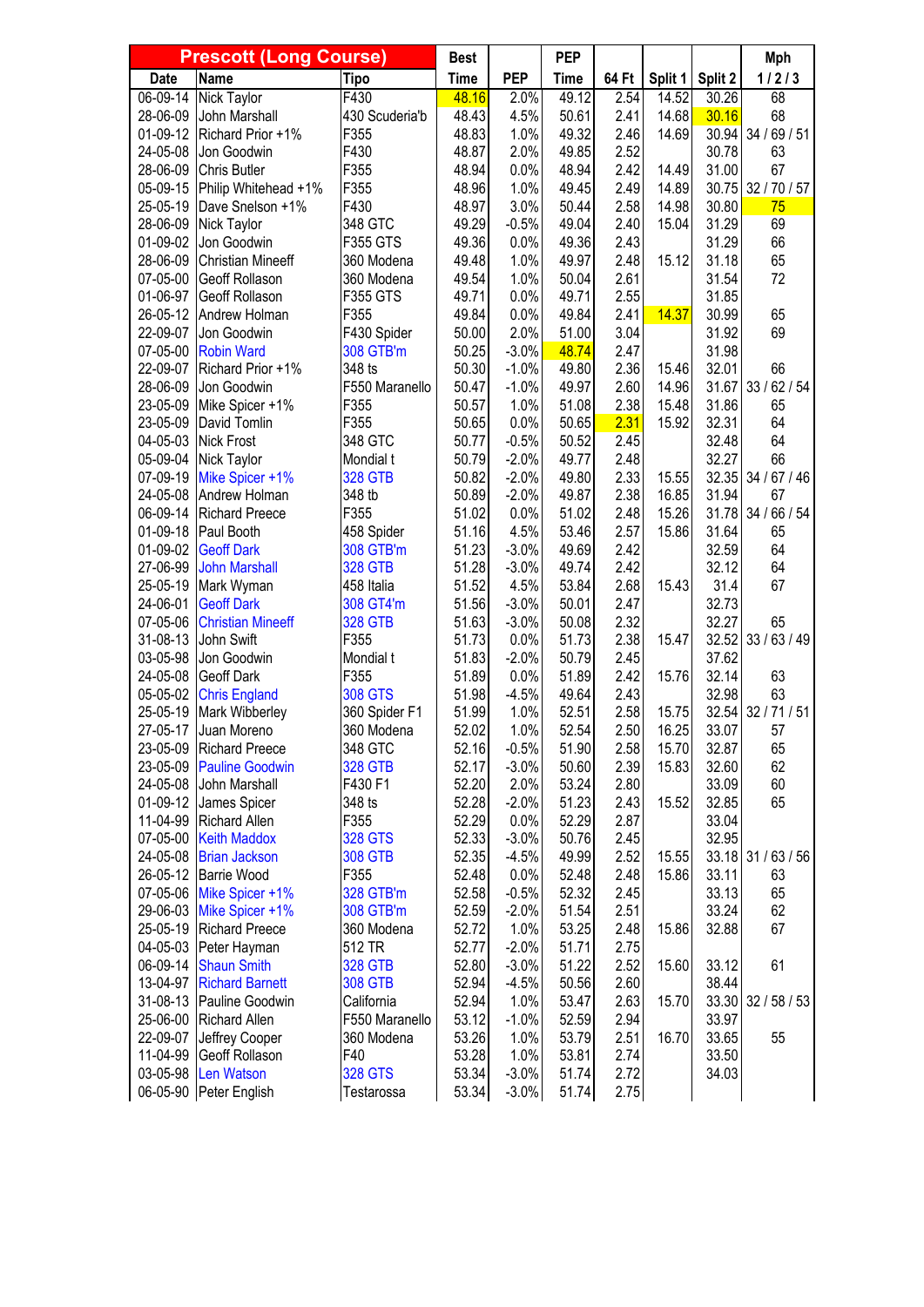| <b>Prescott (Long Course)</b> |                                                       |                            | <b>Best</b>    |                    | <b>PEP</b>     |                   |         |                | <b>Mph</b> |
|-------------------------------|-------------------------------------------------------|----------------------------|----------------|--------------------|----------------|-------------------|---------|----------------|------------|
| <b>Date</b>                   | <b>Name</b>                                           | <b>Tipo</b>                | <b>Time</b>    | <b>PEP</b>         | <b>Time</b>    | 64 Ft             | Split 1 | Split 2        | 1/2/3      |
| 13-04-97                      | <b>Richard Baker</b>                                  | 308 GT4'm                  | 53.37          | $-3.0%$            | 51.77          | $\overline{2.47}$ |         | 38.80          |            |
| 04-06-95                      | <b>Richard Allen</b>                                  | <b>308 GTB</b>             | 53.38          | $-4.5%$            | 50.98          |                   |         |                |            |
| 26-05-12                      | <b>John Marshall</b>                                  | 308 GT4                    | 53.42          | $-4.5%$            | 51.02          | 2.50              | 15.89   | 33.92          | 59         |
| 03-05-98                      | <b>Richard Barnett</b>                                | <b>328 GTS</b>             | 53.61          | $-3.0%$            | 52.00          | 2.57              |         | 38.26          |            |
| 28-05-11                      | <b>Sean Doyle</b>                                     | 308 GT4                    | 53.64          | $-4.5%$            | 51.23          | 2.56              | 15.95   | 33.96          | 59         |
| 09-04-95                      | <b>Richard Allen</b>                                  | 308 GT4                    | 53.76          | $-4.5%$            | 51.34          | 2.56              |         |                |            |
| 01-05-05                      | Charlie White                                         | F355 Spider                | 53.88          | 0.0%               | 53.88          | 2.59              |         | 33.43          | 65         |
| 24-05-08                      | Peter Rogerson                                        | F355                       | 53.90          | 0.0%               | 53.90          | 2.48              |         | 33.79          | 62         |
| 07-05-89                      | <b>Keith Maddox</b>                                   | 246 GT                     | 53.98          | $-6.5%$            | 50.47          | 2.54              |         |                |            |
| 03-05-98                      | <b>John Dobson</b>                                    | 308 GT4'm                  | 54.02          | $-3.0%$            | 52.40          | 2.54              |         | 39.38          |            |
| 25-06-00                      | <b>Andrew Duncan</b>                                  | <b>328 GTS</b>             | 54.07          | $-3.0%$            | 52.45          | 2.53              |         | 34.04          | 61         |
| 01-06-97                      | Ben Worsley                                           | Mondial t                  | 54.24          | $-2.0%$            | 53.16          | 2.48              |         | 39.25          |            |
| 27-06-99                      | Roger Hickman                                         | F355                       | 54.38          | 0.0%               | 54.38          | 2.67              |         |                |            |
| 01-09-12                      | <b>Mark Hargreaves</b>                                | <b>308 GTB</b>             | 54.41          | $-4.5%$            | 51.96          | 2.44              | 16.33   | 34.18          | 60         |
| 23-05-93                      | <b>Nicky Paul-Barron</b>                              | <b>328 GTB</b>             | 54.57          | $-3.0%$            | 52.93          |                   |         |                |            |
| 22-09-07                      | <b>Richard Preece</b>                                 | 308 GT4                    | 54.58          | $-4.5%$            | 52.12          | 2.48              |         | 34.69          | 59         |
| 22-09-07                      | <b>Sergio Ransford</b>                                | <b>308 GTB</b>             | 54.63          | $-4.5%$            | 52.17          | 2.49              | 16.26   | 34.29          | 60         |
| 07-05-89                      | <b>Peter English</b>                                  | <b>308 GTB</b>             | 54.66          | $-4.5%$            | 52.20          | 2.67<br>2.68      |         |                |            |
| 28-05-11                      | <b>Barrie Wood</b>                                    | <b>308 GTS</b>             | 54.69          | $-4.5%$            | 52.23<br>52.33 |                   | 16.38   | 34.51          | 62<br>59   |
| 26-05-12                      | <b>Jack Hargreaves</b>                                | <b>308 GTB</b>             | 54.80          | $-4.5%$            | 53.74          | 2.53              | 16.19   | 34.29          | 59         |
| 06-05-07<br>25-06-00          | David Hathaway                                        | 348 ts                     | 54.84<br>55.11 | $-2.0%$            | 53.18          | 2.60<br>2.52      |         | 34.94          |            |
| 04-05-03                      | Mike Spicer +1%<br>Simon Burn                         | 308 GT4<br><b>308i GTB</b> | 55.15          | $-3.5%$<br>$-5.0%$ | 52.39          | 2.58              |         | 34.85<br>36.90 |            |
| 25-05-19                      | <b>Iwan Attwood</b>                                   | 308 GT4                    | 55.26          | $-4.5%$            | 52.77          | 2.66              | 16.76   | 34.84          | 56         |
| 22-09-07                      | Charles Haynes                                        | 348 GTC                    | 55.42          | $-0.5%$            | 55.14          | 2.64              | 17.16   | 34.98          | 59         |
| 05-04-98                      | <b>Terry Esom</b>                                     | <b>328 GTB</b>             | 55.46          | $-3.0%$            | 53.80          | 2.74              |         | 40.02          |            |
| 29-05-10                      | <b>Richard Allen</b>                                  | <b>328 GTB</b>             | 55.55          | $-3.0%$            | 53.88          | 2.64              | 16.80   | 34.75          | 57         |
| 28-05-16                      | Peter Rogerson                                        | 360 Modena                 | 55.60          | 1.0%               | 56.16          | 2.37              | 16.97   | 34.65          | 33/61/49   |
| 28-05-16                      | <b>Mark Hargreaves</b>                                | 308 GT4                    | 55.61          | $-4.5%$            | 53.11          | 2.56              | 16.67   | 35.29          | 53         |
| 06-05-07                      | <b>Jon Goodwin</b>                                    | 250 GT'm                   | 55.85          | $-5.0%$            | 53.06          | 2.66              | 16.70   | 35.66          | 58         |
| 25-06-00                      | <b>Stuart Bailey</b>                                  | 246 GT'm                   | 56.15          | $-5.0%$            | 53.34          | 2.59              |         | 35.15          |            |
| 27-05-17                      | <b>Tony Attwood</b>                                   | 308 GT4                    | 56.26          | $-4.5%$            | 53.73          | 2.68              | 17.03   | 35.38          | 60         |
| 22-09-07                      | <b>Tracey Haynes</b>                                  | <b>328 GTB</b>             | 56.38          | $-3.0%$            | 54.69          | 2.50              | 16.82   | 35.51          | 58         |
| 07-05-06                      | <b>Andrew Holman</b>                                  | <b>Mondial QV</b>          | 56.48          | $-5.0%$            | 53.66          | 2.54              |         | 35.74          | 57         |
| 25-05-19                      | Martin Jones                                          | 360 Modena                 | 56.51          | 1.0%               | 57.08          | 2.74              | 17.17   | 35.74          | 52         |
| 24-05-14                      | Jon Goodwin                                           | <b>250 SWB'm</b>           | 56.60          | $-5.0%$            | 53.77          | 2.97              | 16.56   | 35.51          | 60         |
| 05-04-98                      | <b>Scott Winnard</b>                                  | <b>328 GTB</b>             | 56.79          | $-3.0%$            | 55.09          | 2.52              |         | 40.72          |            |
| 09-04-95                      | <b>Scott Winnard</b>                                  | 246 GT                     | 56.84          | $-6.5%$            | 53.15          |                   |         |                |            |
| 22-09-07                      | <b>Edward Briscoe</b>                                 | 308 GT4                    | 56.86          | $-4.5%$            | 54.30          | 2.52              | 19.49   | 35.84          | 60         |
| 23-05-93                      | <b>Terry Esom</b>                                     | 246 GT                     | 56.96          | $-6.5%$            | 53.26          |                   |         |                |            |
| 01-06-97                      | <b>Sally Maynard-Smith</b>                            | <b>328 GTS</b>             | 57.32          | $-3.0%$            | 55.60          | 2.44              |         | 41.97          |            |
| 04-09-88                      | John Dobson                                           | <b>246 GTS</b>             | 57.44          | $-6.5%$            | 53.71          | 2.58              |         |                |            |
| 06-09-14                      | <b>Wendy Ann Marshall</b>                             | <b>328 GTB</b>             | 57.56          | $-3.0%$            | 55.83          | 2.56              | 17.73   | 36.41          | 50         |
| 24-05-08                      | Peter Wilson                                          | 348 tb                     | 57.67          | $-2.0%$            | 56.52          | 2.68              | 17.24   | 36.06          | 52         |
| 28-05-11                      | Julian Playford                                       | F355                       | 57.78          | 0.0%               | 57.78          | 2.73              | 17.15   | 36.13          | 57         |
| 28-05-11                      | lan Chadwick                                          | 348 ts                     | 58.32          | $-2.0%$            | 57.15          | 2.65              | 18.02   | 36.79          | 53         |
| 23-05-93                      | <b>Richard McCann</b>                                 | <b>308 GTS QV</b>          | 58.45          | $-4.5%$            | 55.82          |                   |         |                |            |
| 04-09-88                      | <b>Martin Emmison</b>                                 | <b>275 GTB</b>             | 58.50          | $-6.5%$            | 54.70          | 2.96              |         |                |            |
| 01-09-12                      | <b>Tony Attwood</b>                                   | 246 GT                     | 58.78          | $-6.5%$            | 54.96          | 2.67              | 17.20   | 36.66          | 56<br>61   |
| 24-05-08<br>01-09-02          | <b>Wendy Ann Marshall</b><br><b>Kevin Engelbrecht</b> | 328 GTB'm<br>308 GT4       | 58.83<br>59.32 | $-1.5%$<br>$-4.5%$ | 57.95<br>56.65 | 2.52              |         | 37.36          |            |
| 05-09-04                      | <b>Gerald McAleer</b>                                 | 348 tb                     | 59.48          | $-2.0%$            | 58.29          | 2.67              |         | 37.31          | 50         |
| 04-06-95                      | <b>Martin Emmison</b>                                 | <b>250 GTS</b>             | 59.85          | $-5.0%$            | 56.86          |                   |         |                |            |
| 23-05-93                      | <b>Deborah Kerr</b>                                   | <b>328 GTS</b>             | 60.38          | $-3.0%$            | 58.57          |                   |         |                |            |
|                               | 22-07-06 Leon Bachelier                               | 512 M                      | 61.44          | $-2.0%$            | 60.21          | 3.10              |         | 38.94          | 48         |
| 07-09-19                      | Jon Goodwin                                           | <b>275 GTS</b>             | 61.89          | $-6.5%$            | 57.87          | 3.08              | 18.27   | 39.06          | 48         |
| 04-06-95                      | <b>Nigel Stubbs</b>                                   | 308 GT4                    | 62.15          | $-4.5%$            | 59.35          |                   |         |                |            |
| 24-07-05                      | <b>John Day</b>                                       | <b>328 GTB</b>             | 65.16          | $-3.0%$            | 63.21          | 2.95              |         | 40.63          | 43         |
|                               | 07-05-06 Colin Campbell                               | 246 GT                     | 67.87          | $-6.5%$            | 63.46          | 2.89              | 21.38   | 42.57          | 49         |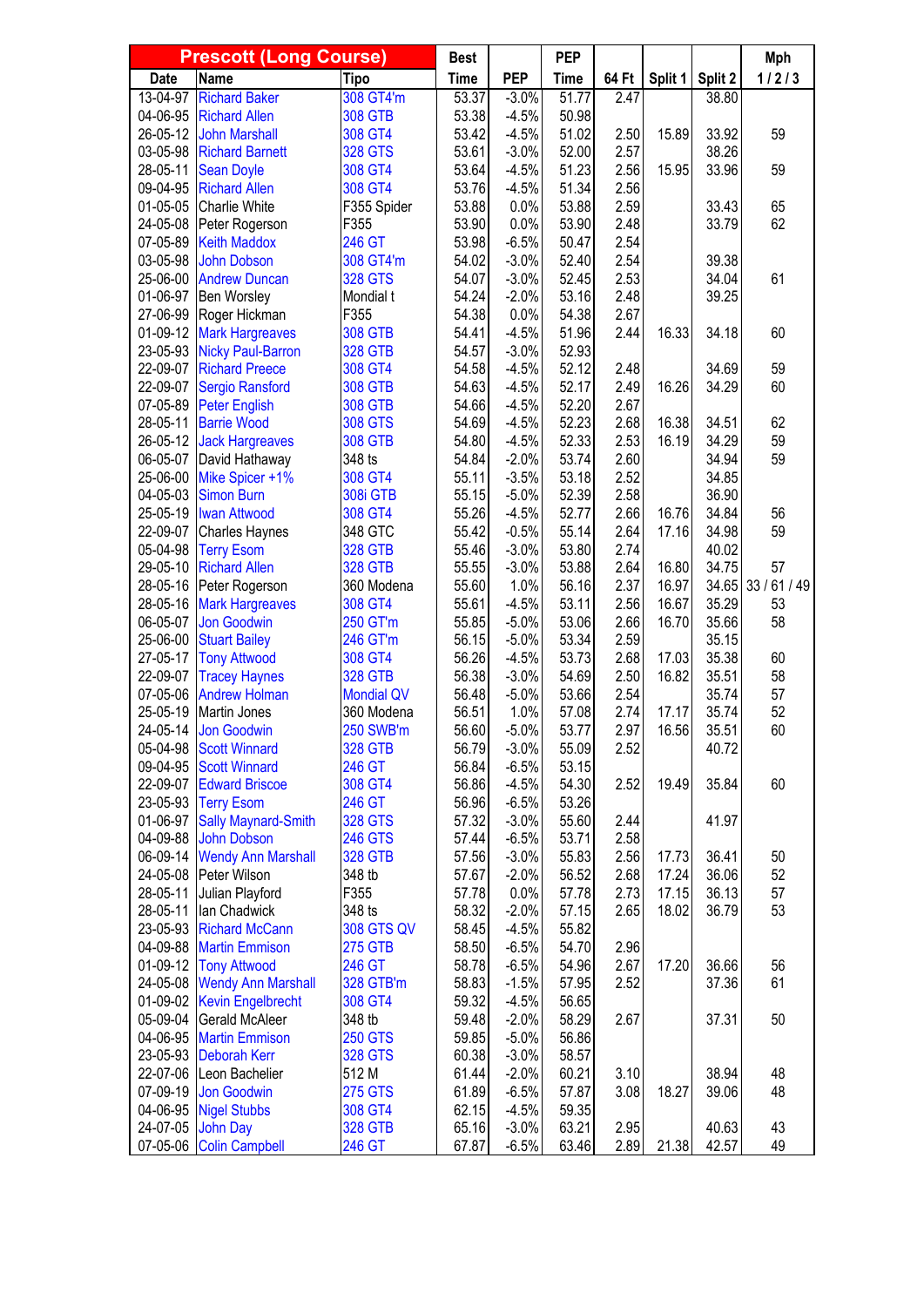|             | <b>Prescott (Long Course)</b> |                 |             |            | <b>PEP</b> |       |         |         | Mph   |  |  |
|-------------|-------------------------------|-----------------|-------------|------------|------------|-------|---------|---------|-------|--|--|
| <b>Date</b> | <b>Name</b>                   | Tipo            | <b>Time</b> | <b>PEP</b> | Time       | 64 Ft | Split 1 | Split 2 | 1/2/3 |  |  |
|             | Prescott Long                 |                 |             |            |            |       |         |         |       |  |  |
|             | <b>Non-eligible results</b>   |                 | <b>Best</b> |            | <b>PEP</b> |       |         |         | Mph   |  |  |
| <b>Date</b> | Name                          | Tipo            | Time        | <b>PEP</b> | Time       | 64 Ft | Split 1 | Split 2 | 1/2/3 |  |  |
| 09-04-95    | John Swift                    | 308 GTB'mb      | 50.04       | $-1.0%$    | 49.54      | 2.31  |         | 37.52   |       |  |  |
| 27-06-04    | Brian Jackson                 | F355/C'b        | 50.21       | 2.0%       | 51.21      | 2.50  |         | 31.58   | 69    |  |  |
| 04-05-03    | Brian Jackson                 | F355/C          | 50.24       | 0.0%       | 50.24      | 2.56  |         | 31.77   | 65    |  |  |
| 01-06-97    | <b>Scott Winnard</b>          | 328 GTB'b       | 51.01       | $-1.0%$    | 50.50      | 2.52  |         | 37.03   |       |  |  |
| 13-04-97    | Jon Goodwin                   | Mondial t'b     | 51.34       | 0.0%       | 51.34      | 2.59  |         | 37.20   |       |  |  |
| 23-05-93    | Tim Blackburn                 | 308 GT4'mb      | 51.81       | $-1.0%$    | 51.29      |       |         |         |       |  |  |
| 01-06-97    | Chris England                 | 308 GTS'b       | 51.97       | $-2.5%$    | 50.67      | 2.41  |         | 37.44   |       |  |  |
| 01-06-97    | <b>Richard Allen</b>          | 308 GTB'b       | 51.97       | $-2.5%$    | 50.67      | 2.53  |         | 37.61   |       |  |  |
| 13-04-97    | <b>Terry Esom</b>             | 328 GTB'b       | 52.77       | $-1.0%$    | 52.24      | 2.54  |         | 38.62   |       |  |  |
| 04-06-95    | <b>Bill Goodall</b>           | 275 GTB         | 53.73       | $-6.5%$    | 50.24      |       |         |         |       |  |  |
| 29-05-10    | Nick Taylor                   | 348 GTC'b       | 54.13       | 1.5%       | 54.94      | 3.16  | 16.00   | 33.98   | 64    |  |  |
| 04-06-95    | John Anderson                 | 308 GTB'b       | 55.94       | $-2.5%$    | 54.54      |       |         |         |       |  |  |
| 05-04-98    | Len Watson                    | 328 GTS'b       | 56.35       | $-1.0%$    | 55.79      | 2.84  |         | 40.71   |       |  |  |
| 06-05-07    | Len Watson                    | 308 GTB'b       | 57.42       | $-2.5%$    | 55.98      | 2.64  |         | 36.28   | 54    |  |  |
| 04-09-88    | Paul Jewson                   | 308 GTS         | 57.89       | $-4.5%$    | 55.28      |       |         |         |       |  |  |
| 01-09-02    | <b>Tony Willis</b>            | 330 GTC'm       | 58.25       | $-5.0%$    | 55.34      | 2.85  |         | 38.82   |       |  |  |
| 27-06-04    | Gerald McAleer                | 348 tb          | 58.47       | $-2.0%$    | 57.30      | 2.55  |         | 36.30   | 67    |  |  |
| 09-04-95    | Martin McGlone                | 212 Barchetta'b | 58.50       | $-4.5%$    | 55.87      |       |         |         |       |  |  |
| 29-05-10    | <b>Steve Cropley</b>          | F430            | 59.23       | 2.0%       | 60.41      | 2.89  | 17.41   | 36.88   | 55    |  |  |
|             | 27-06-04 John Varley          | 360 Modena      | 65.57       | 1.0%       | 66.23      | 3.31  |         | 41.19   | 67    |  |  |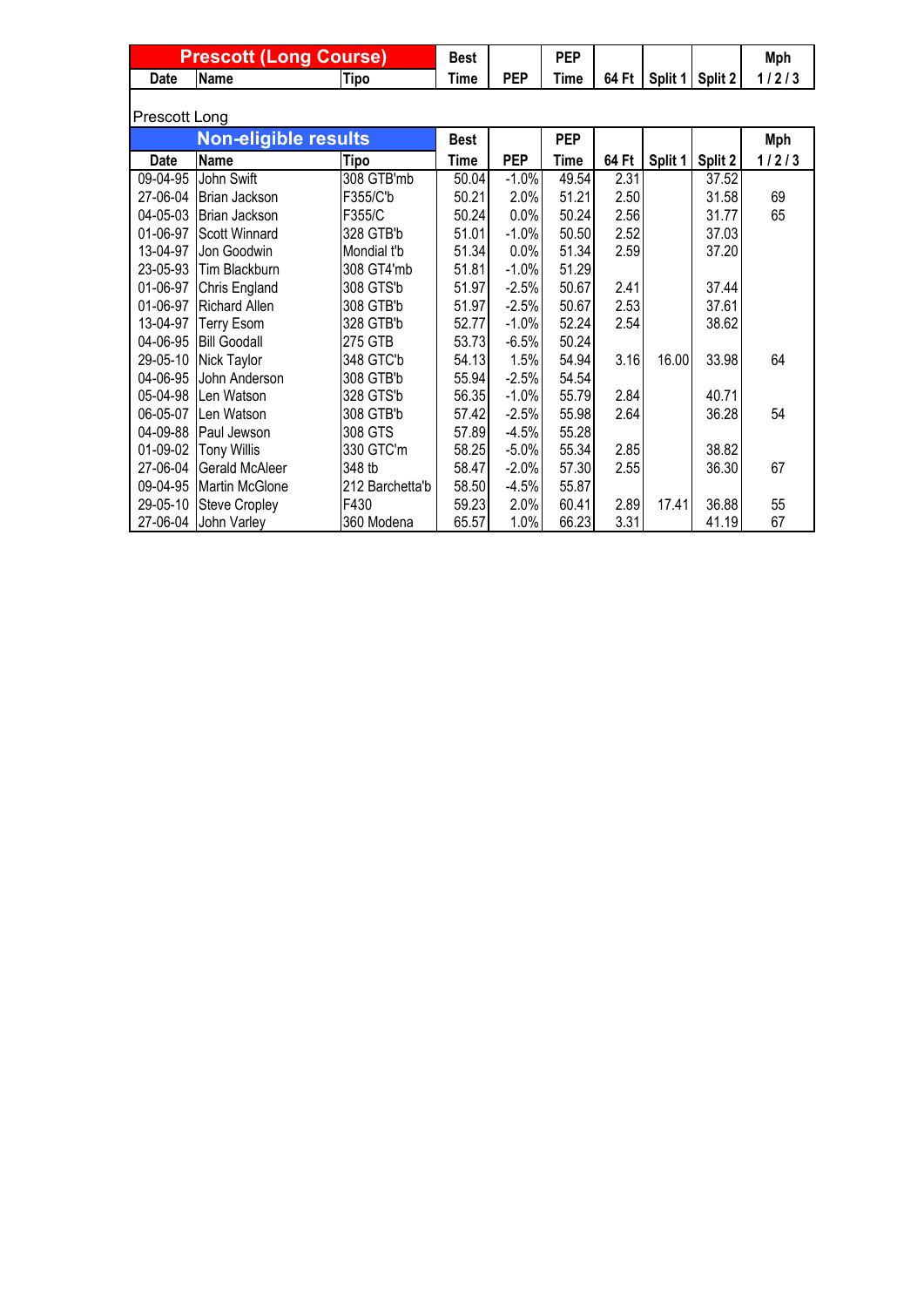|                | <b>Rockingham</b>       | <b>Best</b>     |        | <b>PEP</b> |             |       |      |
|----------------|-------------------------|-----------------|--------|------------|-------------|-------|------|
| Date           | Name                    | Tipo            | Time   | <b>PEP</b> | <b>Time</b> | 64 Ft | Mph  |
| $22 - 03 - 15$ | Dave Snelson +1%        | 458 Italia      | 82.51  | 5.5%       | 87.05       | 2.73  | 79.8 |
| $22 - 03 - 15$ | Richard Prior +1%       | F355            | 85.01  | 1.0%       | 85.86       | 2.85  | 86.0 |
| $22 - 03 - 15$ | John Marshall           | 430 Scuderia'b  | 87.81  | 4.5%       | 91.76       | 2.76  | 86.0 |
| 22-03-15       | <b>Jack Hargreaves</b>  | <b>308 GTB</b>  | 90.41  | $-4.5%$    | 86.34       | 2.73  |      |
| $22 - 03 - 15$ | <b>Pauline Goodwin</b>  | <b>328 GTB</b>  | 92.21  | $-3.0\%$   | 89.44       | 2.67  | 74.5 |
| $22 - 03 - 15$ | Lorraine Hitchman       | 360 Modena      | 93.17  | 1.0%       | 94.10       | 2.76  | 82.8 |
| 22-03-15       | <b>Tony Attwood</b>     | 308 GT4         | 93.46  | $-4.5%$    | 89.25       | 2.82  | 79.8 |
| $22 - 03 - 15$ | Chris Hitchman          | <b>F355 GTS</b> | 93.63  | $0.0\%$    | 93.63       | 3.06  |      |
| 22-03-15       | <b>Mark Hargreaves</b>  | 308 GT4         | 96.12  | $-4.5%$    | 91.79       | 2.68  | 72.1 |
|                | 22-03-15 Peter Hitchman | F430            | 103.97 | 2.0%       | 106.05      | 2.34  | 74.5 |

|          | <b>Three Sisters</b>       | Best           |       | PEP        |       |
|----------|----------------------------|----------------|-------|------------|-------|
| Date     | <b>Name</b>                | <b>Tipo</b>    | Time  | <b>PEP</b> | Time  |
|          | 10-04-16 Dave Snelson +1%  | 458 Italia     | 52.76 | 5.5%       | 55.66 |
| 10-04-16 | Nick Taylor                | F430           | 53.91 | 2.0%       | 54.99 |
|          | 10-04-16 Richard Prior +1% | F355           | 53.92 | $1.0\%$    | 54.46 |
|          | 10-04-16 Mike Spicer +1%   | <b>328 GTB</b> | 54.99 | $-2.0%$    | 53.89 |
|          | 10-04-16 Pauline Goodwin   | California     | 56.10 | $1.0\%$    | 56.66 |
|          | 10-04-16 Juan Moreno       | 360 Modena     | 56.24 | $1.0\%$    | 56.80 |
|          | 10-04-16 Tony Attwood      | 308 GT4        | 59.38 | $-4.5%$    | 56.71 |
|          | 10-04-16   Iwan Attwood    | 308 GT4        | 62.80 | $-4.5%$    | 59.97 |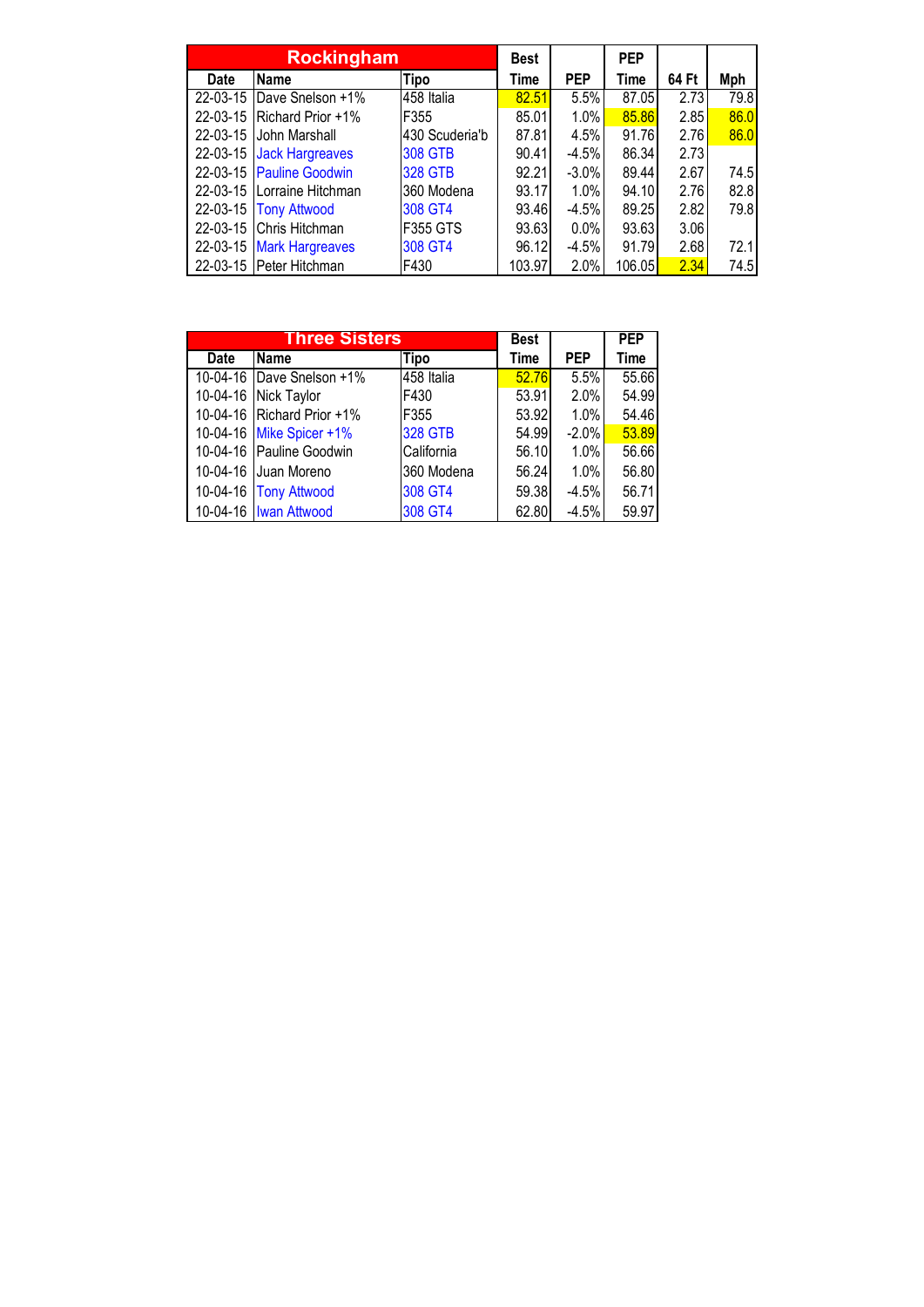| <b>Shelsley Walsh</b> |                                                   | <b>Best</b>                      |                | <b>PEP</b>         |                | <b>Split</b> |          | Sector         | Mph          |          |                |          |
|-----------------------|---------------------------------------------------|----------------------------------|----------------|--------------------|----------------|--------------|----------|----------------|--------------|----------|----------------|----------|
| <b>Date</b>           | Name                                              | <b>Tipo</b>                      | <b>Time</b>    | <b>PEP</b>         | Time           | 64 Ft        | $X$ -ing | Ess in         | <b>Esses</b> |          | Ess in Ess out | Fin      |
| $21 - 09 - 14$        | John Marshall                                     | 430 Scuderia'b                   | 32.83          | 4.5%               | 34.31          | 2.39         | 13.27    | 20.99          | 10.04        | 96       | 42.5           | 105      |
| 22-09-13              | Nick Taylor                                       | F430                             | 33.27          | 2.0%               | 33.94          | 2.46         | 13.49    | 21.54          | 10.03        | 93       | 40.0           | 104      |
| 01-06-19              | Dave Snelson +1%                                  | F430                             | 33.27          | 3.0%               | 34.27          | 2.60         | 13.14    | 21.11          | 9.92         | 91       |                | 97       |
| 22-09-13              | Richard Prior +1%                                 | F355                             | 33.43          | 1.0%               | 33.76          | 2.33         | 13.39    | 21.44          | 9.61         | 91       | 43.0           | 95       |
| 01-06-08              | David Tomlin                                      | F355                             | 33.92          | 0.0%               | 33.92          | 2.39         |          | 21.55          |              | 89       |                | 89       |
| 06-06-10              | <b>Chris Butler</b>                               | F355                             | 34.04          | 0.0%               | 34.04          | 2.46         |          | 21.98          |              | 88       |                | 93       |
| 01-06-08<br>02-06-02  | John Marshall<br>Jon Goodwin                      | F430 F1<br>F355 GTS              | 34.30<br>34.40 | 2.0%<br>0.0%       | 34.99<br>34.40 | 2.76<br>2.41 |          | 22.25<br>22.14 |              | 92<br>87 |                | 98<br>92 |
| 02-06-02              | Geoffrey Rollason                                 | 360 Modena                       | 34.42          | 1.0%               | 34.76          | 2.29         |          | 22.59          |              | 88       |                | 94       |
| 20-09-15              | Philip Whitehead +1%                              | F355                             | 34.44          | 1.0%               | 34.78          | 2.39         | 13.37    | 21.41          | 9.92         | 93       | 45.0           | 91       |
| 02-06-13              | John Marshall                                     | 360 CS                           | 34.44          | 3.5%               | 35.65          | 2.58         | 14.40    | 21.83          |              | 93       | 43.4           | 95       |
| 31-05-09              | Nick Taylor                                       | 348 GTC                          | 34.75          | $-0.5%$            | 34.58          | 2.44         |          | 22.32          |              | 85       |                | 88       |
| 01-06-08              | <b>Richard Allen</b>                              | F355                             | 34.85          | 0.0%               | 34.85          | 2.39         |          | 22.48          |              | 89       |                | 93       |
| 31-05-09              | Mike Spicer +1%                                   | F355                             | 34.89          | 1.0%               | 35.24          | 2.33         |          | 22.36          |              | 86       |                | 92       |
| 31-05-09              | <b>Christian Mineeff</b>                          | 360 Modena                       | 35.03          | 1.0%               | 35.38          | 2.44         |          | 22.49          |              | 87       |                | 90       |
| 03-06-07              | Richard Prior +1%                                 | 348 ts                           | 35.13          | $-1.0%$            | 34.78          | 2.42         |          | 22.53          |              | 85       |                | 94       |
| 01-06-14              | <b>Richard Preece</b>                             | F355                             | 35.20          | 0.0%               | 35.20          | 2.46         | 14.11    | 22.62          | 10.66        | 86       | 42.0           | 90       |
| 12-09-99              | Geoffrey Rollason                                 | F355 F1 GTS                      | 35.23          | 0.0%               | 35.23          | 2.71         |          | 22.72          |              | 86       |                | 89       |
| 28-09-97              | Geoffrey Rollason                                 | F355 GTS                         | 35.26          | 0.0%               | 35.26          | 2.48         |          | 22.57          |              | 85       |                | 90       |
| 01-06-19              | Paul Booth                                        | 458 Spider                       | 35.28          | 4.5%               | 36.87          | 2.52         | 14.26    | 22.99          | 10.67        | 83       |                | 100      |
| 01-06-08              | <b>Geoff Dark</b>                                 | F355                             | 35.29          | 0.0%               | 35.29          | 2.41         |          | 22.71          |              | 85       |                | 90       |
| 05-06-05              | <b>Geoff Dark</b>                                 | 308 GTB'm                        | 35.36          | $-3.0%$            | 34.30          | 2.37         |          | 22.58          |              | 83       |                | 83       |
| 11-06-00<br>21-09-14  | <b>John Marshall</b>                              | <b>328 GTB</b><br><b>328 GTB</b> | 35.48<br>35.50 | $-3.0%$<br>$-2.0%$ | 34.42<br>34.79 | 2.48<br>2.33 | 13.74    | 22.71<br>22.70 | 10.38        | 84<br>84 | 44.2           | 84<br>91 |
| 02-06-02              | Mike Spicer +1%<br><b>Terry Esom</b>              | F355                             | 35.50          | 0.0%               | 35.50          | 2.75         |          |                |              | 83       |                | 88       |
| 17-06-01              | <b>Geoff Dark</b>                                 | 308 GT4'm                        | 35.59          | $-3.0%$            | 34.52          | 2.62         |          | 23.03          |              | 83       |                | 83       |
| 23-07-95              | <b>Richard Allen</b>                              | <b>328 GTB</b>                   | 35.63          | $-3.0%$            | 34.56          | 2.68         | 14.45    | 23.30          | 10.54        | 83       | 39.0           | 89       |
| 01-06-19              | Mark Wibberley                                    | 360 Spider F1                    | 35.75          | 1.0%               | 36.11          | 2.57         | 14.41    | 21.56          | 10.26        | 88       | 39.0           | 93       |
| 19-09-10              | Andrew Holman                                     | F355                             | 35.82          | 0.0%               | 35.82          | 2.44         |          | 22.90          |              | 83       |                | 89       |
| 01-06-08              | Andrew Holman                                     | 348 tb                           | 35.85          | $-2.0%$            | 35.13          | 2.49         |          | 23.00          |              | 81       |                | 83       |
| 04-06-06              | <b>Christian Mineeff</b>                          | <b>328 GTB</b>                   | 35.98          | $-3.0%$            | 34.90          | 2.51         |          | 23.11          |              | 82       |                | 86       |
| 06-06-04              | Nick Taylor                                       | Mondial t                        | 36.03          | $-2.0%$            | 35.31          |              |          |                |              | 82       |                | 82       |
| 11-06-00              | <b>Robin Ward</b>                                 | 308 GTB'm                        | 36.11          | $-3.0%$            | 35.03          | 2.59         |          | 23.29          |              | 83       |                | 83       |
| 03-06-07              | John Swift                                        | F355                             | 36.14          | 0.0%               | 36.14          | 2.38         | 14.64    | 23.53          | 10.69        | 82       | 39.0           | 91       |
| 05-06-05              | Mike Spicer +1%                                   | 328 GTB'm                        | 36.22          | $-0.5%$            | 36.04          | 2.50         |          | 23.38          | 10.56        | 82       |                | 86       |
|                       | 01-06-08 Richard Preece                           | 348 GTC                          | 36.22          | $-0.5%$            | 36.04          | 2.86         |          | 23.84          |              | 82       |                | 87       |
|                       | 23-07-95 Keith Maddox<br>02-06-96 Richard Barnett | 246 GT'm<br>348 ts               | 36.39<br>36.42 | $-5.0%$<br>$-2.0%$ | 34.57<br>35.69 |              |          |                |              | 79<br>79 |                | 78       |
|                       | 21-09-14 Shaun Smith                              | <b>328 GTB</b>                   | 36.51          | $-3.0%$            | 35.41          | 2.59         | 14.62    | 23.61          | 10.59        | 80       | 40.2           | 86       |
|                       | 02-06-02 Keith Maddox                             | <b>328 GTS</b>                   | 36.65          | $-3.0%$            | 35.55          | 2.49         |          | 23.86          |              | 82       |                | 83       |
|                       | 02-06-02 Mike Spicer +1%                          | 308 GTB'm                        | 36.65          | $-2.0%$            | 35.92          | 2.69         |          | 23.90          |              | 81       |                | 80       |
|                       | 18-09-16 Pauline Goodwin                          | California                       | 36.77          | 1.0%               | 37.14          | 2.58         | 14.75    | 23.75          | 10.80        | 80       | 40.7           | 92       |
|                       | 22-09-19 Richard Preece                           | 360 Modena                       | 36.80          | 1.0%               | 37.17          | 2.50         | 14.36    | 23.52          | 11.18        | 82       |                | 90       |
| 23-07-95              | <b>Chris England</b>                              | <b>308 GTS</b>                   | 36.89          | $-4.5%$            | 35.23          |              |          |                |              | 79       |                | 80       |
| 17-06-01              | <b>Terry Esom</b>                                 | <b>328 GTB</b>                   | 36.91          | $-3.0%$            | 35.80          | 2.80         |          | 24.01          |              | 79       |                | 84       |
| 17-06-01              | <b>Richard Allen</b>                              | 360 Modena                       | 37.07          | 1.0%               | 37.44          | 2.80         |          | 24.25          |              | 82       |                | 92       |
| 11-06-00              | <b>Richard Baker</b>                              | 308 GT4'm                        | 37.08          | $-3.0%$            | 35.97          | 2.61         |          | 23.89          |              | 78       |                | 81       |
| 02-06-91              | <b>Nicky Paul-Barron</b>                          | <b>308 GTB</b>                   | 37.16          | $-4.5%$            | 35.49          |              |          |                |              | 76       |                | 84       |
| 18-09-11              | <b>John Marshall</b>                              | 308 GT4                          | 37.19          | $-4.5%$            | 35.52          | 2.52         |          | 23.45          |              | 81       |                | 83       |
|                       | 31-05-09 Pauline Goodwin                          | <b>328 GTB</b>                   | 37.26          | $-3.0%$            | 36.14          | 2.28         | 15.31    | 23.71          | 11.08        | 79       | 40.0           | 86       |
| 28-09-97              | 04-06-89 Peter English<br>Jon Goodwin             | Testarossa<br>Mondial t          | 37.29<br>37.30 | $-3.0%$<br>$-2.0%$ | 36.17<br>36.55 | 2.60         |          | 23.23          |              | 76<br>79 |                | 87<br>77 |
|                       | 01-06-08 Andrew Duncan                            | 348 GTC                          | 37.30          | $-0.5%$            | 37.11          | 2.51         |          | 23.75          |              | 77       |                | 82       |
|                       | 06-06-04 Andrew Duncan                            | <b>328 GTS</b>                   | 37.36          | $-3.0%$            | 36.24          | 2.58         |          | 23.88          |              | 78       |                | 80       |
|                       | 05-07-98 Robin Ashley                             | 246 GTS'm                        | 37.42          | $-5.0%$            | 35.55          | 2.54         |          | 23.81          |              | 75       |                | 76       |
|                       | 19-09-10 Jeff Cooper                              | 360 Modena                       | 37.44          | 1.0%               | 37.81          | 2.36         | 15.33    | 24.48          | 11.87        | 79       |                | 93       |
|                       | 02-06-13 Sean Doyle                               | 308 GT4                          | 37.45          | $-4.5%$            | 35.76          | 2.58         | 15.46    | 23.76          |              | 77       | 41.3           | 79       |
| 02-06-91              | <b>Richard Allen</b>                              | <b>308 GTB</b>                   | 37.50          | $-4.5%$            | 35.81          |              |          |                |              | 78       |                | 82       |
|                       | 06-06-04 Leon Bachelier                           | 512 M                            | 37.52          | $-2.0%$            | 36.77          |              |          |                |              | 77       |                | 88       |
|                       | 02-06-96 Brian Jackson                            | <b>308 GTB</b>                   | 37.57          | $-4.5%$            | 35.88          |              |          |                |              | 77       |                | 78       |
|                       | 28-09-97 Richard Barnett                          | <b>328 GTS</b>                   | 37.59          | $-3.0%$            | 36.46          | 2.65         |          | 24.35          |              | 80       |                | 83       |
| 23-07-95              | <b>John Dobson</b>                                | 308 GT4'm                        | 37.62          | $-3.0%$            | 36.49          | 2.69         |          | 24.54          |              | 78       |                | 79       |
|                       | 05-06-16 Juan Moreno                              | 360 Modena                       | 37.71          | 1.0%               | 38.09          | 2.63         | 14.96    | 24.38          | 11.10        |          |                | 89       |
|                       | 03-06-07 Sergio Ransford                          | <b>308 GTB</b>                   | 37.72          | $-4.5%$            | 36.02          | 2.54         |          | 24.07          |              | 74       |                | 79       |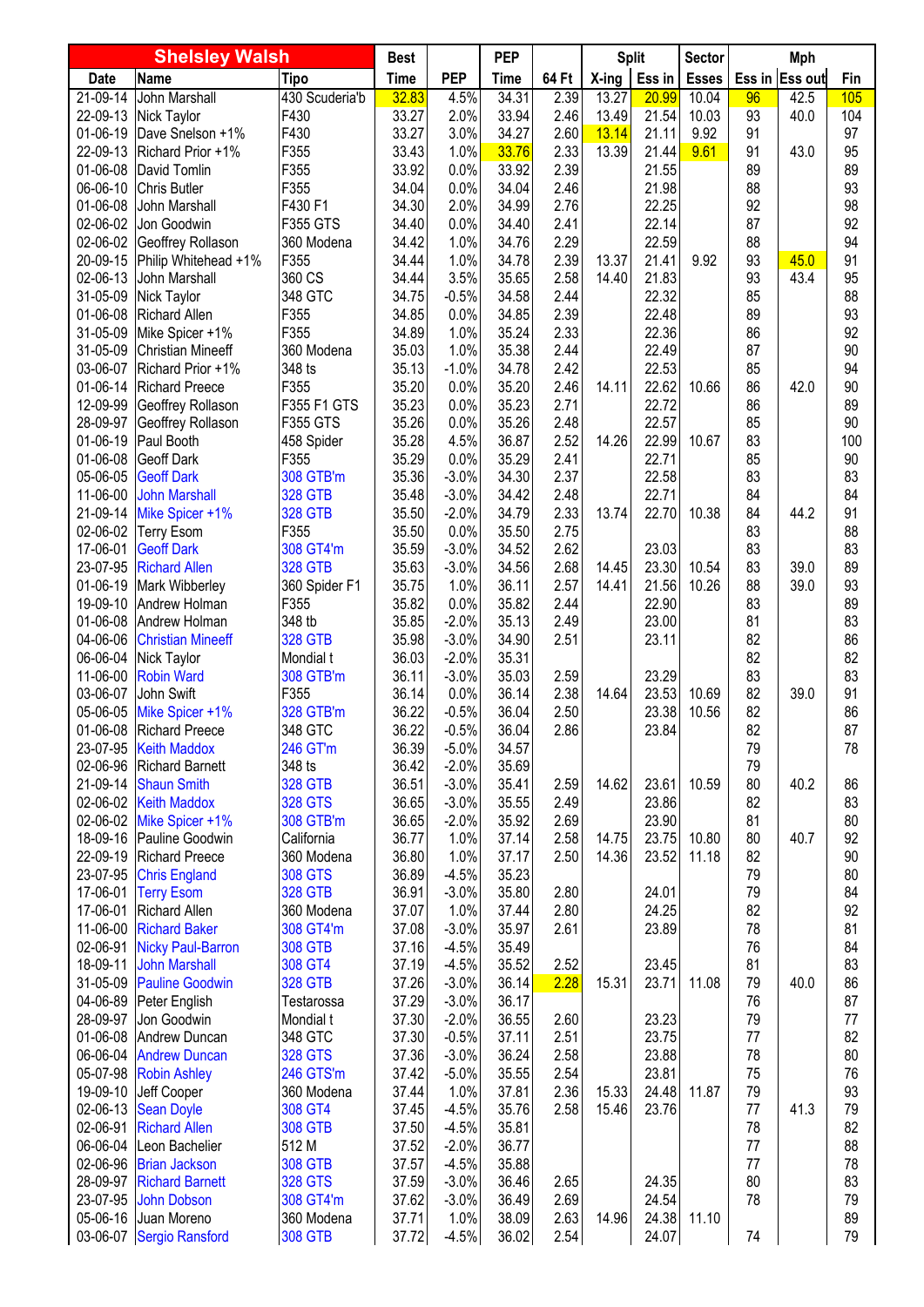| <b>Shelsley Walsh</b> |                              | <b>Best</b>     |             | <b>PEP</b> |             | <b>Split</b> |       | <b>Sector</b> | Mph          |    |                |                 |
|-----------------------|------------------------------|-----------------|-------------|------------|-------------|--------------|-------|---------------|--------------|----|----------------|-----------------|
| <b>Date</b>           | Name                         | <b>Tipo</b>     | <b>Time</b> | <b>PEP</b> | <b>Time</b> | 64 Ft        | X-ing | Ess in        | <b>Esses</b> |    | Ess in Ess out | Fin             |
| 02-06-91              | Peter Speakman               | <b>328 GTB</b>  | 37.78       | $-3.0%$    | 36.65       |              |       |               |              | 80 |                | $\overline{82}$ |
| 03-06-07              | David Hathaway               | 348 ts          | 37.78       | $-2.0%$    | 37.02       | 2.56         |       | 24.38         |              | 75 |                | 80              |
| 31-05-09              | Joe Billingham               | 360 Modena      | 37.89       | 1.0%       | 38.27       | 2.37         |       | 25.09         |              | 68 |                | 91              |
| 03-06-07              | <b>Adrian Wilson</b>         | <b>328 GTB</b>  | 37.92       | $-3.0%$    | 36.78       | 2.46         |       | 24.54         |              | 75 |                | 85              |
| 12-09-99              | Len Watson                   | <b>328 GTS</b>  | 38.05       | $-3.0%$    | 36.91       | 2.60         |       | 24.54         |              | 78 |                | 80              |
| 01-06-08              | Peter Rogerson               | F355            | 38.06       | 0.0%       | 38.06       | 2.50         |       | 24.94         |              | 77 |                | 88              |
| 03-06-07              | <b>John Day</b>              | <b>328 GTB</b>  | 38.14       | $-3.0%$    | 37.00       | 2.71         |       | 24.61         |              | 73 |                | 81              |
| 02-06-96              | <b>Tim Blackburn</b>         | 246 GT'm        | 38.32       | $-5.0%$    | 36.40       |              |       |               |              | 74 |                |                 |
| 03-06-18              | <b>Tony Attwood</b>          | 308 GT4         | 38.33       | $-4.5%$    | 36.61       | 2.77         | 15.39 | 24.41         | 11.32        | 78 | 38.0           | 81              |
| 17-09-17              | <b>Iwan Attwood</b>          | 308 GT4         | 38.37       | $-4.5%$    | 36.64       | 2.76         | 15.59 | 24.84         | 10.17        | 75 | 34.0           | 81              |
| 05-06-94              | <b>Terry Esom</b>            | 246 GT          | 38.39       | $-6.5%$    | 35.89       |              |       |               |              | 75 |                | 76              |
| 07-07-96              | Ben Worsley                  | Mondial t       | 38.39       | $-2.0%$    | 37.62       |              |       |               |              | 78 |                | 80              |
| 11-06-00              | Mike Spicer +1%              | 308 GT4         | 38.50       | $-3.5%$    | 37.15       | 2.63         |       | 24.56         |              | 74 |                | 76              |
| 01-06-08              | <b>Adrian Wilson</b>         | F355            | 38.53       | 0.0%       | 38.53       | 2.53         |       | 25.24         |              | 74 |                | 85              |
| 03-06-07              | <b>Richard Preece</b>        | 308 GT4         | 38.55       | $-4.5%$    | 36.82       | 2.52         |       | 25.04         |              | 77 |                | 77              |
| 06-06-10              | Peter Rogerson               | 360 Modena      | 38.71       | 1.0%       | 39.10       | 2.47         | 15.79 | 25.60         | 11.96        | 73 | 37.0           | 91              |
| 06-06-99              | Roger Hickman                | F355            | 38.81       | 0.0%       | 38.81       | 2.94         |       | 26.49         |              |    |                | 88              |
| 23-07-95              | <b>Nick Lawrence</b>         | 308 GT4'm       | 39.02       | $-3.0%$    | 37.85       |              |       |               |              | 77 |                | 80              |
| 22-09-13              | <b>Wendy Ann Marshall</b>    | <b>328 GTB</b>  | 39.10       | $-3.0%$    | 37.93       | 2.73         | 15.64 | 25.23         | 11.41        | 76 | 34.4           | 83              |
| 03-06-90              | <b>Steve Edwards</b>         | <b>308 GTB</b>  | 39.13       | $-4.5%$    | 37.37       |              |       |               |              | 77 |                | 76              |
| 06-06-93              | <b>Alan Tucknott</b>         | <b>246 GTS</b>  | 39.43       | $-6.5%$    | 36.87       |              |       |               |              | 72 |                | 75              |
| 04-06-06              | Andrew Duncan                | F355 GTS        | 39.60       | 0.0%       | 39.60       | 3.11         |       | 26.04         |              | 68 |                | 86              |
| 16-09-18              | <b>Tony Attwood</b>          | 246 GT          | 39.65       | $-6.5%$    | 37.07       | 2.63         | 15.68 | 25.12         | 11.39        | 74 | 36.6           | 77              |
| 07-07-96              | <b>Malcolm Carey</b>         | 246 GT          | 39.67       | $-6.5%$    | 37.09       | 2.82         |       | 25.30         |              | 75 |                | 75              |
| 05-06-88              | <b>Christian Mineeff</b>     | <b>365 GTC</b>  | 39.81       | $-6.0%$    | 37.42       |              |       |               |              | 70 |                | 77              |
| 19-09-10              | <b>Tracey Haynes</b>         | <b>328 GTB</b>  | 40.09       | $-3.0%$    | 38.89       | 2.55         |       | 26.13         |              | 72 |                | 82              |
| 03-06-18              | <b>Jon Goodwin</b>           | 250 SWB'm       | 40.12       | $-5.0%$    | 38.11       | 2.68         | 17.06 | 25.88         | 12.44        | 68 |                | 75              |
| 06-06-04              | <b>Marco Pullen</b>          | <b>308i GTS</b> | 40.60       | $-5.0%$    | 38.57       |              |       |               |              | 66 |                | 71              |
| 17-06-01              | <b>Stuart Bailey</b>         | 246 GT'm        | 40.65       | $-5.0%$    | 38.62       | 2.81         |       | 26.23         |              | 66 |                | 74              |
| 04-06-89              | <b>John Dobson</b>           | 246 GT          | 40.68       | $-6.5%$    | 38.04       |              |       |               |              | 65 |                | 74              |
| 05-06-88              | <b>Peter English</b>         | <b>365 GTB</b>  | 40.72       | $-6.0%$    | 38.28       |              |       |               |              | 70 |                | 79              |
| 01-06-19              | Martin Jones                 | 360 Modena      | 40.97       | 1.0%       | 41.38       | 2.64         | 16.75 | 27.31         | 12.21        | 65 |                | 78              |
| 22-09-13              | <b>Iwan Attwood</b>          | 246 GT          | 41.22       | $-6.5%$    | 38.54       | 2.64         | 16.52 | 26.62         |              | 71 | 33.9           | 77              |
| 03-06-07              | <b>Edward Briscoe</b>        | 308 GT4         | 41.32       | $-4.5%$    | 39.46       | 2.50         |       | 26.72         |              | 66 |                | 76              |
| 08-06-03              | <b>Tony Willis</b>           | 246 GT          | 41.39       | $-6.5%$    | 38.70       |              |       |               |              |    |                |                 |
| 04-06-89              | <b>Juliet Horne</b>          | <b>512 BBi</b>  | 41.40       | $-5.0%$    | 39.33       |              |       |               |              | 68 |                | 78              |
| 01-06-08              | <b>Wendy Ann Marshall</b>    | 328 GTB'm       | 41.43       | $-1.5%$    | 40.81       | 2.62         |       | 27.87         |              | 63 |                | 82              |
|                       | 08-06-03 Barrie Wood         | <b>308 GTB</b>  | 41.57       | $-4.5%$    | 39.70       |              |       |               |              |    |                |                 |
|                       | 05-07-98 Sally Maynard-Smith | <b>328 GTS</b>  | 41.70       | $-3.0%$    | 40.45       | 2.65         |       | 26.50         |              | 62 |                | 81              |
| 19-09-10              | Julian Playford              | F355            | 42.01       | 0.0%       | 42.01       | 2.68         |       | 27.70         |              | 66 |                | 86              |
|                       | 23-07-95 Nigel Stubbs        | 308 GT4         | 42.48       | $-4.5%$    | 40.57       |              |       |               |              | 62 |                | 74              |
|                       | 07-07-96 Nigel Stubbs        | <b>328 GTB</b>  | 42.51       | $-3.0%$    | 41.23       |              |       |               |              | 67 |                | 81              |
| 17-09-17              | Peter Hitchman               | F430            | 43.18       | 2.0%       | 44.04       | 2.93         | 17.88 | 29.30         | 13.04        | 59 |                | 94              |
| 06-06-93              | <b>Peter Riley</b>           | 308 GT4         | 43.71       | $-4.5%$    | 41.74       |              |       |               |              |    |                |                 |
|                       | 24-09-00 Robin Ward          | 308 GT4         | 43.94       | $-4.5%$    | 41.96       | 3.17         |       | 28.09         |              | 67 |                | 74              |
| 03-06-12              | James Spicer                 | 348 ts          | 44.45       | $-2.0%$    | 43.56       | 2.84         |       | 28.67         |              | 66 |                | 76              |
|                       | 07-07-96 Ed Stratton         | 246 GT          | 44.67       | $-6.5%$    | 41.77       |              |       |               |              | 64 |                | 74              |
| 05-06-11              | Steve Routledge              | 360 Modena      | 45.62       | 1.0%       | 46.08       | 3.77         |       | 30.40         |              | 60 |                | 88              |
| $03 - 06 - 12$        | Sean Doyle                   | 348 tb          | 45.87       | $-2.0%$    | 44.95       | 3.37         |       | 29.81         |              | 62 |                | 75              |
|                       | 01-06-08 Colin Campbell      | 246 GT          | 49.97       | $-6.5%$    | 46.72       | 3.09         |       | 32.92         |              | 52 |                | 63              |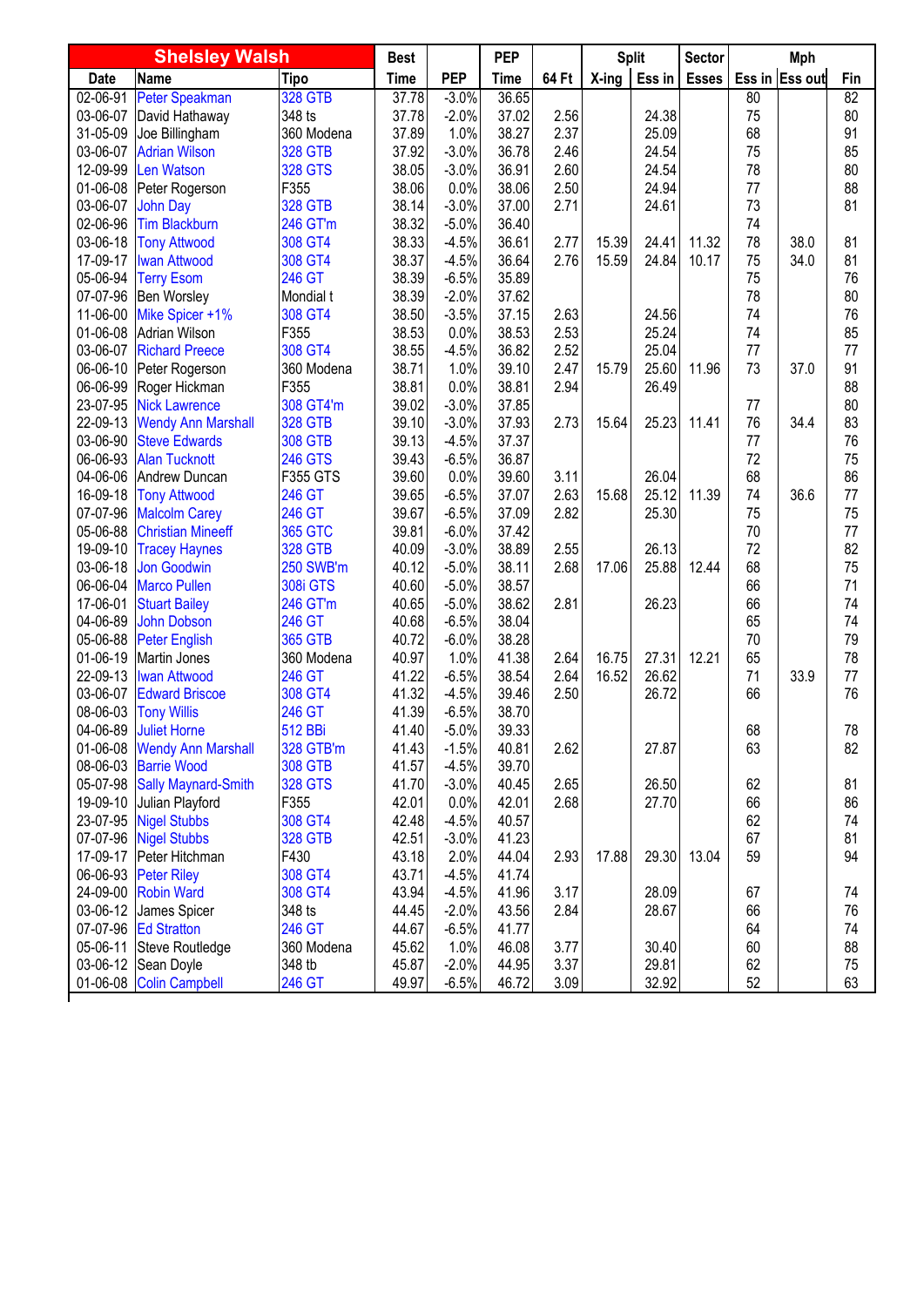| <b>Shelsley Walsh</b> |                             |                 | <b>Best</b> |            | <b>PEP</b> |       |          | <b>Split</b> | Sector        |    | Mph                                       |     |
|-----------------------|-----------------------------|-----------------|-------------|------------|------------|-------|----------|--------------|---------------|----|-------------------------------------------|-----|
| Date                  | <b>Name</b>                 | Tipo            | Time        | <b>PEP</b> | Time       | 64 Ft |          |              |               |    | X-ing   Ess in   Esses   Ess in   Ess out | Fin |
| <b>Shelsley Walsh</b> |                             |                 |             |            |            |       |          |              |               |    |                                           |     |
|                       | <b>Non-eligible results</b> |                 | <b>Best</b> |            | <b>PEP</b> |       |          | <b>Split</b> | <b>Sector</b> |    | <b>Mph</b>                                |     |
| Date                  | <b>Name</b>                 | Tipo            | Time        | <b>PEP</b> | Time       | 64 Ft | $X$ -ing | Ess in       | <b>Esses</b>  |    | Ess in Ess out                            | Fin |
| 06-06-10              | Nick Taylor                 | 348 GTC'b       | 34.58       | 1.5%       | 35.10      | 2.35  |          | 22.25        |               | 85 |                                           | 86  |
| 07-06-92              | John Swift                  | 308 GTB'mb      | 35.46       | $-1.0%$    | 35.11      | 3.43  |          | 24.36        |               | 82 |                                           | 87  |
| 08-06-97              | <b>Richard Allen</b>        | 328 GTB'b       | 35.50       | $-1.0%$    | 35.15      |       |          |              |               | 84 |                                           | 83  |
| 07-06-92              | Simon Clark                 | 328 GTS'b       | 35.77       | $-1.0%$    | 35.41      |       |          |              |               | 83 |                                           | 82  |
| 28-09-97              | Brian Jackson               | F355/C'b        | 36.15       | 2.0%       | 36.87      |       |          |              |               | 83 |                                           | 90  |
| 05-06-94              | Jon Goodwin                 | Mondial t'b     | 36.18       | 0.0%       | 36.18      |       |          |              |               | 80 |                                           | 80  |
| 02-06-96              | <b>Terry Esom</b>           | 328 GTB'b       | 36.63       | $-1.0%$    | 36.26      |       |          |              |               | 80 |                                           | 82  |
| 05-07-98              | <b>Scott Winnard</b>        | 328 GTB'b       | 36.68       | $-1.0%$    | 36.31      | 2.78  |          | 24.14        |               | 83 |                                           | 83  |
| 28-09-97              | <b>Geoff Dark</b>           | 308 GTB'b       | 36.75       | $-2.5%$    | 35.83      | 2.82  |          | 23.50        |               | 81 |                                           | 80  |
| 23-07-95              | John Anderson               | 308 GTB'b       | 36.82       | $-2.5%$    | 35.90      |       |          |              |               | 78 |                                           | 79  |
| 07-06-92              | Tim Blackburn               | 308 GT4'mb      | 37.20       | $-1.0%$    | 36.83      |       |          |              |               | 79 |                                           | 81  |
| 07-06-98              | Chris England               | 308 GTS'b       | 37.79       | $-2.5%$    | 36.85      | 2.60  |          | 23.85        |               | 78 |                                           | 76  |
| 28-09-97              | Len Watson                  | 328 GTS'b       | 38.23       | $-1.0%$    | 37.85      | 2.87  |          | 24.67        |               | 76 |                                           | 82  |
| 23-07-95              | <b>Scott Winnard</b>        | 246 GT'b        | 39.09       | $-4.5%$    | 37.33      |       |          |              |               | 71 |                                           | 71  |
| 17-09-17              | Len Watson                  | 308 GTS'mb      | 40.56       | $-1.0%$    | 40.15      | 2.66  |          | 26.58        |               | 76 |                                           | 83  |
| 02-06-02              | <b>Tony Willis</b>          | 330 GTC         | 42.84       | $-6.5%$    | 40.06      | 2.87  |          |              |               | 64 |                                           | 60  |
|                       | 07-06-98 Martin McGlone     | 275 GTB'b       | 44.16       | $-4.5%$    | 42.17      | 3.63  |          | 28.71        |               | 66 |                                           | 82  |
|                       | 06-06-93 Martin McGlone     | 212 Barchetta'b | 44.44       | $-4.5%$    | 42.44      |       |          |              |               |    |                                           |     |